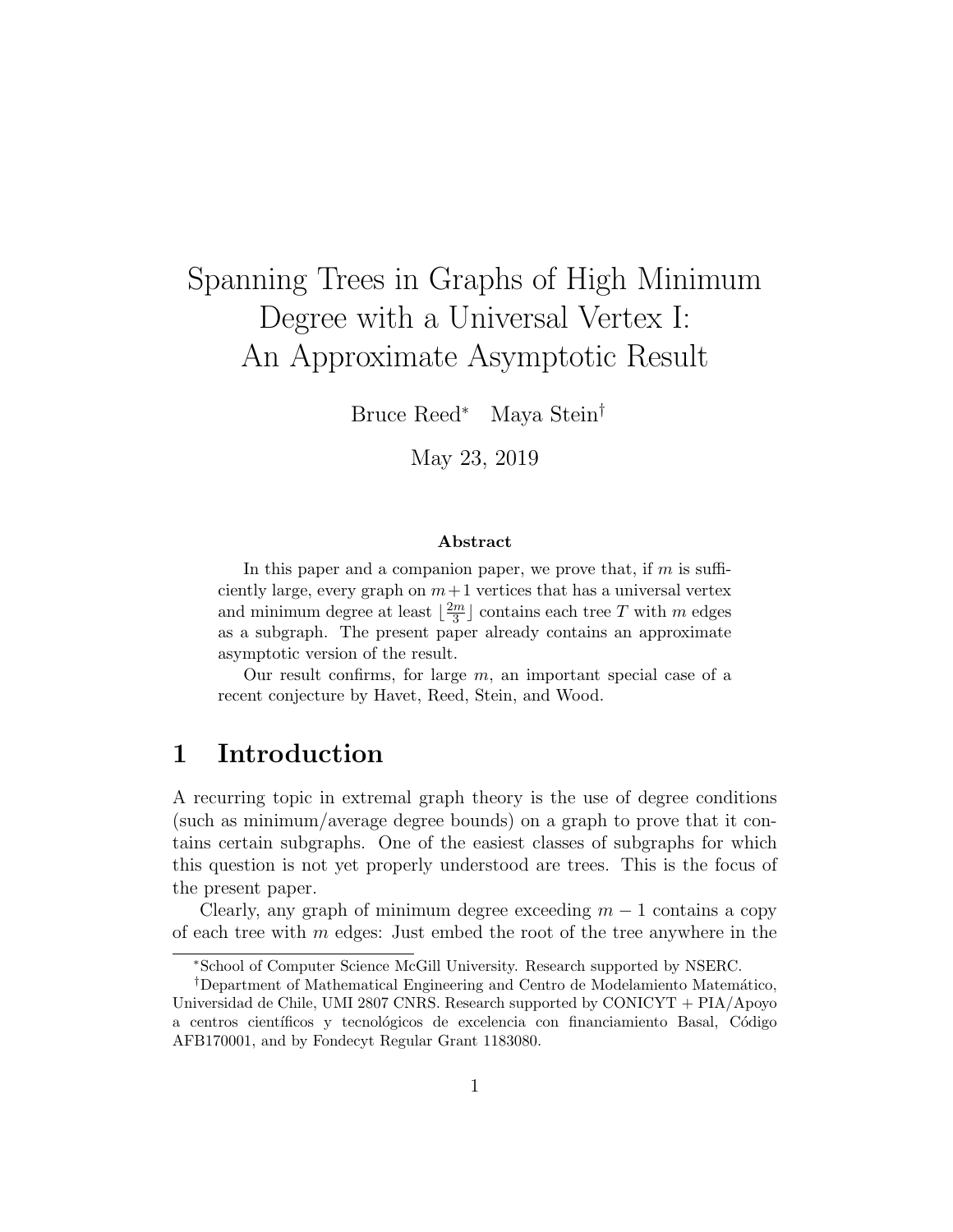host graph, and greedily continue, always embedding vertices whose parents have already been embedded. The bound on the minimum degree is sharp (see below).

Our paper is one of a large number which discuss possible strengthenings of the above observation by replacing the minimum degree condition with a different condition on the degrees of the host graph. One of these is the Loebl-Komlós-Sós conjecture from 1995 (see [EFLS95]), which replaces the minimum degree with the median degree. This conjecture has attracted a fair amount of attention over the last decades, and has been settled asymptotically [HKP<sup>+</sup>a, HKP<sup>+</sup>b, HKP<sup>+</sup>c, HKP<sup>+</sup>d]. More famously, Erdős and Sós conjectured in 1963 that every graph of average degree exceeding  $m - 1$  contains each tree with  $m$  edges as a subgraph. This conjecture would be best possible, since no  $(m-1)$ -regular graph contains the star  $K_{1,m}$  as a subgraph. Alternatively, consider a graph that consists of several disjoint copies of the complete graph  $K_m$ ; this graph has no connected  $(m+1)$ -vertex subgraph at all. Note that for these examples it does not matter whether we considered the average degree (as in the Erdős–Sós conjecture) or the minimum degree (as in the observation above).

The Erdős–Sós conjecture poses an extremely interesting question. It is trivial for stars, and it holds for paths by an old theorem of Erdős and Gallai [EG59]. It also holds when some additional assumptions on the host graph are made, see for instance [BD96, Hax01, SW97]. In the early 1990's, Ajtai, Komlós, Simonovits and Szemerédi announced a proof of the Erdős– S<sup>os</sup> conjecture for sufficiently large  $m$ .

It is well-known that every graph of average degree  $> m$  has a subgraph of minimum degree  $>\frac{m}{2}$  $\frac{m}{2}$ . So, if it were true that every graph of minimum degree exceeding  $\frac{m}{2}$  contained each tree on  $m$  edges, then the Erdős–Sós conjecture would immediately follow. Of course, the statement from the previous sentence is not true: It suffices to consider the examples given above. Still, for bounded degree spanning trees an approximate version of the statement does hold. Komlós, Sarközy and Szemerédi show in [KSS01] that every large enough  $(m + 1)$ -vertex graph of minimum degree at least  $(1 + \delta)\frac{m}{2}$  $\frac{n}{2}$  contains each tree with m edges whose maximum degree is bounded by  $\frac{cn}{\log n}$ , where the constant c depends on  $\delta$ . Variations of the bounds and the size of the tree are given in [BPS18, CLNS10]. However, the result is essentially best possible in the sense that (even if the minimum degree of the host graph is raised) it does not hold for trees of significantly larger maximum degree [KSS01].

So, if we wish to find a condition that guarantees we can find all trees of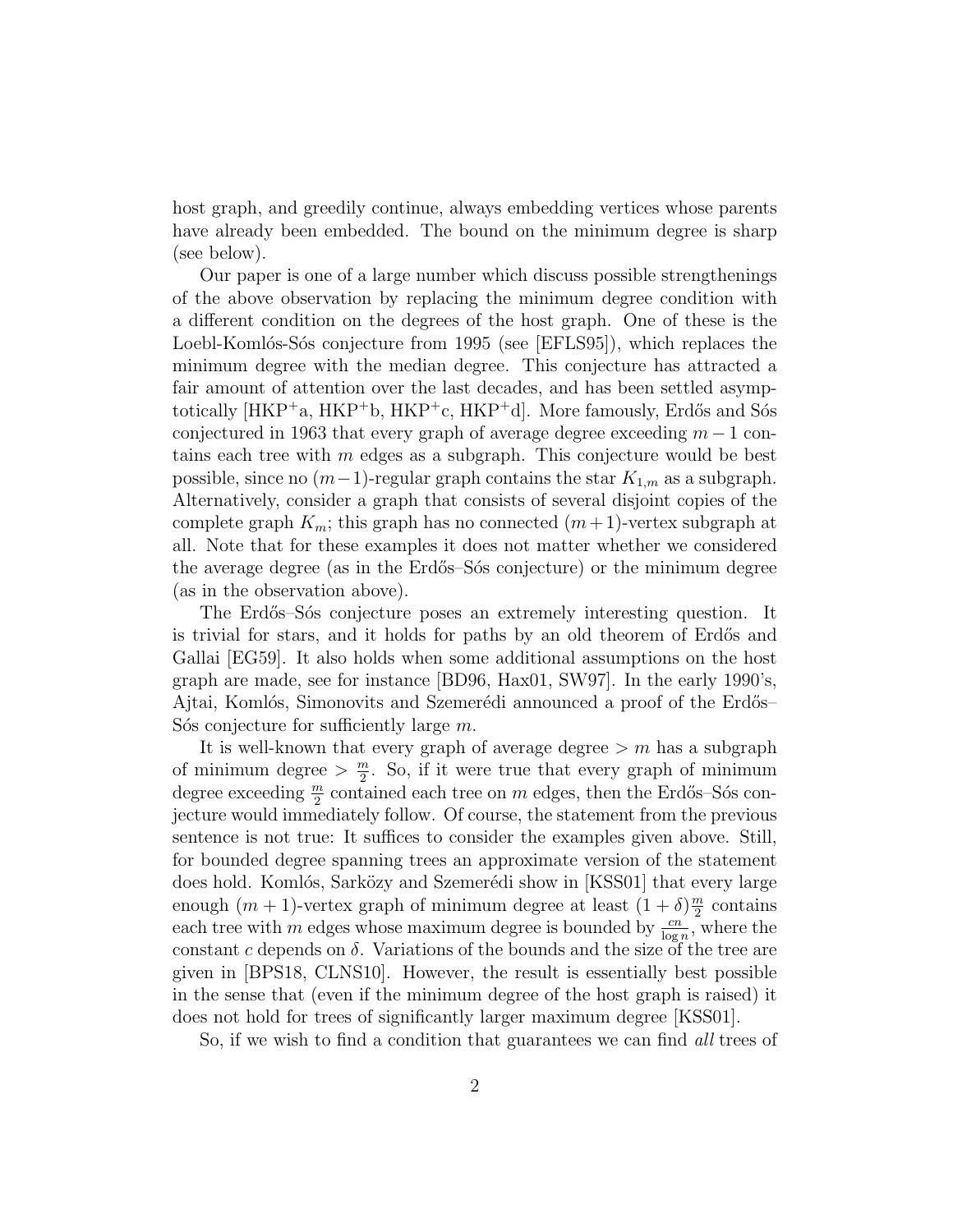a given size as subgraphs, only bounding the minimum degree is not enough. Nevertheless, there can be at most one vertex of degree at least  $\frac{m}{2}$  in any tree on  $m + 1$  vertices, and so, we might not need many vertices of large degree in the host graph. Therefore, it seems natural to try to pose a condition on both the minimum and the maximum degree of the host graph.

The first conjecture of this type has been put forward recently by Havet, Reed, Stein, and Wood [HRSW16]. They believe that a maximum degree of at least m and a minimum degree of at least  $\frac{2m}{3}$  $\frac{m}{3}$  is enough to embed all m-edge trees.

**Conjecture 1.1** (Havet, Reed, Stein, and Wood [HRSW16]). Let  $m \in \mathbb{N}$ . If a graph has maximum degree at least m and minimum degree at least  $\lfloor \frac{2m}{3} \rfloor$  $\frac{m}{3}$ then it contains every tree with m edges as a subgraph.

The conjecture holds if the minimum degree condition is replaced by  $(1 - \gamma)m$ , for a tiny but explicit<sup>1</sup> constant  $\gamma$ , and it also holds if the maximum degree condition is replaced by a large function<sup>2</sup> in  $m$  [HRSW16]. An approximate version of the conjecture holds for bounded degree trees and dense host graphs [BPS18].

As further evidence we shall prove, in this paper and its companion paper  $[RS19b]$ , that Conjecture 1.1 holds for sufficiently large m, under the additional assumption that the graph has  $m + 1$  vertices, i.e., when we are looking for a spanning tree. That is, building on the results from the present paper, we will show the following theorem in [RS19b].

**Theorem 1.2.** [RS19b] There is an  $m_0 \in \mathbb{N}$  such that for every  $m \geq m_0$ every graph on  $m + 1$  vertices which has minimum degree at least  $\lfloor \frac{2m}{3} \rfloor$  $\frac{m}{3}$  and a universal vertex contains every tree T with m edges as a subgraph.

Observe that Theorem 1.2 is easy if T has a vertex t that is adjacent to a set L of at least  $\lceil \frac{m}{3} \rceil$  $\frac{m}{3}$  leaves. We root T at v, embed t in the universal vertex  $v^*$  of G, greedily embed  $T - L$ , and then embed L in neighbours of  $v^*$ . This is possible since  $v^*$  is universal.

It turns out that this approach can be extended if, for a small positive number  $\delta$ , the tree T contains a vertex adjacent to at least  $\delta n$  leaves. Although the greedy argument no longer works, we will be able to prove a result, namely Lemma 1.3 below, which achieves the embedding of any tree T

<sup>&</sup>lt;sup>1</sup>Namely,  $\gamma = 200^{-30}$ .

<sup>&</sup>lt;sup>2</sup>Namely,  $f(m) = (m+1)^{2m+6} + 1$ .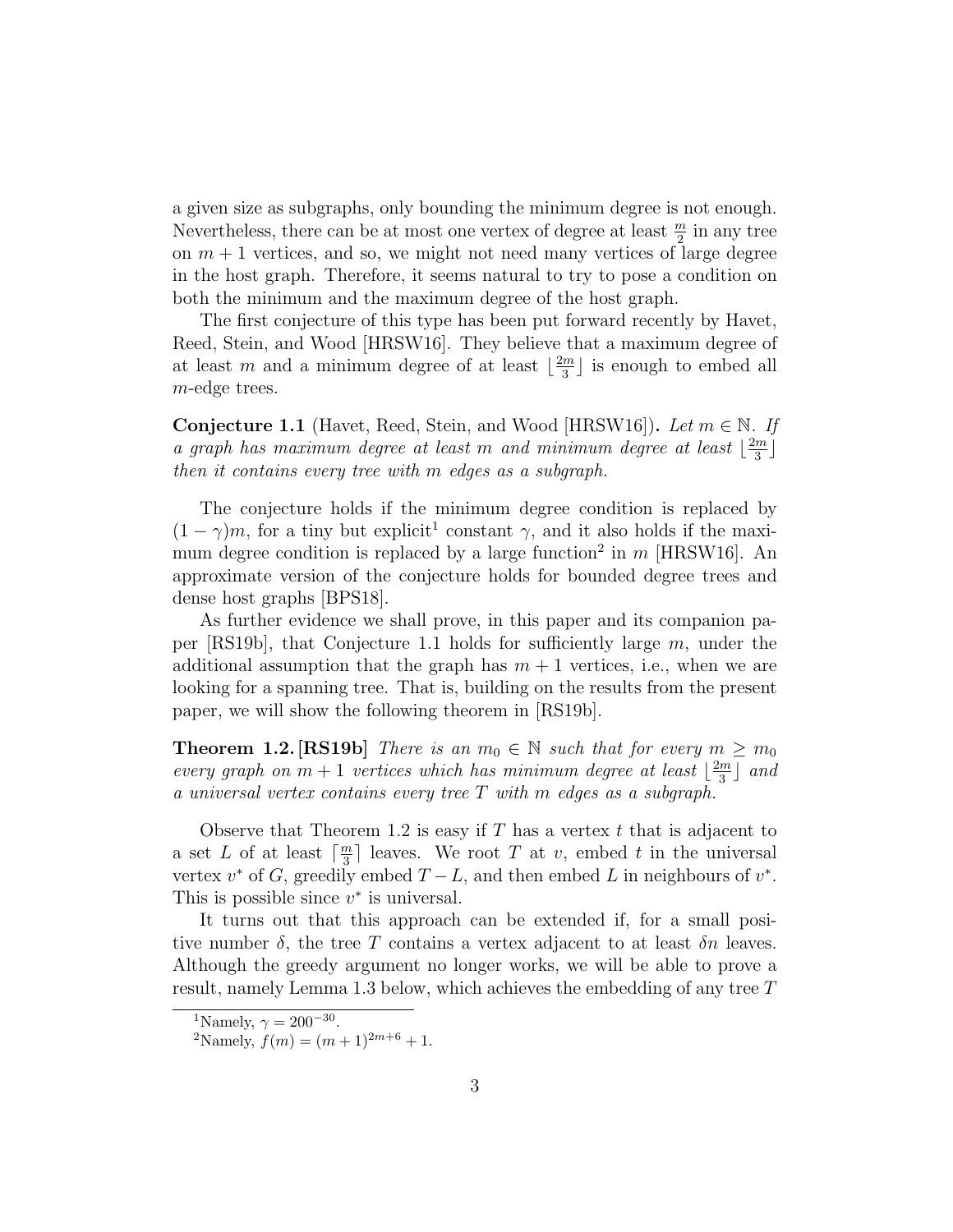as above. This lemma will be crucial for the proof of Theorem 1.2 in our companion paper [RS19b].

**Lemma 1.3.** For every  $\delta > 0$ , there is an  $m_{\delta}$  such that for any  $m \geq m_{\delta}$ the following holds for every graph G on  $m+1$  vertices which has minimum degree at least  $\frac{2m}{3}$  $\frac{m}{3}$  and a universal vertex.

If T is a tree with m edges, and some vertex of T is adjacent to at least  $\delta m$ leaves, then G contains T.

Also, the results from the present paper alone imply an approximate asymptotic version of this theorem.

**Theorem 1.4.** For every  $\delta > 0$ , there is an  $m_{\delta}$  such that the following holds for every  $m \geq m_{\delta}$  and every graph G on  $m + 1$  vertices which has minimum degree at least  $\frac{2m}{3}$  $\frac{m}{3}$  and a universal vertex. If T is a tree with at most  $(1 - \delta)m$  edges, then G contains T.

Both Theorem 1.4 and Lemma 1.3 follow from Lemma 2.1, which is stated in Section 2, and whose proof occupies almost all the remainder of this paper. In the companion paper [RS19b], we will prove the full Theorem 1.2, building on Lemma 1.3 and another auxiliary result, namely Lemma 7.3, which is to be stated and proved in the last section of the present paper (Section 7).

Let us end the introduction with a very short overview of our methods of proof. A more detailed overview can be found in Section 3.

Given a tree T we wish to embed in the host graph  $G$ , we first cut T into a constant number of connecting vertices, and a large number of very small subtrees. Applying regularity to  $G$ , we can ensure that all those small trees that are not just leaves can be embedded into matching structures we find in the reduced graph of the regularised graph  $G$ . This is more complicated than in earlier work on tree embeddings using the regularity approach, as our assumptions are too weak to force one matching structure we can work with throughout the whole embedding. Instead, we have to employ ad-hoc matchings, plus some auxiliary structures, one for each of the connecting vertices. Finally, we have to deal with the leaves adjacent to connecting vertices. These are more difficult to embed than the other small trees, because an embedded vertex might only see two thirds of the graph, and there is no way to reach the remaining third of the graph in only one step. For this reason, we have to come up with a delicate strategy on where we place the connecting vertices, in order to ensure that at the very end of the embedding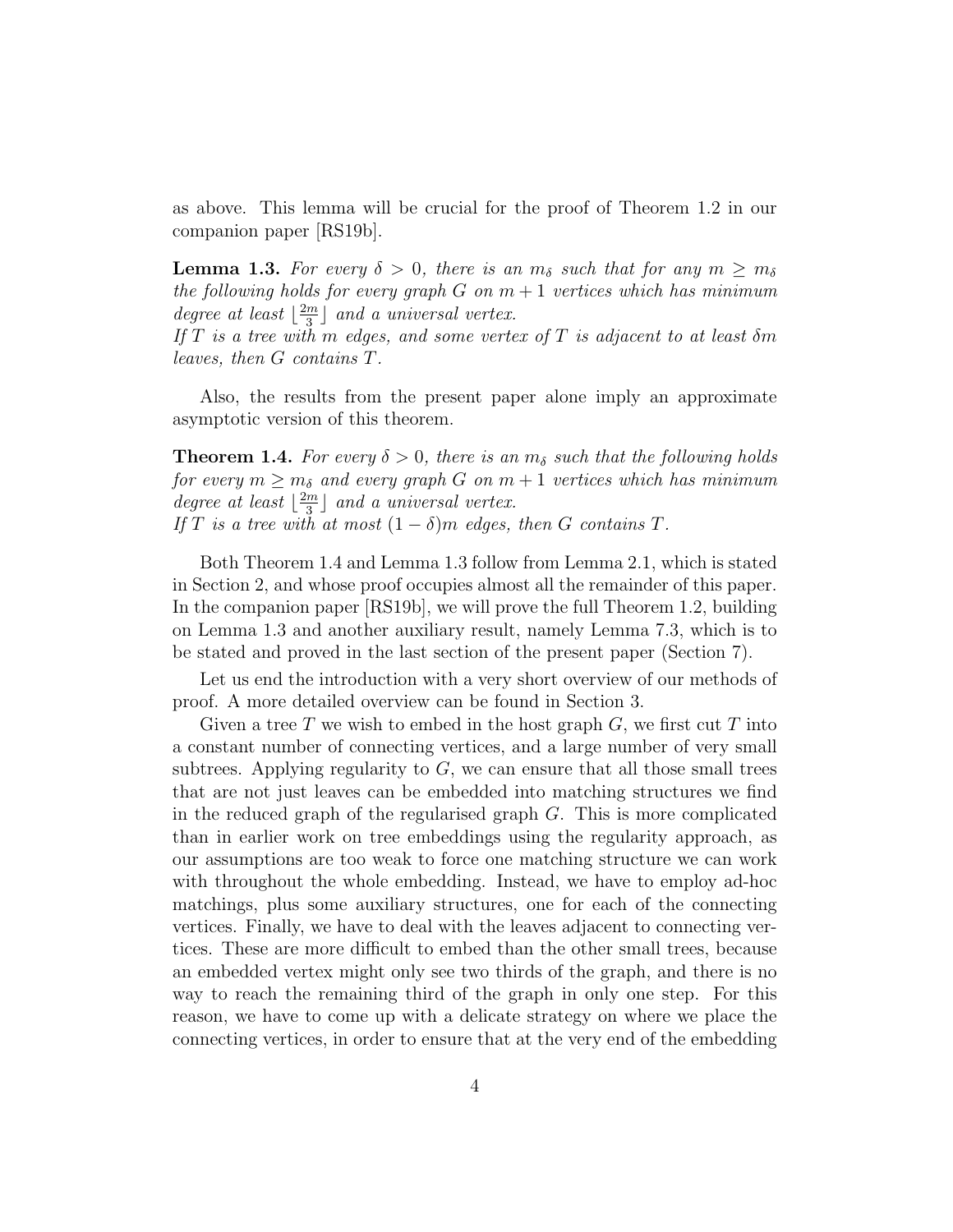process we will be in a position to embed all these leaves at once with a Hall-type argument.

# 2 The Proof of Theorem 1.4

The lemma behind the two results we stated in the introduction (Lemma 1.3 and Theorem 1.4) is the following.

**Lemma 2.1.** For every  $\delta > 0$ , there is an  $m_{\delta}$  such that for any  $m \geq m_{\delta}$ and  $\alpha$  with  $\delta \leq \alpha \leq 1$  the following holds.

Let G be an  $(m + 1)$ -vertex graph of minimum degree at least  $\frac{2m}{3}$  $\frac{m}{3}$ , with  $w \in V(G)$ . Let T be a tree with at most  $(1 - \alpha)m$  edges, with  $t \in V(T)$ . If no vertex of T is adjacent to more than  $\alpha$ m leaves, then one can embed T in G, mapping t to w.

Let us now show how Lemma 2.1 implies the results from the introduction. Here is the proof of the lemma that we will need in the companion paper [RS19b].

*Proof of Lemma 1.3.* Let  $m_{\delta}$  be given by Lemma 2.1 for input  $\delta$ . Given G and T as in Lemma 1.3, we let t be a vertex of T having the maximum number of leaf neighbours. We let  $L$  be the set of its leaf neighbours and set  $\alpha := \frac{|L|}{m}$  $\frac{L}{m}$ . By assumption,  $\delta \leq \alpha \leq 1$ , so we may apply Lemma 2.1 to obtain an embedding of  $T - L$  in G with t embedded in the universal vertex of G. We can then arbitrarily embed the vertices of  $L$  into the remaining vertices of G.  $\Box$ 

Now comes the proof of the approximate result.

*Proof of Theorem 1.4.* Let  $m_{\delta}$  be the maximum of the numbers  $m_{\delta}$  given by Lemma 2.1 and by Lemma 1.3 for input  $\delta$ . Given G and T as in the theorem, consider a vertex of  $T$  with the maximum number of leaf neighbours, say these are  $\beta m$  leaf neighbours. If  $\beta \leq \delta$ , we are done by Lemma 2.1. If  $\beta > \delta$ , we are done by Lemma 1.3.  $\Box$ 

# 3 A Sketch of the Proof of Lemma 2.1

The purpose of this section is to give some more detailed insight into the proof of Lemma 2.1, going a little more below the surface than in the Introduction.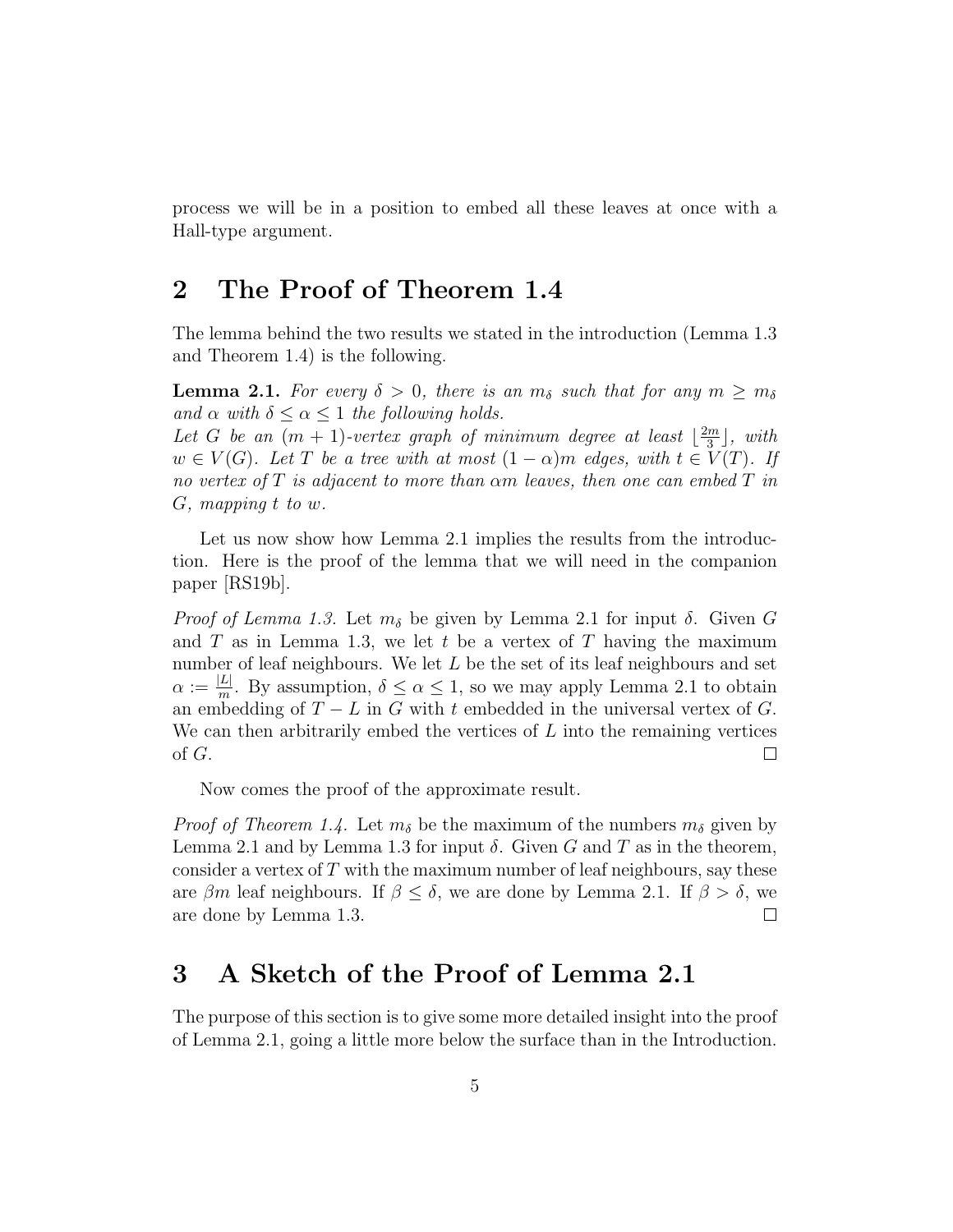We remark that for the understanding of the rest of the paper, it is not necessary to read this section (but we hope it will be helpful).

The number  $m_{\delta}$  will be chosen in dependence of the output of the regularity lemma for some constant depending on  $\delta$ . Given now the approximation constant  $\alpha$ , the tree T and the host graph G, we prepare each of T and G separately for the embedding.

Similar as in earlier tree embedding proofs [AKS95, HKP<sup>+</sup>d, PS12], we cut T into a set W of seeds (connecting vertices), such that W has constant size, and a large set  $\mathcal T$  of very small subtrees. The trees in  $\mathcal T$  are only connected through W, and they each have size  $\lt \beta m$ , where  $\beta$  is a small constant (smaller than all other constants in this paper).

Differently from earlier approaches to tree embeddings, we now categorise the small trees contained in  $\mathcal{T}$ : They fall into three categories: trees consisting of a leaf of  $T$ , trees that are smaller than a (huge) constant, and trees that are larger than this constant. We name the categories  $L, F_1$  and  $F_2$ . The last category is further subdivided into two sets,  $F_2'$  and  $F_2 \setminus F_2'$ , according to whether the small tree is adjacent to one or more of the connecting vertices. Each seed from  $W$  may have trees of any (or possibly all) of these categories hanging from it (and there may also be seeds hanging from it). The details of this cut-up of  $T$  is explained in Section 5.1.

Next, in Section 5.2, we order and group the seeds obtained from this decomposition. Our strategy of ordering the seeds takes into account their position in a natural embedding order, but also the number of leaves hanging from them. We will come back to this point at a later stage during this outline, and will then explain the why and how of the ordering.

Independently, in Section 6.1.1, we regularize the host graph  $G$ , with parameter  $\varepsilon$ , such that  $\beta \ll \varepsilon \ll \alpha$ . (For an introduction to regularity, see Section 4.3.) Furthermore, we partition each of its clusters  $C$  arbitrarily into subsets  $C_{\tilde{W}}, C_Z, C_{F_1}, C_{F_2}, C_{\tilde{V}}$  of appropriate sizes into which we aim to embed the different parts of the tree, namely,  $W, L, F_1$ , and  $F_2$ , while the last subset,  $C_{\tilde{V}}$ , is reserved for neighbours of seeds in trees of  $F_2$ . The set of these neighbours will be denoted by  $V$ .

We fix a matching  $M_{F_2}$  in the reduced graph  $R_G$ . This matching will be used when we embed the trees from  $F_2$ . More precisely, we will embed each tree  $\overline{T} \in F_2 \cup F'_2$  into  $C_{F_2} \cup D_{F_2}$  for a suitable (i.e. sufficiently unoccupied) edge  $CD \in M_{F_2}$ , except for the root  $r_{\overline{T}}$  of  $\overline{T}$ . The root  $r_{\overline{T}}$  will go to one of the subsets  $C'_{\tilde{V}}$ , for a suitable cluster  $C'$  that connects  $CD$  with the cluster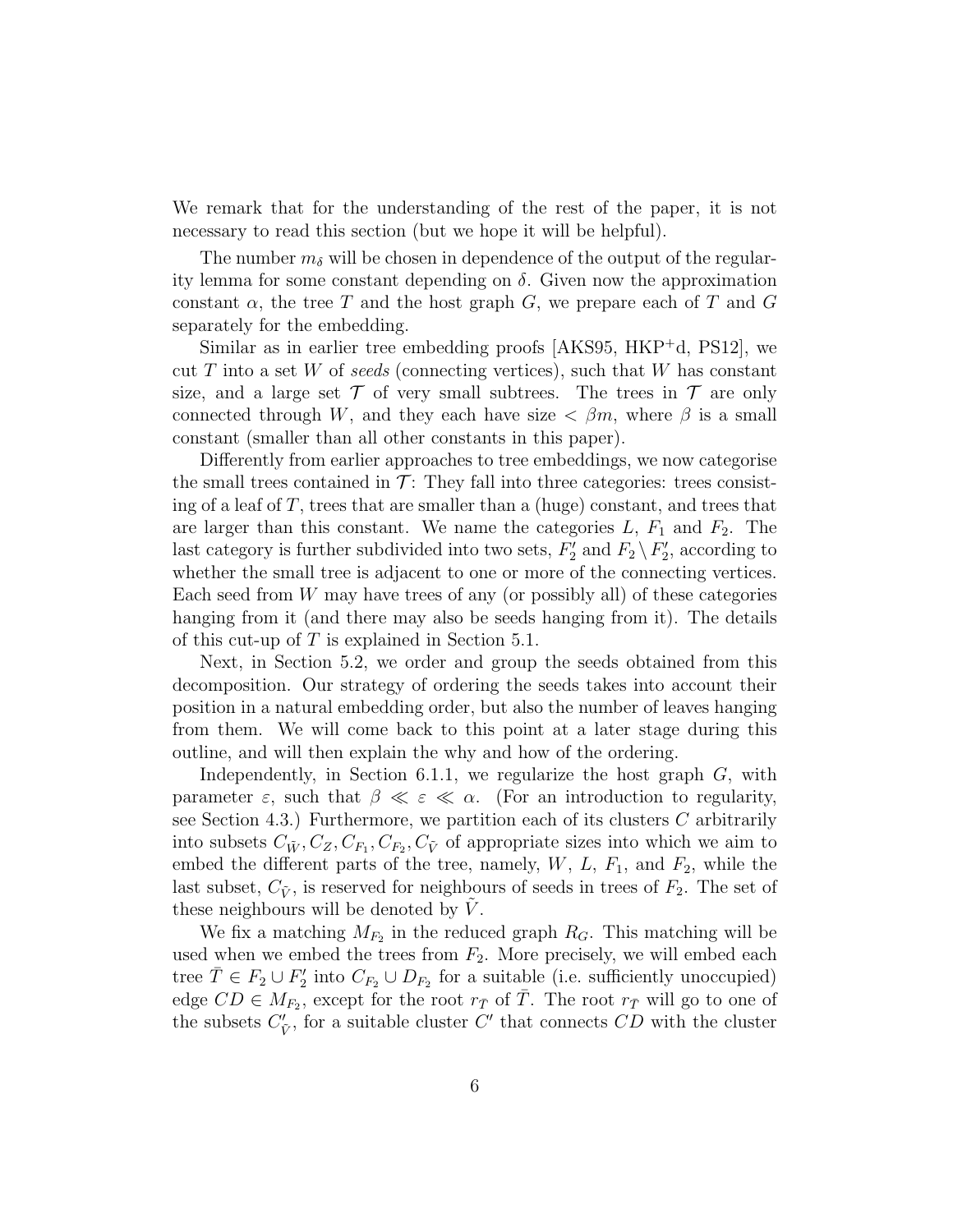containing the seed adjacent to  $\overline{T}$ . In case  $\overline{T} \in F'_{2}$ , which means that  $\overline{T}$ contains a second vertex  $\tilde{v}$  from  $\tilde{V}$ , we embed  $\tilde{v}$  into one of the subsets  $C''_{\tilde{V}}$ , for a suitable cluster  $C''$ . Throughout the embedding process, we will keep each of the edges of  $M_{F_2}$  as balanced a possible. That is, the sets of used vertices in the corresponding slices  $C_{F_2}$  or  $D_{F_2}$  on either side of such an edge never differ by more than  $\beta m$ .

Observe that since we do not have enough space in the slices  $C_{\tilde{V}}$  for all roots of trees in  $F_1$  (because we have no control over the number of trees in  $F_1$ ), we need to proceed differently with the small trees from  $F_1$ . For embedding these trees, we use a family of matchings  $M$ , one for each embedded seed s. Since these matchings  $M$  are possibly different for each s, we now will have to keep the set of all slices  $C_{F_1}$  balanced. This is not easy but possible since the trees from  $F_1$  have constant size, and we choose M so that it intersects the neighbourhood of s in a nice way.

There are some problems with balancing the edges of  $M$ , since clearly, s might fail to see each side of each edge from  $M$ , which makes it difficult to balance those edges of  $M$  that are not completely contained in the neighbourhood of s in  $R_G$ . To overcome this problem, we employ two auxiliary matchings which we we combine with  $M$  to obtain a partition of almost all of  $V(R_G)$  with short paths. We call these structures good path partitions and, together with the matchings  $M$ , they will be defined and proved to exist in Subsection 4.2.

The actual embedding of the tree will be performed as follows. In Sections 6.2 and 6.3, we go through the seeds in a connected way, and embed each seed s together with all the trees from  $F_1 \cup F_2$  at s in the corresponding slices in the way we discussed above. We leave out any leaves from  $L$ , as we will deal with them in the final phase of the embedding.

Whenever we have embedded one seed s and its trees, we proceed to the next seed and its trees. Because of the way we embed in the slices, and the way we chose our matchings, all of this will go through just fine, and we will always have enough space to embed. However, if we do not take care where exactly we embed the seeds, we may run into problems in the final phase when we want to embed the leaves. For instance, it might happen that all seeds that are adjacent to vertices in  $L$  have been embedded into vertices having the same neighbourhood in  $R_G$ . As this neighbourhood might be only two thirds of the vertices of  $R_G$ , the leaves might not fit.

For this reason, we take some extra care when choosing the target clusters and the actual images for the seeds (this happens in Section 5.2). As already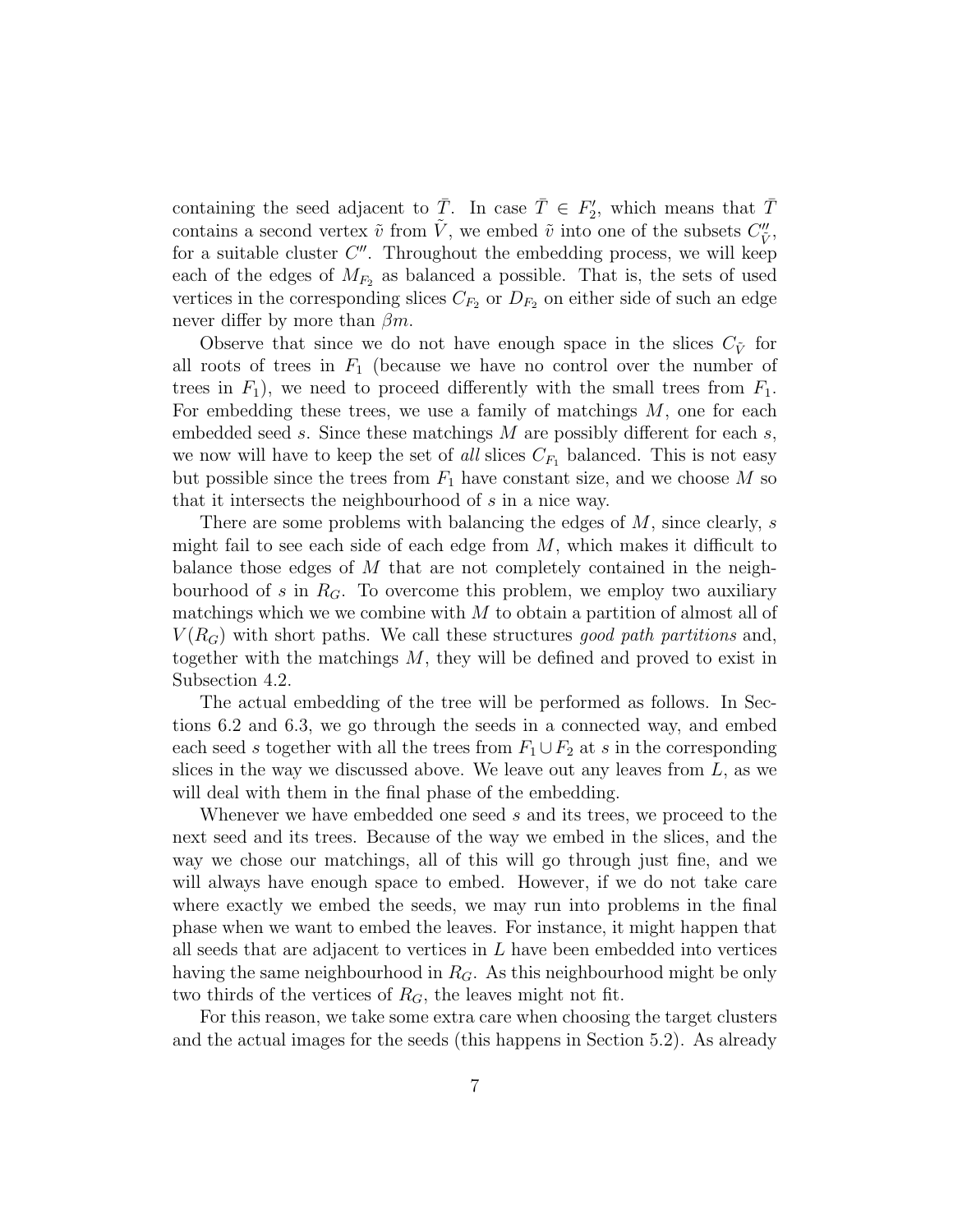shortly mentioned above, we order the seeds into a system of groups according to the number of leaves hanging from them. Then we reorder this order a bit, according to the order the seeds appear in our planned embedding order. Also, each seed s will be assigned a *relevant* set  $X_s$  of seeds that come before it. In the actual embedding, in Subsection 6.2, we choose the image  $\varphi(s)$  of a given seed s in a way that  $\varphi(s)$  has many neighbours outside the union of the neighbourhoods of  $\varphi(X_s)$ . (We remark that is is crucial here that no vertex of T is adjacent to more than  $\alpha m$  leaves.) This precaution will ensure that for each subset of seeds, their images have enough neighbours in  $Z := \bigcup C_Z$ . Therefore, we will be able to embed all the leaves in  $L$  at once by using Hall's theorem. The whole procedure will be explained in detail in Subsection 6.4.

The last section of this paper, Section 7, is devoted to the statement and proof of an auxiliary result, Lemma 7.3, that deals with a similar situation as the one treated by Lemma 2.1. We will need Lemma 7.3 in our companion paper [RS19b] (in addition to Lemma 2.1). The main difference to the situation here is that there, a small part of the tree is already embedded (and thus possibly blocking valuable neighbourhoods), but, on the positive side, throughout [RS19b], we will be able to assume that no seed is adjacent to many leaves, and so we can assume this as well in Lemma 7.3.

# 4 Preliminaries

### 4.1 An edge-double-counting lemma

We will need the following easy lemma.

**Lemma 4.1.** Let G be a graph on n vertices, let  $0 \le \psi < \frac{1}{3}$ , and let  $S \subseteq V(G)$ be such that each vertex in S has degree at least  $(\frac{2}{3} - \psi)n$ . Then there are at least  $(\frac{1}{3} + \frac{\sqrt{\psi}}{10})n$  vertices in G that each see at least  $(\frac{1}{2} - \sqrt{\psi})|S|$  vertices of S.

*Proof.* We let  $A \subseteq V(G)$  denote the set of all vertices that see at least  $(\frac{1}{2} - \sqrt{\psi})|S|$  vertices of S. Writing  $e(S, V(G))$  for the number of all edges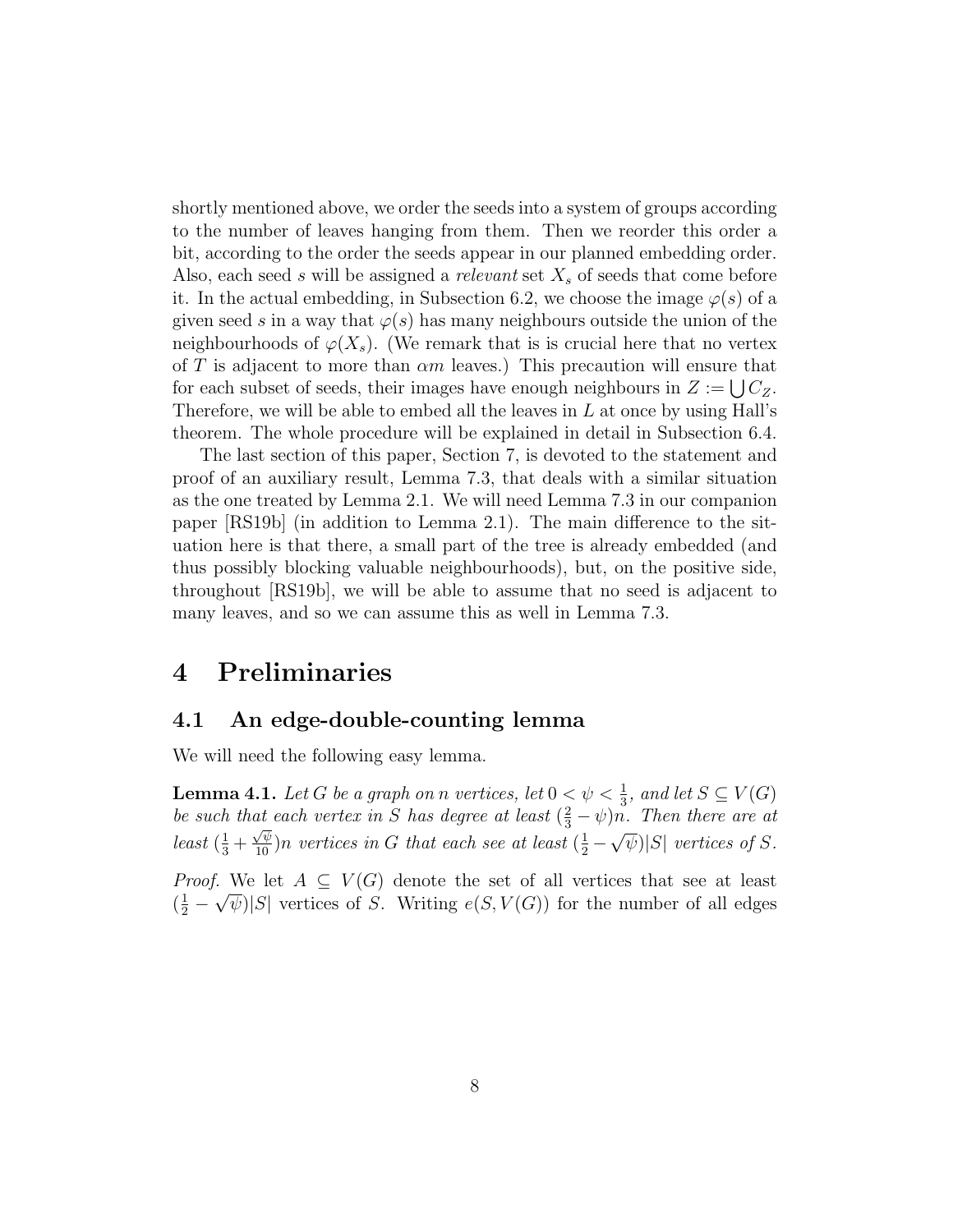touching  $S$ , where edges inside  $S$  are counted twice, we calculate that

$$
\begin{aligned} \left(\frac{2}{3} - \psi\right)n \cdot |S| &\le e(S, V(G)) \\ &\le |V(G) \setminus A| \cdot \left(\frac{1}{2} - \sqrt{\psi}\right)|S| \ + \ |A| \cdot |S| \\ &\le n \cdot \left(\frac{1}{2} - \sqrt{\psi}\right)|S| \ + \ |A| \cdot \left(\frac{1}{2} + \sqrt{\psi}\right)|S|, \end{aligned}
$$

and conclude that

$$
|A| \ \geq \ \frac{\frac{1}{6} + \frac{\sqrt{\psi}}{2}}{\frac{1}{2} + \sqrt{\psi}} \cdot n \ \geq \ \big( \frac{1}{3} + \frac{\sqrt{\psi}}{10} \big) \cdot n,
$$

 $\Box$ 

as desired.

## 4.2 Matchings and good path partitions

The purpose of this subsection is to find some matchings in a graph  $H$  (which will later be the reduced graph  $R_G$  of our host graph  $G$ , see Section 4.3 for a definition of the reduced graph). Actually we will combine some of the matchings we find to specific covers of  $H$  with short paths. These structures will be used for the embedding of T in the proof of Lemma 2.1, more specifically in Subsection 6.3. The important result of this section is Lemma 4.3, which provides us with the desired structures.

We need a quick definition before we start. For any graph  $H$ , and any  $N \subset V(H)$ , an N-good matching is one whose edges each have at most one vertex outside N.

We will start by proving the following lemma.

**Lemma 4.2.** Let  $0 < \xi < \frac{1}{20}$  and let H be a p-vertex graph of minimum degree at least  $(\frac{2}{3} - \xi)p$ . Let  $\overline{N} \subseteq V(H)$  be such that  $|N| = \lceil (\frac{2}{3} - 2\xi)p \rceil$ . Then  $H - N$  contains a set Y of size at most  $[5 \xi p] + 1$  such that  $H - Y$  has an N-good perfect matching.

Proof. First, note that we can greedily match all but a set X of at most  $|\,5\xi p\,|$  vertices from  $V(H) \setminus N$  to N, simply because of the condition on the minimum degree. Now, take any maximal  $N$ -good matching  $M$  in the graph H that covers all vertices of  $V(H) \setminus (N \cup X)$ . We would like to see that M covers all but at most vertex of  $H - X$ , so for contradiction assume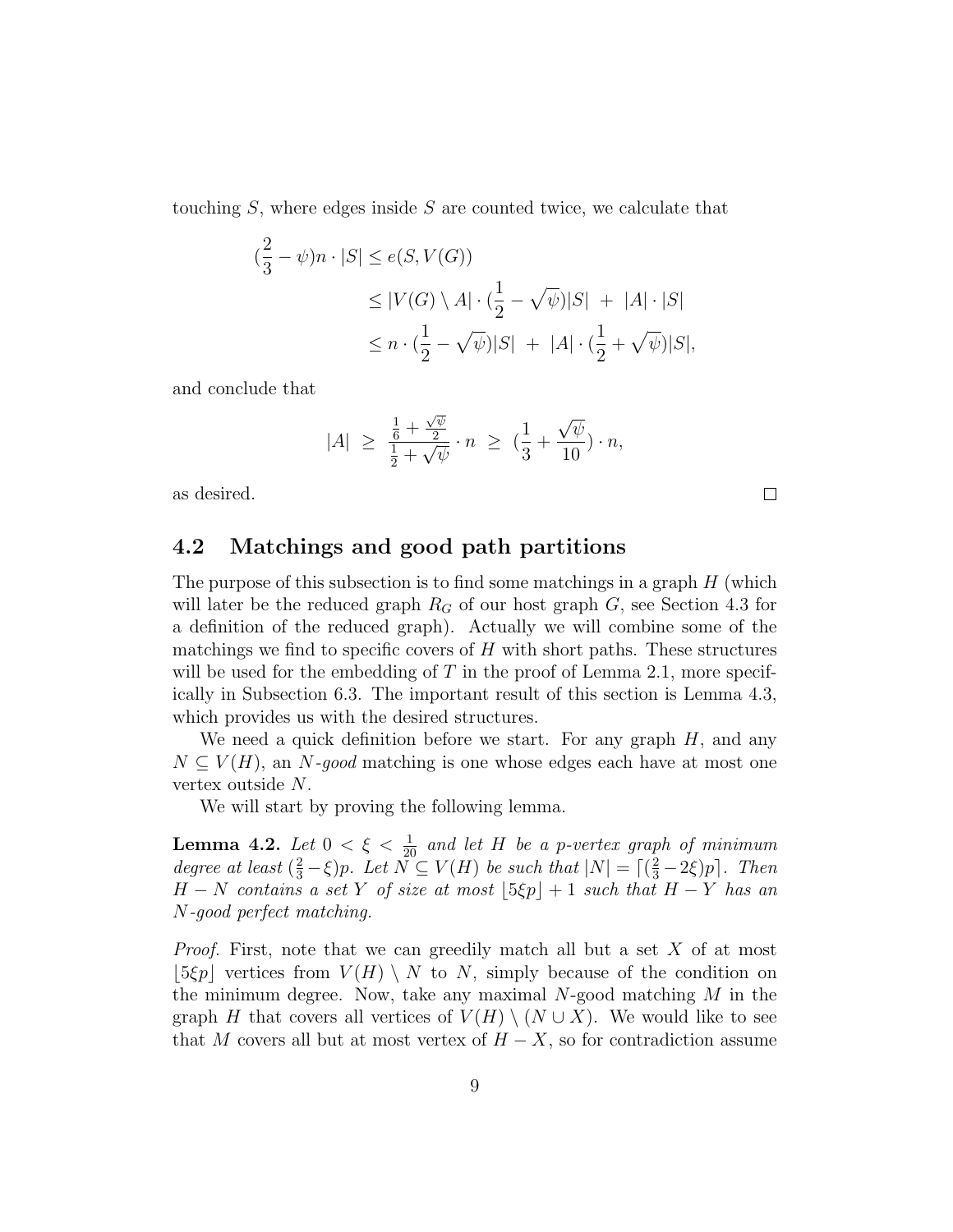that  $N \setminus V(M)$  contains at least two vertices. By the maximality of M, no vertex  $D \in N \setminus V(M)$  is adjacent to any of the other uncovered vertices in N, and no two vertices  $D, D' \in N \setminus V(M)$  can be adjacent to different endpoints of an edge in M. So, for each edge  $EF \in M$ , we know that either one of the endvertices, say E, sees no vertex in  $N \setminus V(M)$ , or E and F each see only one vertex in  $N \setminus V(M)$  (and that is the same vertex). This means that at least one of the vertices in  $N \setminus V(M)$  sees at most half of the vertices in  $V(M)$ , and thus less than half of the vertices in  $H - X$ , a contradiction to our condition on the minimum degree.  $\Box$ 

Before we state the second lemma of this section, we need another definition.

An N-out-good path partition of a graph H, with  $N \subset V(H)$ , is a set P of disjoint paths, together covering all the vertices of  $H$ , such that for each  $P \in \mathcal{P}$  one of the following holds:

- $P = AB$ , with  $A, B \in N$ ;
- $P = ABCD$ , with  $B, C \in N$ ; or
- $P = ABCDEF$ , with  $B, C, D, E \in N$ .

(Note that if  $P$  has four vertices, then there is no restriction on the whereabouts of A and D, and similar for six-vertex paths  $P$ .)

An N-in-good path partition of a graph H, with  $N \subseteq V(H)$ , is a set P of disjoint paths, together covering all the vertices of  $H$ , such that for each  $P \in \mathcal{P}$  one of the following holds:

- $P = AB$ , with  $A, B \in N$ ;
- $P = ABCD$ , with  $A, D \in N$ ; or
- $P = ABCDEF$ , with  $A, C, D, F \in N$ .

Now we are ready to state the main result of this section. Note that the first item is a direct consequence of the previous lemma, and all structures exist independently of each other.

**Lemma 4.3.** Let  $0 < \xi < \frac{1}{20}$ , and let H be a p-vertex graph of minimum degree at least  $(\frac{2}{3} - \xi)p$ . Let  $N \subseteq V(H)$  be any set with  $|N| = \lceil (\frac{2}{3} - 2\xi)p \rceil$ . Then H contains a set X of at most  $|15\xi p| + 1$  vertices, such that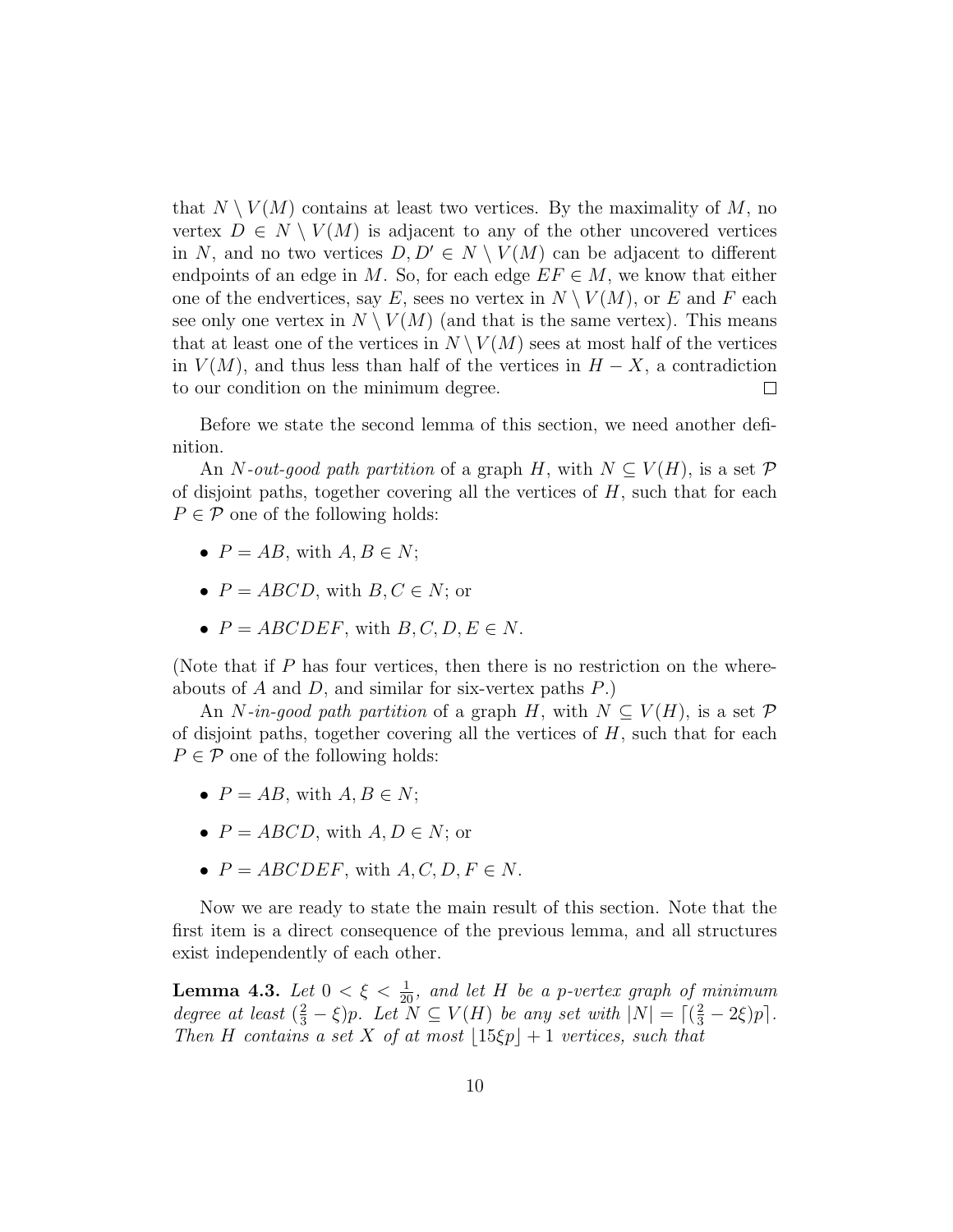- $H X$  has an  $(N \setminus X)$ -good perfect matching;
- $H X$  has an  $(N \setminus X)$ -in-good path partition; and
- $H X$  has an  $(N \setminus X)$ -out-good path partition.

*Proof.* Lemma 4.2 provides us with a set Y and an N-good perfect matching M of  $H - Y$ . Note that M would be as desired for the first item, if X was chosen as Y. Now, set  $A := V(M) \setminus (N \cup Y)$ , and let B be the set of all vertices from  $H$  that are matched by  $M$  to a vertex from  $A$ . Since  $M$  is N-good, we know that  $B \subseteq N$ .

We take a maximal matching  $\tilde{M}^A$  inside  $H[A]$ . Call  $\tilde{A}$  the set of vertices in A not covered by  $\tilde{M}^A$ . We augment  $\tilde{M}^A$  to a matching  $M^A$  by matching as many vertices of  $\tilde{A}$  as possible to a set  $A'$  of vertices in N. Because of the minimum degree condition of the lemma, and since  $\tilde{A}$  is an independent set, we can ensure that for the set  $Z \subseteq \tilde{A}$  of vertices not covered by  $M^A$  we have  $|Z| \leq 5\xi p$ . Moreover, we can choose A' such that for each  $D \in A'$ , the other endvertex of the edge of  $M$  containing  $D$  also lies in  $N$ . Let  $Z'$  denote the set  $Z$  is matched to in  $M$ .

Now we define a second auxiliary matching  $M^B$  in a very similar way. Matching  $M^B$  consists of edges with both ends in  $B \setminus Z'$ , and a matching of almost all the remaining vertices of  $B\setminus Z'$  to a set  $B'$  of vertices from N, such that for each  $D \in B'$ , the other endvertex of the edge of M containing D also lies in N. We can ensure that at most  $[5 \xi p]$  vertices of  $B \setminus Z'$  are not covered by  $M^B$ . Let X' denote the union of the set of these vertices and their partners in M, and set  $X := X' \cup Y \cup Z \cup Z'$ .

Then, discarding any edge that touches X from  $M$ ,  $M^A$  and  $M^B$ , we find that the union of M and  $M^A$  gives an  $(N \setminus X)$ -in-good path partition of  $H - X$ . Also, the union of M and  $M<sup>B</sup>$  gives the desired N-out-good path partition. (Note that the four-vertex paths from these partitions have either one or two vertices outside  $N \setminus X$ . Finally, M is an  $(N \setminus X)$ -good matching of  $H - X$ .  $\Box$ 

### 4.3 Regularity

We need to quickly discuss Szemerédi's regularity lemma and a couple of other preliminaries regarding regularity. Readers familiar with this topic are invited to skip this subsection.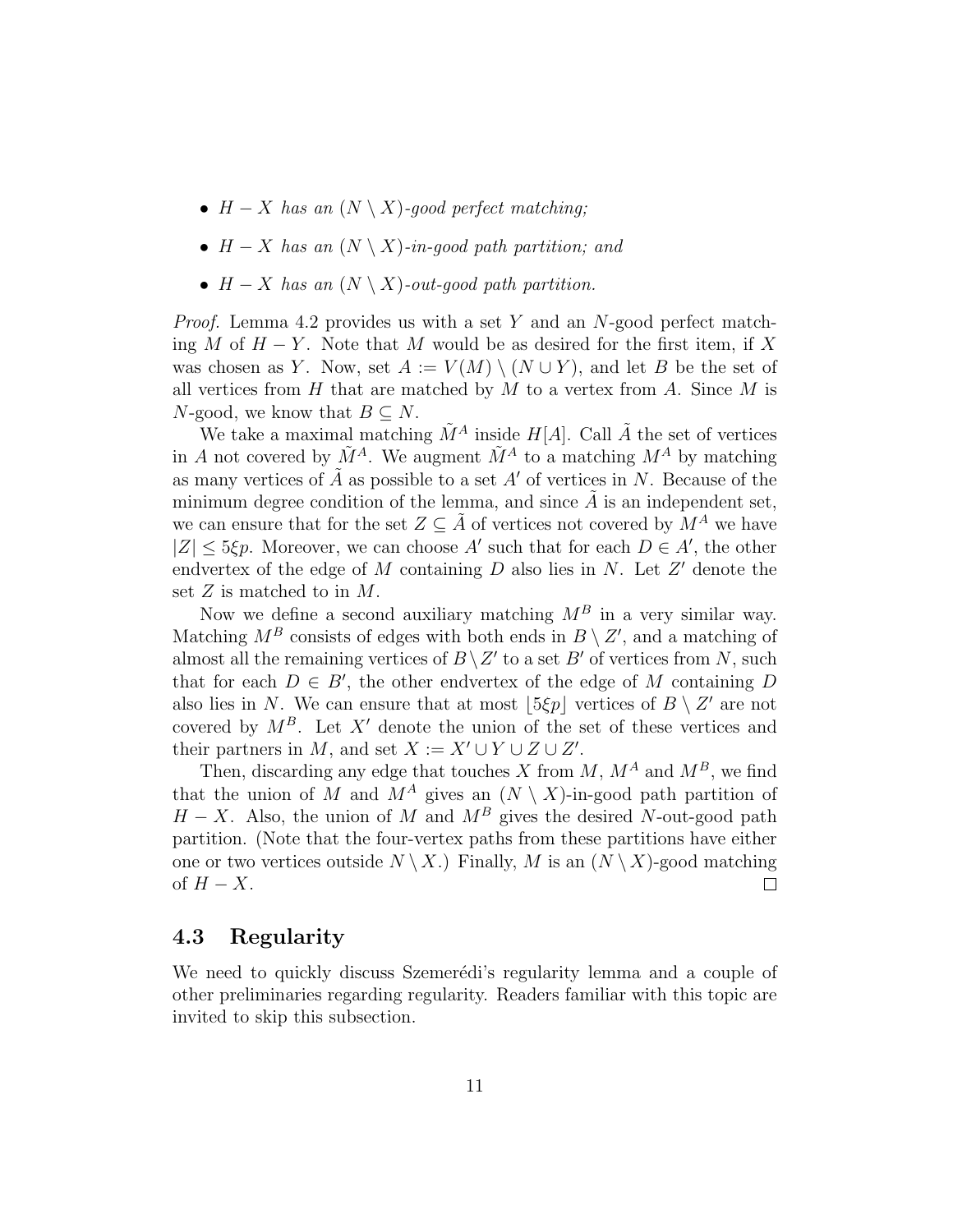The *density* of a pair  $(A, B)$  of disjoint subsets  $A, B \subseteq V(G)$  is  $d(A, B) =$  $|E(A,B)|$  $\frac{E(A,B)}{|A|\cdot|B|}$ . A pair  $(A, B)$  of disjoint subsets  $A, B \subseteq V(G)$  is called  $\varepsilon$ -regular if

$$
|d(A,B) - d(A',B')| < \varepsilon
$$

for all  $A' \subseteq A$ ,  $B' \subseteq B$  with  $|A'| \geq \varepsilon |A|$ ,  $|B'| \geq \varepsilon |B|$ . It it well known that regular pairs behave, in many ways, like random bipartite graphs with the same edge density.

If  $(A, B)$  is an  $\varepsilon$ -regular pair, then we call a subset A' of A  $\varepsilon$ -significant (or simply significant, if  $\varepsilon$  is clear from the context) if  $|A'| \geq \varepsilon |A|$ . We call a vertex from A  $\varepsilon$ -typical (or simply typical, if  $\varepsilon$  is clear from the context) with respect to a set  $B' \subseteq B$  if it has degree at least  $(1 - \varepsilon)d(A, B)|B'|$  to B'.

The following well known and easy-to-prove facts (see for instance [KSS02]) state that in a regular pair almost every vertex is typical to any given significant set, and also that regularity is inherited by subpairs. More precisely, if  $(A, B)$  is an  $\varepsilon$ -regular pair with density d, then

- for any  $\varepsilon$ -significant  $B' \subset B$ , all but at most  $\varepsilon |A|$  vertices from A are  $\varepsilon$ -typical to  $B'$ ; and
- for each  $\delta \geq 0$ , and for any subsets  $A' \subseteq A$ ,  $B' \subseteq B$ , with  $|A'| \geq \delta |A|$ and  $|B'| \geq \delta |B|$ , the pair  $(A', B')$  is  $\frac{2\varepsilon}{\delta}$ -regular with density between  $d - \varepsilon$  and  $d + \varepsilon$ .

Szemerédi's regularity lemma states that every large enough graph has a partition of its vertex set into a bounded number of parts, of almost equal sizes, such that almost all pairs of partition sets are  $\varepsilon$ -regular.

**Lemma 4.4** (Szemerédi's regularity lemma). For every  $\varepsilon > 0$  and  $M_0 \in \mathbb{N}$ there are  $M_1, n_0 \in \mathbb{N}$  such that for all  $n \geq n_0$  the following holds. Every n-vertex graph G has a partition  $V_0 \cup V_1 \cup \ldots \cup V_p$  of V into  $p + 1$ 

- (a)  $M_0 \leq p \leq M_1$ ;
- (b)  $|V_1| = |V_2| = \ldots = |V_n|$  and  $|V_0| < \varepsilon n$ ;

partition classes (or clusters) such that

(c) apart from at most  $\varepsilon$  ( $_2^p$ )  $\binom{p}{2}$  exceptional pairs, the pairs  $(V_i,V_j)$  are  $\varepsilon$ -regular, for  $i, j > 0$  with  $i \neq j$ .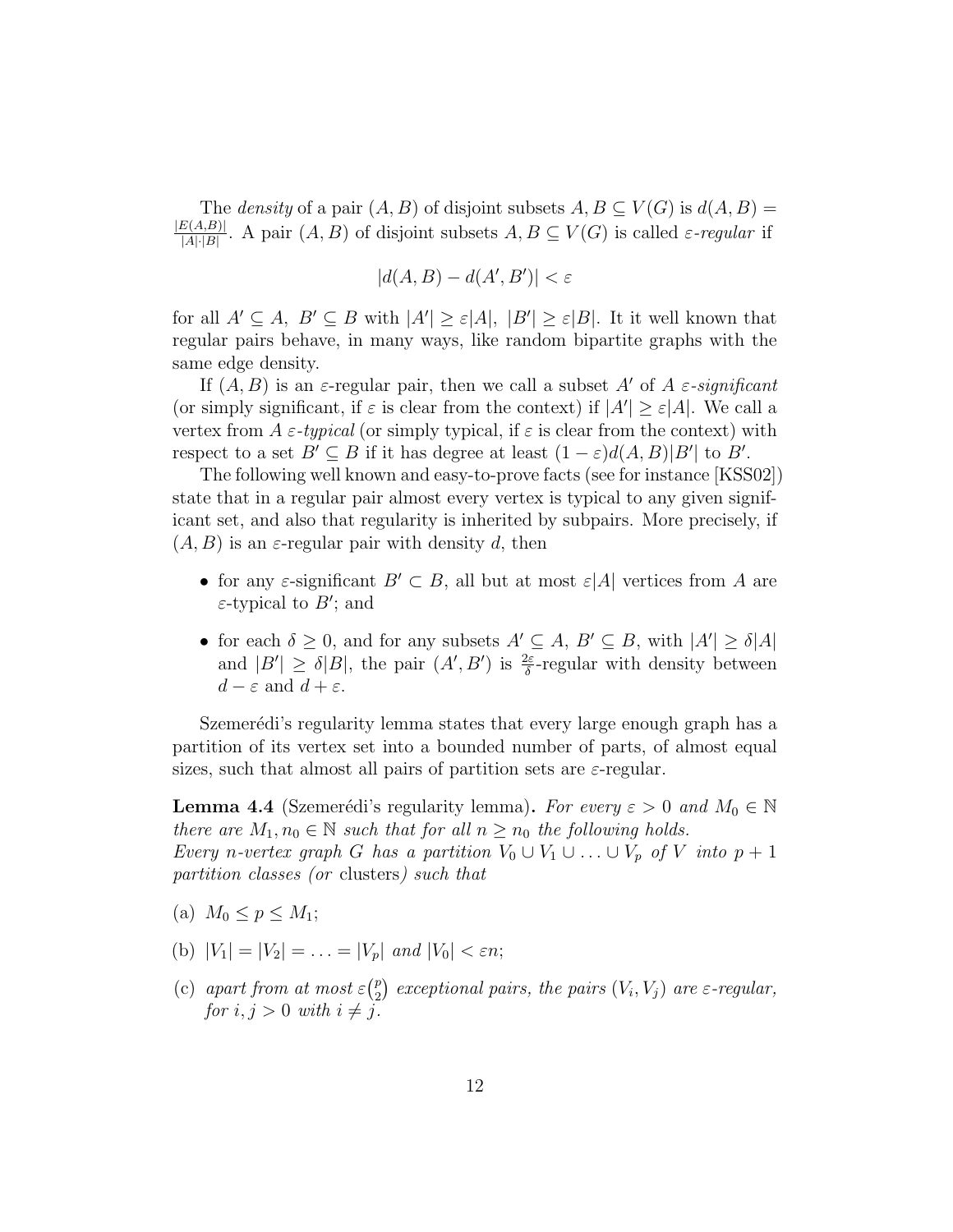As usual, we define the *reduced graph*  $R_G$  corresponding to this decomposition of G as follows. The vertices of  $R_G$  are all clusters  $V_i$   $(i = 1, \ldots, p)$ , and  $R_G$  has a edge between  $V_i$  and  $V_j$  if the pair  $(V_i, V_j)$  is  $\varepsilon$ -regular, and has and  $n_G$  has a edge bet<br>density at least  $10\sqrt{\varepsilon}$ .

By standard calculations (see for instance [KSS02]), and assuming we take  $M_0 \geq \lceil \frac{1}{\varepsilon} \rceil$ , it follows that

$$
\delta_w(R_G) \ge (1 - 12\sqrt{\varepsilon}) \cdot \frac{p}{|V(G)|} \cdot \delta(G),\tag{1}
$$

where  $\delta_w(R_G)$  is the weighted minimum degree. (That is, the densities of the pairs of clusters provide weights on the edges of  $R_G$ , and the weighted degree of a vertex is the sum of the corresponding edge-weights. The weighted minimum degree is the minimum of these degrees. Observe that  $\delta_w(R_G) \leq$  $\delta(R_G)$  since weights do not exceed 1.)

Almost all vertices of any cluster  $C \in V(R_G)$  are typical to almost all significant sets, in the following sense. If  $\mathcal Y$  is a set of significant subsets of clusters in  $V(R_G)$ , then

all but at most 
$$
\sqrt{\varepsilon} s
$$
 vertices  $v \in C$  are typical with respect to  
all but at most  $\sqrt{\varepsilon}|\mathcal{Y}|$  clusters in  $\mathcal{Y}$ . (2)

To see this well-known observation, assume that the set  $C' \subseteq C$  of vertices not satisfying (2) is larger than  $\sqrt{\varepsilon}$ s. Then

$$
\sum_{Y \in \mathcal{Y}} |\{v \in C : v \text{ is not typical to } Y\}| \ge \sum_{v \in C'} |\{Y \in \mathcal{Y} : v \text{ is not typical to } Y\}|
$$
  

$$
\ge |C'| \sqrt{\varepsilon} |\mathcal{Y}|
$$
  

$$
> \varepsilon \frac{|V(G)|}{p} |\mathcal{Y}|.
$$

Thus there is a  $Y \in \mathcal{Y}$  such that more than  $\varepsilon |C|$  vertices in C are not typical to  $Y$ , a contradiction.

Regularity will help us when embedding small trees into a pair of adjacent clusters of  $R_G$ .

**Lemma 4.5.** Let  $CD$  be an edge of  $R_G$ , and let  $U \subseteq G$  with  $|C \setminus U|, |D \setminus U| \ge$  $\sqrt{\varepsilon}|C|$ . Let  $\overline{T}$  be a tree of size  $\leq \varepsilon|C|$  with root  $r_{\overline{T}}$ . Then  $\overline{T}$  can be embedded into G, with  $\overline{T} - r_{\overline{T}}$  going to  $(C \cup D) \setminus U$ , and with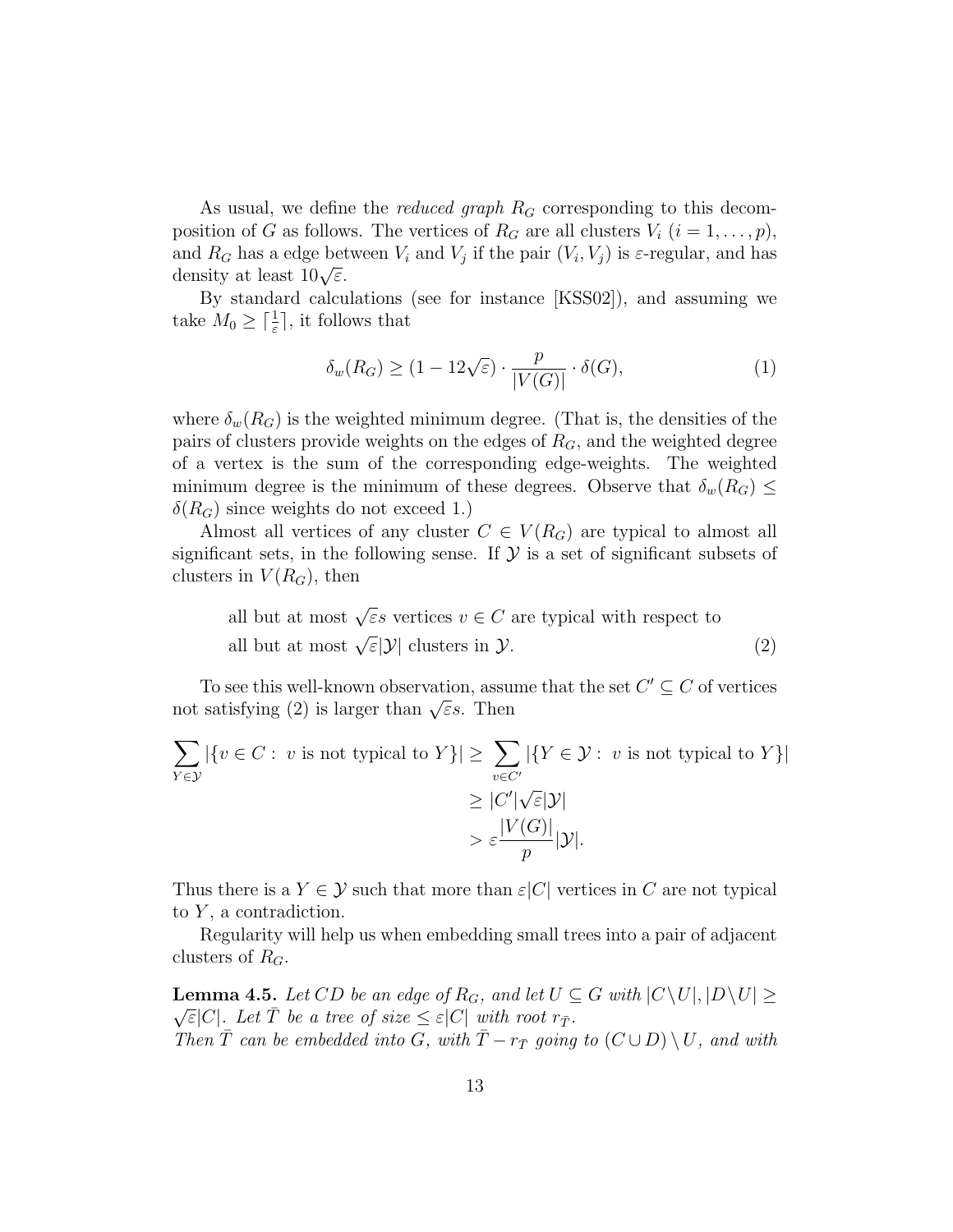$r_{\bar{T}}$  going to any prescribed set of  $\geq 2\varepsilon|C|$  vertices of C, or to any prescribed set of  $\geq 2\varepsilon|C|$  vertices of C', where C' is any other cluster of  $R_G$  that is adjacent to D.

*Proof.* We construct the embedding  $\overline{T}$  levelwise, starting with the root, which is embedded into a typical vertex of  $(C \cup D) \setminus U$ . At each step i we ensure that all vertices of level i are embedded into vertices of  $C \setminus U$  (or  $D \setminus U$ ) that are typical with respect to the unoccupied vertices of  $D \setminus U$  (or  $C \setminus U$ ). This is possible, because at each step i, and for each vertex v of level i, the degree of a typical vertex into the unoccupied vertices on the other side is at least  $4\varepsilon|C|$ , and there are at most  $\varepsilon|C|$  nontypical vertices and at most  $|T|\leq\beta|C|$ already occupied vertices.  $\Box$ 

# 5 Preparing the tree

### 5.1 Cutting a tree

In this section, we will show how any tree  $T$  can be cut up into small subtrees and few connecting vertices. The ideas is that later, we can use regular pairs to embed many tiny trees.

We will make use of a procedure which in a very similar shape has already appeared in [AKS95, HKP<sup>+</sup>d, PS12], although there, no distinctions between the trees from  $L, F_1, F_2$ , were made. The resulting cut-up is given in the following statement.

**Lemma 5.1.** For any  $m \in \mathbb{N}$ , for any tree T on  $m+1$  vertices, and for any  $\beta > 0$ , there is a set  $W \subseteq V(T)$ , and a partition  $\mathcal{T} = L \cup F_1 \cup F_2$  of the  $family \top$  of components of  $T - W$ , distinguishing a subset  $F_2' \subseteq F_2$ , such that

- (a)  $r \in W$ ;
- (*b*)  $|W| \leq \frac{2}{\beta^2}$ ;
- (c)  $|V(\overline{T})| = 1$  for every tree  $\overline{T} \in L$ ;
- (d)  $1 < |V(\overline{T})| \leq \frac{1}{\beta}$  for every tree  $\overline{T} \in F_1$ ;
- (e)  $\frac{1}{\beta}$  <  $|V(\overline{T})| \leq \beta m$  for every tree  $\overline{T} \in F_2$ ;
- (f) each  $\overline{T} \in L \cup F_1 \cup (F_2 \setminus F_2')$  has exactly one neighbour in W;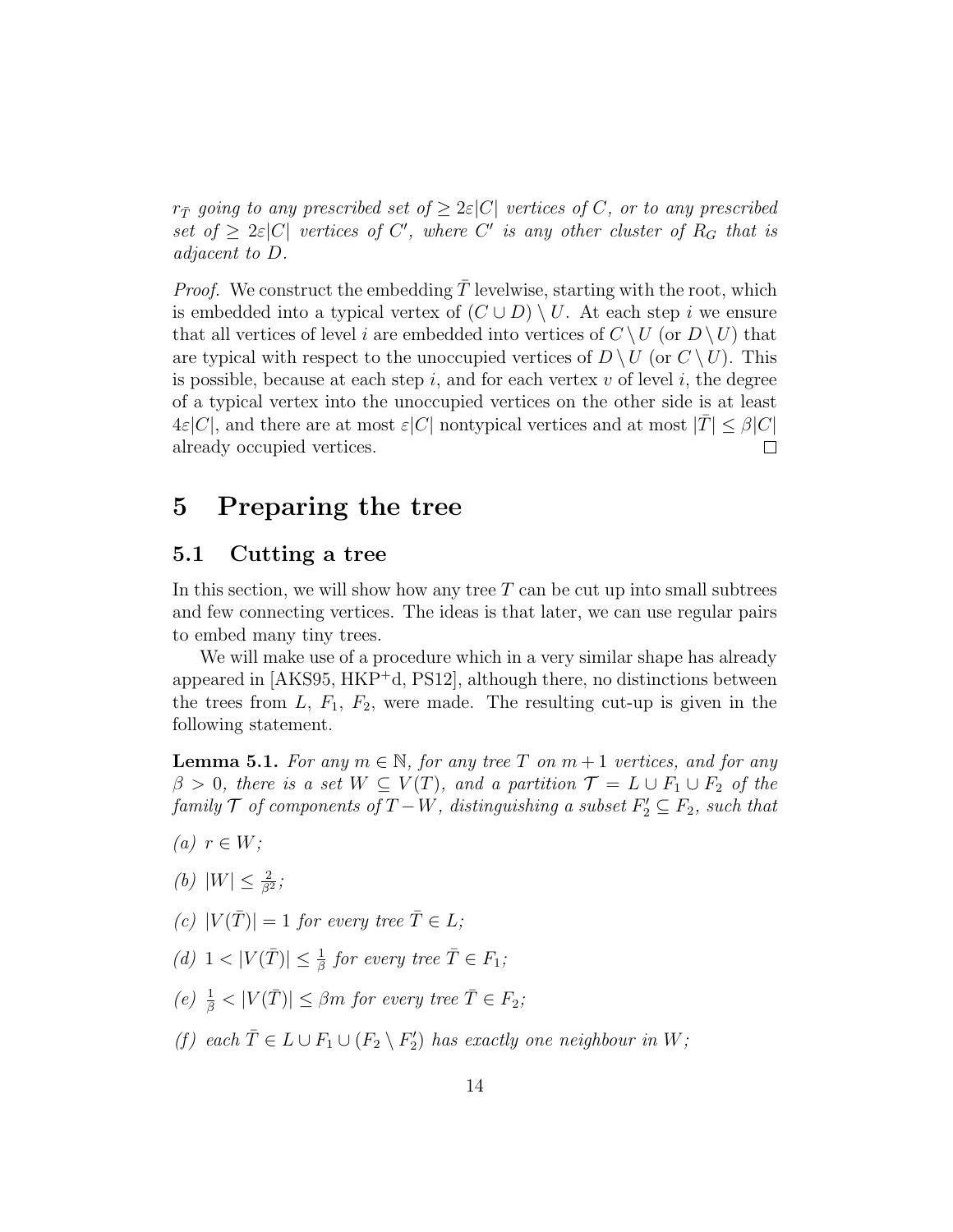(g) each  $\overline{T} \in F'_2$  has exactly two neighbours in W; and

(h)  $|\tilde{V}| < 2\beta m$ , where  $\tilde{V}$  is the set of all neighbours of vertices of W in  $\bigcup F_2'$ .

The vertices in W will also be called the seeds of  $T$ .

*Proof.* In a sequence of at most  $\frac{1}{\beta}$  steps *i*, we define vertices  $w_i$  and trees  $T_i$ as follows. Set  $T_0 := T$ . Now, for each  $i > 0$ , let  $w_i \in V(T_{i-1})$  be a vertex at maximal distance from r (the root of T) such that the components of  $T_i - w_i$ that do not contain r each have size at most  $\beta m$ . Delete  $w_i$  and all of these components from  $T_{i+1}$  to obtain  $T_i$ . We stop when we reach r, which will be the last vertex  $w_i$  to be defined.

Let  $W_0$  be the union of all  $w_i$ , and let  $\mathcal{T}_0$  be the family of the trees in  $T - W_0$ . These two sets already fulfill items (a) and (b). (To see (b), note that at each step i, we cut off  $\beta m$  vertices. Hence we actually have that  $|W_0| \leq \frac{1}{\beta}$ .)

In order to obtain sets  $W, \mathcal{T}$  that also fulfill items  $(f)$  and  $(g)$ , we add some vertices to  $W_0$  as follows. For each  $\overline{T} \in \bigcup \mathcal{T}_0$  that has  $\ell > 2$  neighbours  $v_1, v_2, \ldots, v_\ell$  in  $W_0$ , we add to  $W_0$  a set of at most  $\ell-1$  vertices  $w'_j$  from  $V(\bar{T})$ that separate all  $v_i$ 's from each other. Note that these are at most  $\frac{1}{\beta}$  vertices in total (counting over all affected  $\overline{T}$ ), since each of the newly added vertices  $w_j'$  can be associated to one of the 'old' vertices  $v_j$  from  $W_0$  such that  $w_j'$  lies between  $v_j$  and r.

So, letting  $\mathcal{T}_1$  be the family of the trees in  $T - W_1$ , the new sets  $W_1$ ,  $\mathcal{T}_1$ still fulfill (a) and (b) (actually, we have that  $|W_1| \leq \frac{2}{\beta}$ ). They furthermore have the property that each of the trees in  $\bigcup \mathcal{T}_1$  has at most two neighbours in  $W_1$ .

We modify our sets once more to ensure that only the large trees can have two seed neighbours. We proceed as follows. For each  $\overline{T} \in \bigcup \mathcal{T}_1$  that has at most  $\frac{1}{\beta}$  vertices and is adjacent to two seeds  $w_1, w_2 \in W_1$ , we add to  $W_1$  all vertices on the path that connects the two seeds  $w_1, w_2$ . In total, these are at most  $\frac{1}{\beta} \cdot |W_1| \leq \frac{2}{\beta^2}$  vertices. Call the new set of seeds W.

Defining  $\mathcal T$  as the family of the trees in  $T - W$ , and adequately dividing the family  $\mathcal T$  into three families  $L, F_1, F_2$ , and letting  $F_2'$  be the appropriate subset of  $F_2$ , we thus obtained sets that fulfill all properties of the claim. (Note that (h) follows directly from (e), (g) and the observation that  $|V| \leq$  $2|F'_2| < \frac{2|T-r|}{\frac{1}{\beta}} = 2\beta m.$  $\Box$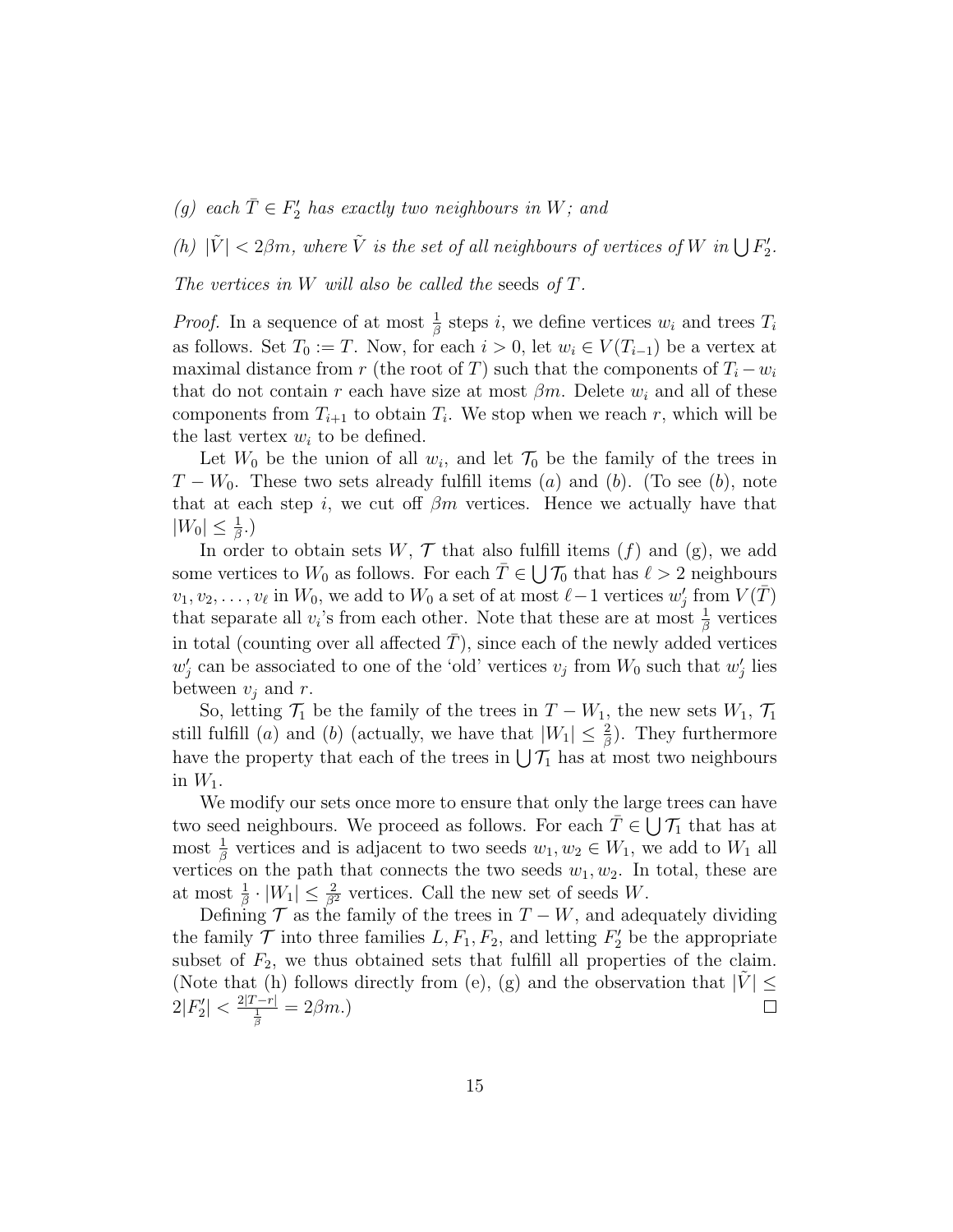### 5.2 Ordering the seeds of a tree

In order to be able to choose well the clusters of  $V(R_G)$  into which we will embed the seeds other than  $r$  later on, let us now define a convenient ordering of the seeds of a tree T with a cut-up as in Section 5.1. Together with this ordering we will define a set of relevant seeds  $X_s$  for each seed s of the tree, and ensure that the seeds in  $X_s$  come before s in the ordering.

The importance of this ordering and the sets  $X_s$  is that later, when we embed the parts of the cut-up tree in  $G$ , it will turn out that the small trees that are most difficult to embed are those from  $L$ , this is, the leaves of  $T$ that hang off seeds. An embedded seed has only degree  $\frac{2}{3}m$  in  $G$ , of which a large part might already be used, so if we do not take sufficient care, we will get stuck when embedding the leaves. For this reason we have to choose very well into which clusters the seeds go, and the sets  $X_s$  will help us with this.

The reader might wish to skip the remainder of this unfortunately rather technical section at a first reading, because everything we do here is only necessary for the embedding of  $L$ . Even the embedding of  $L$  can be followed with only a vague understanding of the definitions of the present section if the reader takes the 'Degrees of the embedded seeds into  $Z'$  as stated in Subsection 6.2.4 for granted.

#### 5.2.1 Grouping and ordering

Let us start with the ordering. Assume we are given a tree  $T$  which has been treated by Lemma 5.1 for some  $\beta > 0$ , let W denote the set of seeds we obtained. Throughout the rest of this section we will assume that

$$
|W| = 47 \cdot 2^{j^*}, \text{ where } j^* = \lceil \log \frac{2}{\beta^2} \rceil. \tag{3}
$$

(This can be assumed by adding some artificial seeds to the tree T. We will explicitly discuss why this can be done in Subsection 6.1.2.)

We will order the seeds in two different ways, before we get to the third and final order. The first order is determined by the number of leaves hanging from each seed, the second order is determined by the position of the seeds in the tree  $T$ , and the third order is a mixture of both. We explain the orderings in detail in the following.

We start by ordering the seeds in a way that the number of leaf children of the seeds is non-increasing, and we call this the *size order*  $\sigma$  on the seeds.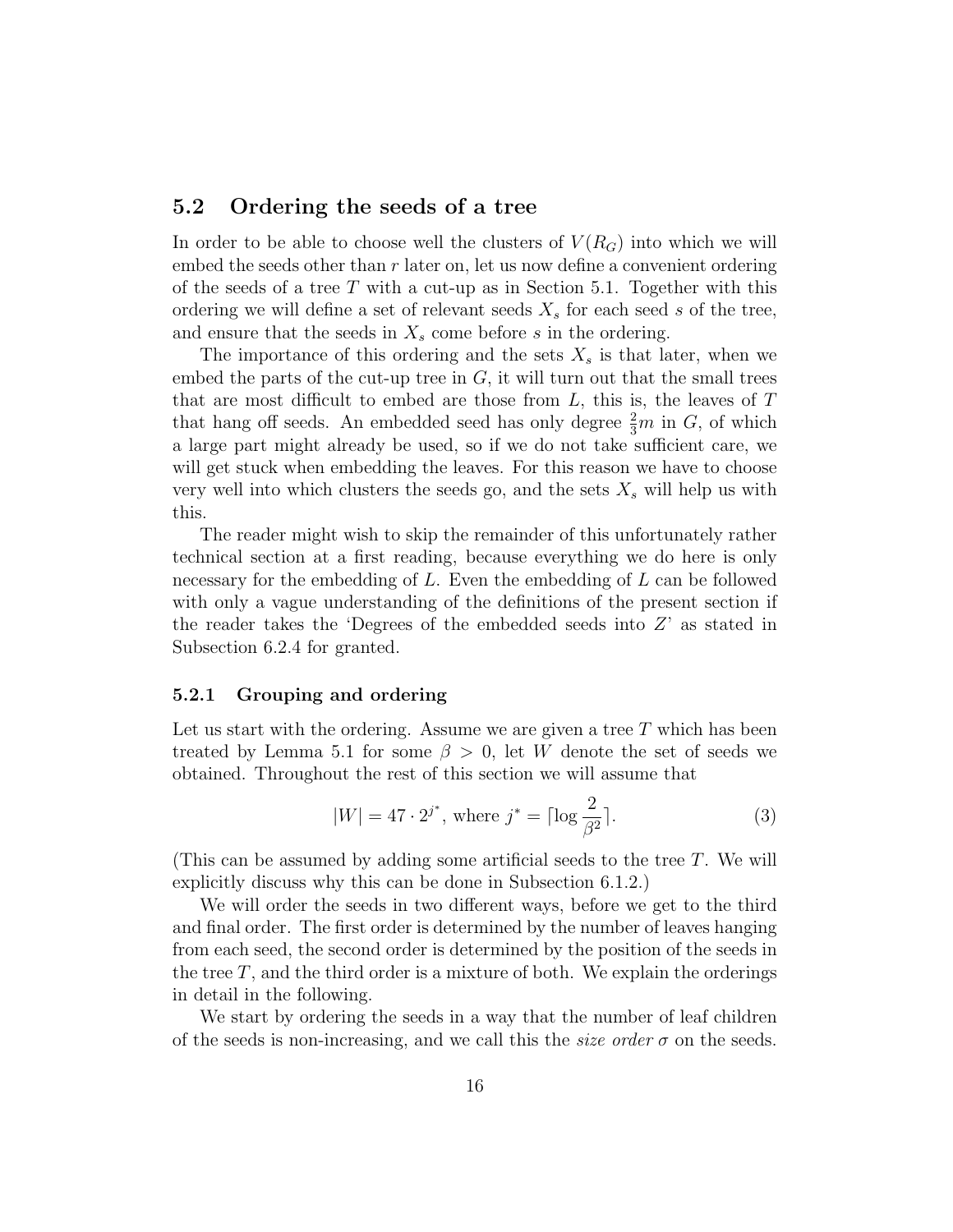For each  $j = 0, \ldots, j^*$ , we partition the set of all seeds into  $2^{j^*-j}$  consecutive groups of size  $2^j \cdot 47$ , under the size order  $\sigma$ . We call these the *large groups*. Clearly, each large group of size exceeding 47 is the union of two large groups half its size.

We break up each group  $B$  of size 47 into twelve consecutive groups (consecutive under  $\sigma$ ) of the following sizes:

$$
4, 4, 4, 4, 5, 4, 4, 4, 4, 5, 4, 1. \tag{4}
$$

We call these the *small groups*. (So the small subgroup of size 1 of  $B$  consists of the very last seed of B in the size order  $\sigma$ .) We say the second and sixth group of size four are of type 1 (they are marked in boldface in (4)). The remaining groups of size four (i.e. the first, third, fourth, fifth, seventh, eighth and ninth group of size four) will be called type 2.

It would be difficult to embed the seeds in the size order  $\sigma$ , as this enumaration might not be suitable for embedding the tree in a connected way. For this reason, we employ a second order  $\tau$ , which we call the *transversal order*, obtained by performing a preorder tranversal on  $T$ , starting with the root  $r$ , and then restricting this order to  $W$ . (The transversal order is the actual order the seeds will be embedded in.)

The third order, which we call the *rearranged order*  $\rho$ , is obtained by reordering the order  $\sigma$ . First, we reorder the seeds in each small group so that each small group is ordered according to  $\tau$ . Next, for every large group  $B$  of size 47, we reorder all its subgroups so that their first seeds form an increasing sequence in the transversal order  $\tau$ . Finally, for every large group B of size  $> 47$  (in successive steps according to the group size), we reorder the two subgroups within  $B$  so that the first subgroup contains the first seed in B under the transversal order  $\tau$  (i.e. we reorder them such that the first seed of B under  $\tau$  becomes the first seed of B). This finishes the definition of the rearranged order  $\rho$ .

We note that  $\rho$  maintains the structure given by breaking down the set of seeds into large and small groups. That is, if we partition the set of all seeds into  $2^{j^* - j}$  consecutive groups under  $\rho$  of sizes  $2^j \cdot 47$ , we obtain the same groups as above for  $\sigma$ . Further, each group of size 47 breaks down into twelve small groups as above, although these are no longer ordered as in the sequence from (4). We note that each of the small and large groups under  $\rho$ remains a consecutive set of elements if viewed under the size order  $\sigma$ .

We will embed according to  $\tau$  but momentarily work with  $\rho$ . We write  $s <_{\rho} s'$  to denote that s comes before s' in order  $\rho$  (and similar for  $\tau$ ).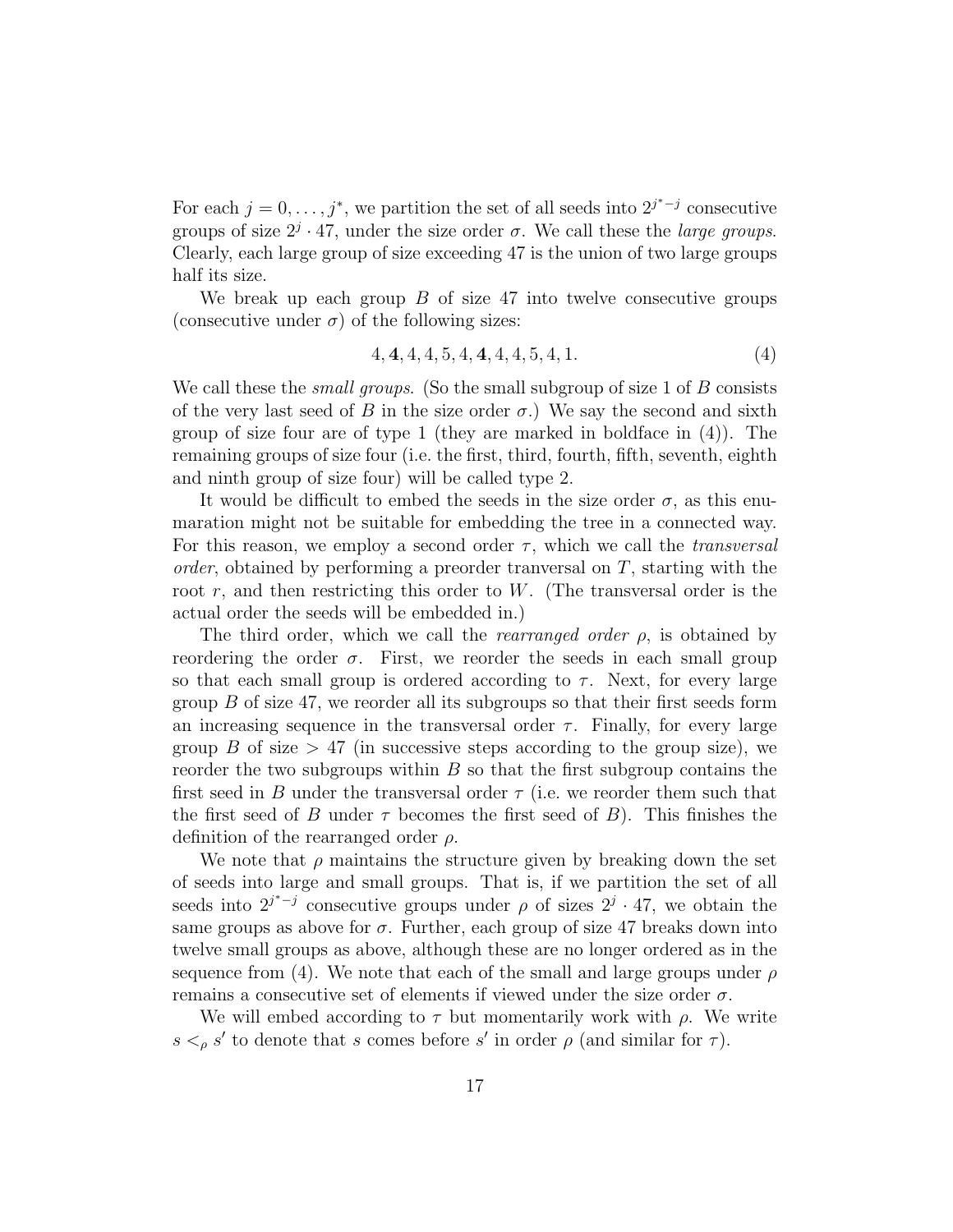#### 5.2.2 Sequences

In this subsection, we will follow the rearranged order  $\rho$ . We define for each large group  $B$  two sequences

$$
(x_i^B)_{i=1...,j+6}
$$
 and  $(y_i^B)_{i=1...,j+7}$ ,

where j is such that  $|B| = 2<sup>j</sup> \cdot 47$ , and vertices  $x_i^B, y_i^B \in B$  are as specified in what follows.

We construct our sequences inductively. For  $j = 0$ , we have to deal with all groups of size 47. For each such group B, we take  $x_1^B = y_1^B$  as the first seed of the group. The first seed of the second, third, fourth, fifth and sixth small subgroup of B is chosen as  $x_2^B, x_3^B, x_4^B, x_5^B, x_6^B$ , respectively. The first seed of the seventh, eigth, ninth, tenth, eleventh and twelfth small subgroup of B is chosen as  $y_2^B, y_3^B, y_4^B, y_5^B, y_6^B, y_7^B$ , respectively. (We always work under  $\rho$ , both when talking about the 'first seed of a group' and when talking about the 'ith subgroup'.)

For  $j \geq 1$ , we have to deal with all large groups of size  $2^{j} \cdot 47$ . For each such group  $B$ , do the following. By construction  $B$  is made up of two large subgroups of size  $47 \cdot 2^{j-1}$ , say these are B' and B'' (in this order, under  $\rho$ ). We let

$$
x_i^B := y_i^{B'} \text{ for all } 1 \le i \le j+6,
$$

and we set

$$
y_1^B := x_1^B = y_1^{B'}, \text{ and } y_i^B := y_{i-1}^{B''} \text{ for all } 2 \le i \le j+7.
$$

This finishes the definition of the sequences. We remark that we will only use the sequences  $(x_i)$  in what follows (the sequences  $(y_i)$ ) were only used to make the definition of  $(x_i)$  more convenient).

Observe that for all blocks B, and for all  $i < j$ , we have that  $x_i^B <_{\tau} x_j^B$ .

#### 5.2.3 Relevant seeds

In order to be later able to choose well the clusters we embed the seeds into (which in turn will enable us to embed the leaves at an even later stage), we need to define, for each seed  $s$ , a set  $X_s$  of relevant seeds for  $s$ , as follows.

Definition 5.2 (Relevant seeds for s). Let s be a seed of  $T$ , and let  $B$  be the small group s belongs to.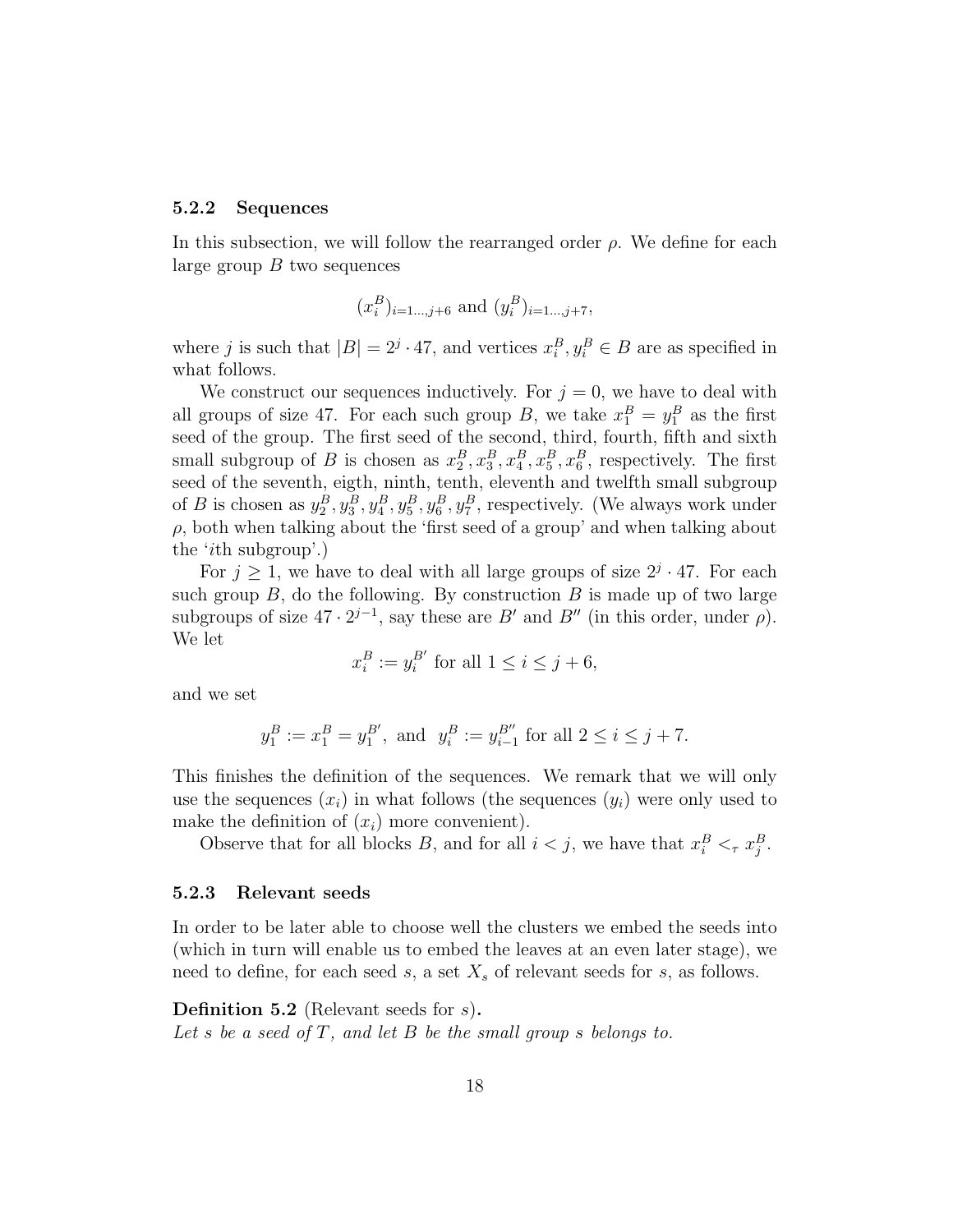(a) If  $B$  is a group of four of type 2, and s is the last seed of  $B$ , then we set

 $X_s := \{x : x \text{ is the third seed in } B \text{ (under } \rho)\}.$ 

(b) If s is not the first seed of B, and, in case B is a group of four of type 2, s is not its last seed, then we set

$$
X_s := \{ x : x \in B, x <_{\rho} s \}.
$$

(c) If s is the first seed of B, then we set

$$
X_s := \{ x \ : \ \exists \tilde{B}, i, i' \ \text{such that} \ i' < i, \ s = x_i^{\tilde{B}} \ \text{and} \ x = x_{i'}^{\tilde{B}} \}.
$$

Observe that if s only appears as a first vertex in any of the sequences  $(x_i^{\tilde{B}})$ , then  $X_s = \emptyset$ .

Let us make a quick observation which follows directly from the definition of the order  $\rho$ , of the sequences  $(x_i)$  and of the sets  $X_s$ .

**Observation 5.3.** Let s be a seed. Then for all  $x \in X_s$  it holds that  $x \leq_\tau s$ .

# 6 The Proof of Lemma 2.1

### 6.1 Preparations

#### 6.1.1 Setting up the constants

First of all, given  $\delta$ , we choose

$$
\varepsilon \le \frac{\delta^4}{10^{18}},\tag{5}
$$

and apply Lemma 4.4 with input  $\varepsilon^2$  and  $M_0 := \frac{1}{\varepsilon^2}$ . This yields numbers  $M_1$ and  $n_0$ .

We then set

$$
\beta:=\frac{\varepsilon}{100M_1}.
$$

Finally, we choose

$$
m_{\delta} := (n_0 + 1) \cdot \frac{400M_0}{\beta^{10} \cdot \varepsilon \cdot \delta} \tag{6}
$$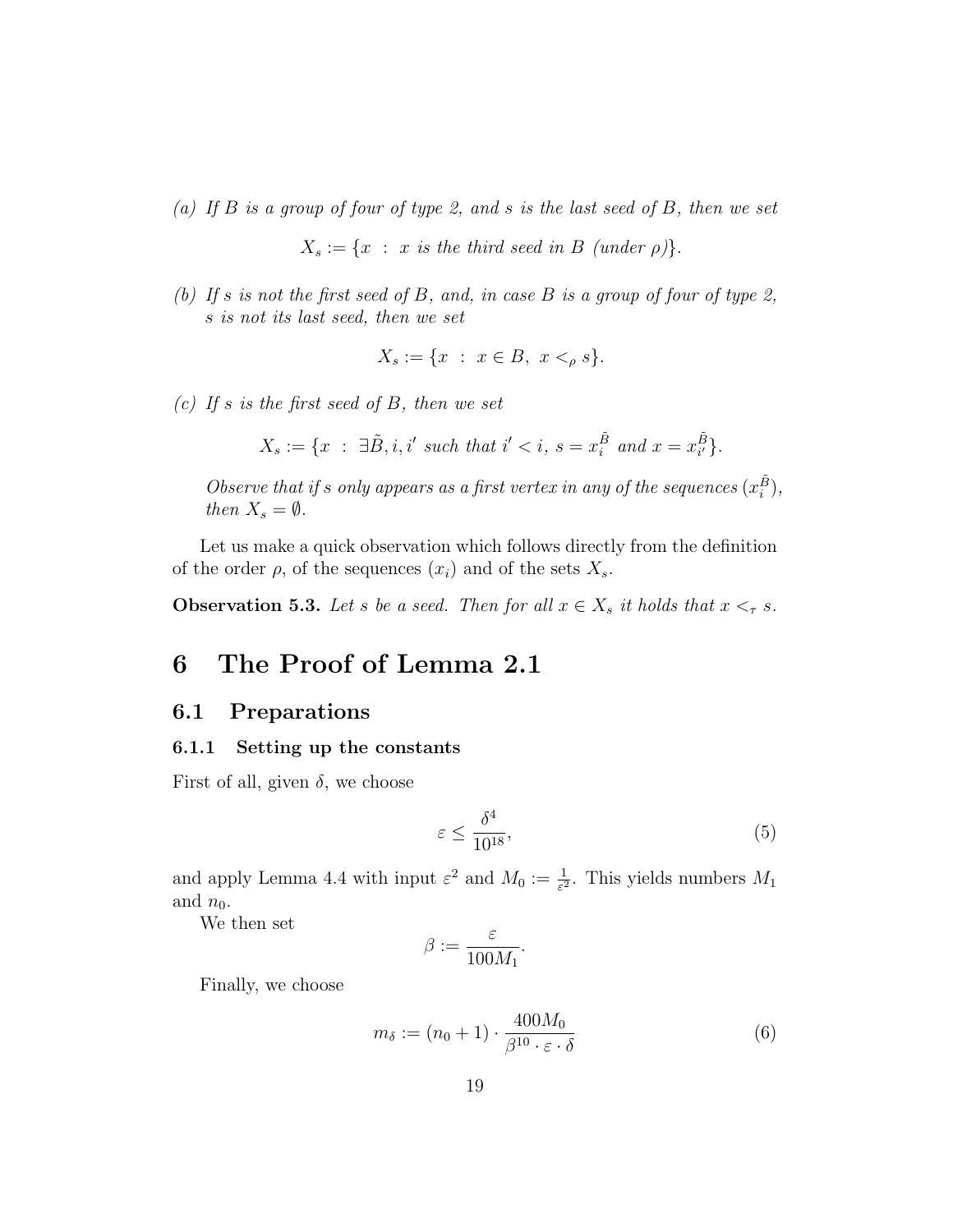for the output of Lemma 2.1. So, given the approximation constant  $\alpha$ , satisfying  $1 \ge \alpha \ge \delta$ , we will have that

$$
0 < \frac{1}{m_{\delta}} \ll \beta \ll \varepsilon \ll \delta \le \alpha,\tag{7}
$$

with the explicit dependencies given above.

Now, given  $m \geq m_{\delta}$ , and given an  $(m + 1)$ -vertex graph G of minimum degree at least  $\lfloor \frac{2m}{3} \rfloor$  $\frac{m}{3}$ ], and a tree T with at most  $m - \alpha m$  edges, rooted at r, we will prepare both  $T$  and  $G$  for the embedding.

#### 6.1.2 Preparing  $T$  for the embedding

We apply Lemma 5.1 to obtain a partition of  $T$  into a set  $W$  of seeds and a set  $\mathcal T$  of small trees. The small trees divide into  $F_1$  and  $F_2$ , with two-seeded trees  $F_2' \subseteq F_2$ , and the lemma also gives us a set  $\tilde{V}$ .

Set

for

$$
f_1 := \sum_{\bar{T} \in F_1} |V(\bar{T})|
$$
 and  $f_2 := \sum_{\bar{T} \in F_2} |V(\bar{T})|$ .

Next, add a set  $W'$  of vertices to T, each adjacent to r, such that, setting  $\tilde{W} := W \cup W'$ , we have

 $|\tilde{W}| = 47 \cdot 2^{j^*}$  $j^* := \lceil \log \frac{2}{\alpha} \rceil$  $\beta^2$  $\left. \begin{array}{cc} \end{array} \right.$  (8)

The only reason for this is that we plan to apply the grouping and ordering of seeds from Subsection 5.2, that is, we would like to see (3) fulfilled. We are going to embed  $T \cup W'$  instead of T. Since the number of vertices in  $W'$ is a constant, space is not a problem. Indeed, clearly,

$$
|\tilde{W}| + |L| + f_1 + f_2 = |V(T)| + |\tilde{W} \setminus W| \le m - \alpha m + \frac{200}{\beta^2}.
$$
 (9)

#### 6.1.3 Preparing  $G$  for the embedding

As a preparation of G for the embedding, we take an  $\varepsilon^2$ -regular partition of G as given by Lemma 4.4 (the regularity lemma), into  $p$  clusters, for some  $p$ with  $M_0 < p < M_1$ . Consider the reduced graph  $R_G$  of G with respect to this partition, as defined below Lemma 4.4.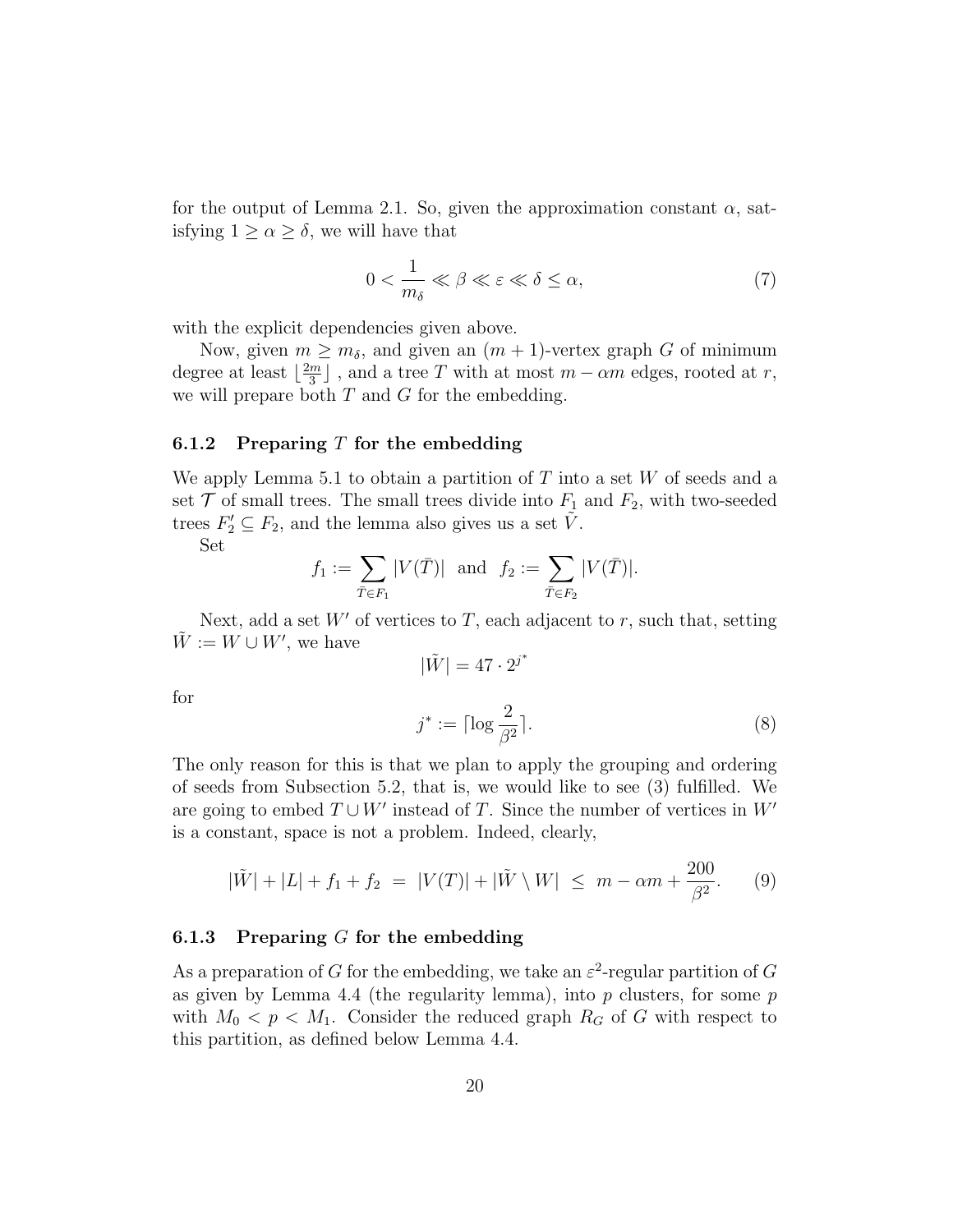Observe that because of the minimum degree of  $G$  and by  $(1)$ , we have that

$$
\delta_w(R_G) \ge \left(\frac{2}{3} - 13\varepsilon\right)p.\tag{10}
$$

Let us now partition the clusters of  $R_G$  further. We will divide each clusters into several slices, into which we plan to embed the distinct parts of the tree T which we identified above.

First of all, we choose a set  $Z$  of vertices into which we plan to embed  $L$ . More precisely, we arbitrarily choose a set  $Z \subseteq V(G)$  of size

$$
|Z| = |L| + \lceil (\alpha - \frac{\alpha^4}{10^6})m \rceil, \tag{11}
$$

choosing the same number of vertices in each part of the partition (plus/minus one vertex).

Now, we will split up the remainder  $C \setminus Z$  of each cluster  $C \in V(R_G)$ arbitrarily into four sets  $C_{\tilde{V}}, C_{\tilde{W}}, C_{F_1}, C_{F_2}$ , and a leftover set  $C \setminus (Z \cup C_{\tilde{V}} \cup$  $C_{\tilde{W}} \cup C_{F_1} \cup C_{F_2}$  which will not be used. The sets are chosen having the following sizes:

$$
|C_{\tilde{V}}| = |C_{\tilde{W}}| = \lceil \frac{\frac{\alpha^4}{5}m}{p} \rceil;
$$
 (12)

$$
|C_{F_1}| = \lceil \frac{f_1 + \frac{\alpha^4}{5}m}{p} \rceil;
$$
\n(13)

and

$$
|C_{F_2}| = \lceil \frac{f_2 + \frac{\alpha^4}{5}m}{p} \rceil.
$$
 (14)

This is possible because of (7) and (9).

As we mentioned above, the idea behind this slicing up is that we are planning to put each part X of the tree  $(X \in \{W, V, F_1, F_2, L\})$  into the parts  $C_X$  of the clusters of  $R_G$ , or into Z, respectively. We reserve a bit more than is actually needed for the embedding, in order to always be able to choose well-behaved (typical) vertices, and also in order to account for slightly unbalanced use of the regular pairs when embedding the trees from  $\mathcal{T}$ . Since the sets  $C_X$  are large enough, regularity properties will be preserved between these sets (cf. Section 4.3).

Let us remark that it is not really necessary to slice the clusters C up as much as we do: the vertices destined to go into slices  $C_{\tilde{V}}$  and  $C_{\tilde{W}}$  are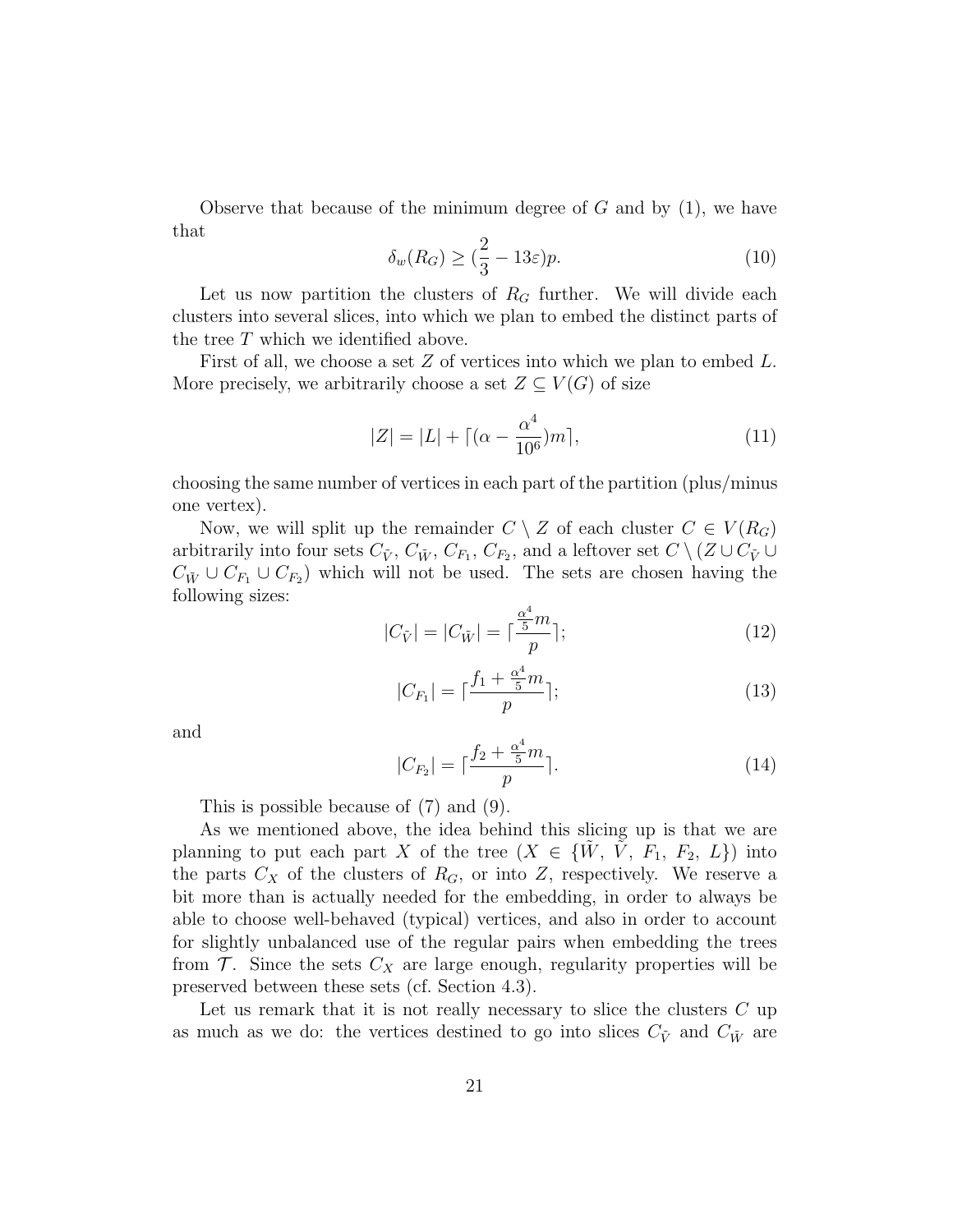actually so few that they could go to any other slice without a problem. But we think the exposition might be clearer if everything is well-controlled.

Finally, we fix a perfect matching  $M_{F_2}$  of  $R_G$  which exists because of (10). This matching will be used for embedding the larger trees from  $\mathcal{T}$ , namely those in  $F_2$ .

#### 6.1.4 The plan

For convenience, for each seed  $s \in \tilde{W}$ , let  $\mathcal{T}_s$  denote the set of all trees from  $\mathcal{T} \setminus L$  that are adjacent to s. We are going to traverse the seeds in the transversal order  $\tau$ , placing each seed s into a suitable cluster  $S(s)$  (we will determine this cluster right before embedding s into it). We then embed  $\bigcup \mathcal{T}_s$  before embedding any other seed. After having embedded all seeds  $s \in \tilde{W}$  and all corresponding trees from  $\bigcup \mathcal{T}_s$ , we embed all of L in one step at the very end of the embedding process. So, if the seeds are ordered as  $s_1, s_2, s_3, \ldots, s_{|\tilde{W}|}$  in  $\tau$ , then we embed in the order

$$
s_1, \bigcup \mathcal{T}_{s_1}, s_2, \bigcup \mathcal{T}_{s_2}, s_3, \bigcup \mathcal{T}_{s_3}, \ldots s_{|\tilde{W}|}, \bigcup \mathcal{T}_{s_{|\tilde{W}|}}, L,
$$

and at every point in time, the embedded parts of the tree will form a connected set in T.

Each of the three different embedding procedures will be described in detail in one of the following subsections, namely, in Subsection 6.2 (embedding a seed s), in Subsection 6.3 (embedding  $\bigcup \mathcal{T}_s$ ) and in Subsection 6.4  $(embedding L).$ 

## 6.2 Embedding the seeds

#### 6.2.1 Preliminaries

Assume we are about to embed some seed s. Denote by U the set of vertices that, up to this point, have been used for embedding seeds and small trees. So  $U \cap Z = \emptyset$  (we will ensure that this will always remain so), and every cluster  $C \in V(R_G)$  divides into six sets:  $C \cap U$ ,  $C \cap Z$ ,  $C_{\tilde{W}} \setminus U$ ,  $C_{\tilde{V}} \setminus U$ ,  $C_{F_1} \setminus U$ , and  $C_{F_2} \setminus U$ .

Apart from U, it will be useful to have a set  $U' \subseteq \bigcup_{C \in V(R_G)} (C_{F_1} \setminus U)$  of vertices for which at some point we decided that they will never be used for the embedding. The main use of this set  $U'$  is that after embedding certain trees from  $\mathcal{T}_s \cap F_1$  for some seed s, we can just make all sets  $C_{F_1}$  of clusters C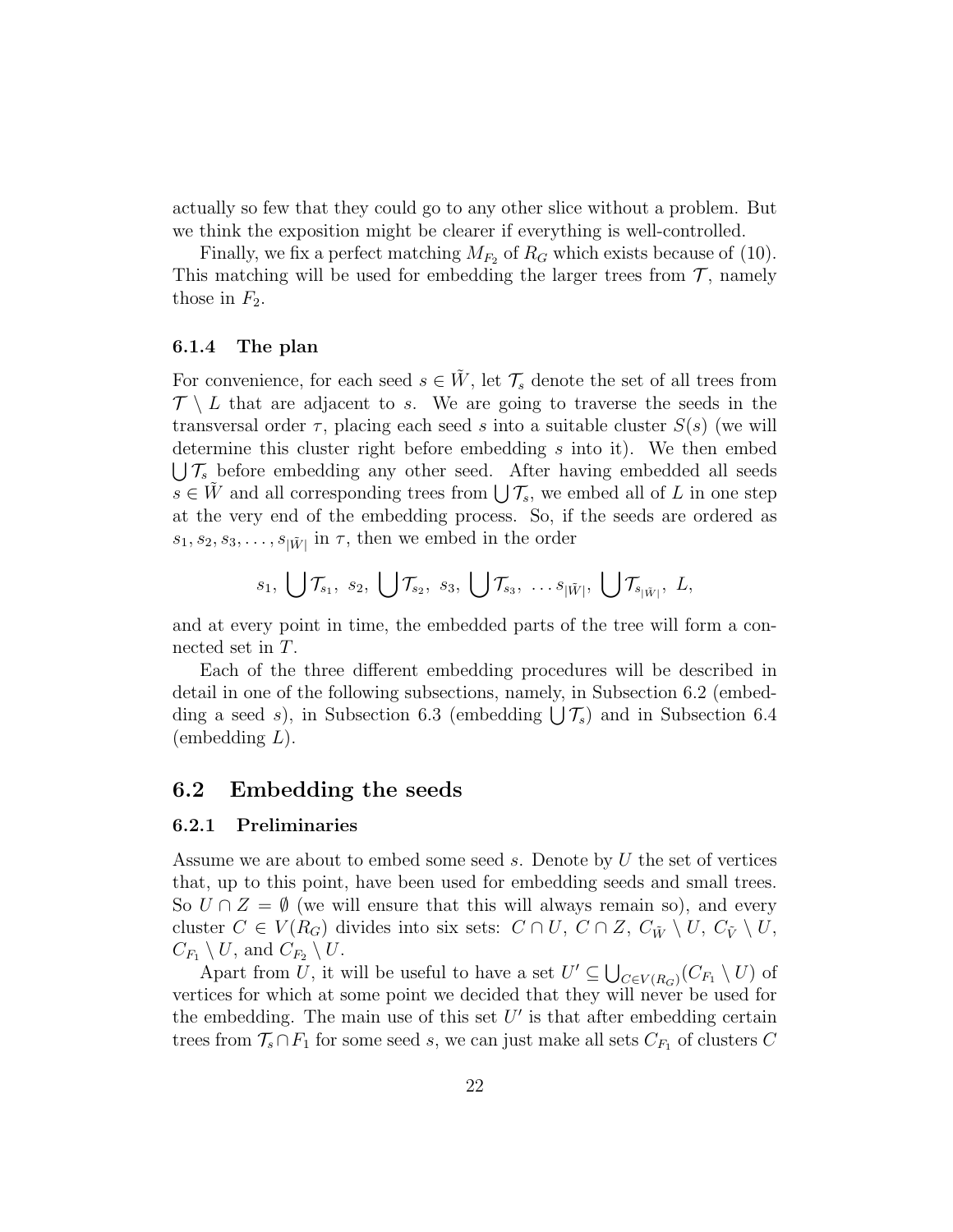equally 'occupied' by discarding some of the vertices of the emptier sets  $C_{F_1}$ by putting them into  $U'$ . This will be the only time we add vertices to  $U'$ . We will make sure that for each seed  $s$  the number  $u'_{s}$  of vertices we add to U' while, or directly after, embedding  $\mathcal{T}_s$  is bounded by

$$
u_s' \le 600\epsilon m. \tag{15}
$$

Since there at most  $\frac{2}{\beta}$  (original) seeds in the tree, this means that the set U' will always stay so small that we can ignore it while embedding.

Throughout the embedding, we will ensure that for each parent  $u$  of a seed (the parent u might be a seed, or a vertex from  $V$ ) the following holds. If u was embedded in vertex  $\varphi(u)$ , then we have that

 $\varphi(u)$  is typical to slice  $C_{\tilde{W}}$  for all but at most  $\varepsilon p$  clusters C of  $R_G$ . (16)

Note that by Observation 5.3, by the time we reach a seed  $s$ , the 'relevant' seeds in  $X_s$  have already been embedded into a set  $\varphi(X_s)$ . Let  $N_Z(X_s)$ denote the set of all neighbours of vertices from  $X_s$  in Z. Let  $\mathcal{N}_s$  be the set of corresponding subclusters of the clusters of  $R_G$  (i.e.,  $\bigcup \mathcal{N}_s = N_Z(X_s)$ ).

#### 6.2.2 Finding the target cluster  $S(s)$  for s

Before actually choosing the vertex  $\varphi(s)$  we will embed s into, we will determine the target cluster  $S(s)$  for a seed s.

Observe that by Lemma 4.1, with  $\psi := 13\varepsilon$ , we know that at least  $(\frac{1}{3} +$  $\varepsilon^{\frac{1}{3}}$ )*m* of the vertices of G see a  $(\frac{1}{2} - \varepsilon^{\frac{1}{3}})$ -portion of the vertices in  $Z \setminus N_Z(X_s)$ . So, for significantly more than a third of the clusters of  $R_G$  we have that a significant portion of their vertices see at least  $(\frac{1}{2} - \varepsilon^{\frac{1}{3}}) \cdot |Z \setminus N_Z(X_s)|$  vertices in  $Z \setminus N_Z(X_s)$ . Because of regularity, and because of (2), this means that for any such cluster C, all but at most an  $\varepsilon$ -fraction of the vertices in  $C_{\tilde{W}}$  has at least  $(\frac{1}{2} - 3\varepsilon^{\frac{1}{3}}) \cdot |Z \setminus N_Z(X_s)|$  neighbours in  $Z \setminus N_Z(X_s)$ .

Choose  $S(s)$  as any one of the clusters as above. That is, we choose  $S(s)$ such that

(a) all but at most  $\varepsilon|S(s)_{\tilde{W}}|$  vertices of the set  $S(s)_{\tilde{W}}$  have degree at least  $(\frac{1}{2} - 3\varepsilon^{\frac{1}{3}}) \cdot |Z \setminus N_Z(X_s)|$  into  $Z \setminus N_Z(X_s)$ ;

and such that in addition (unless  $s = r$ , in which case the following two conditions are void),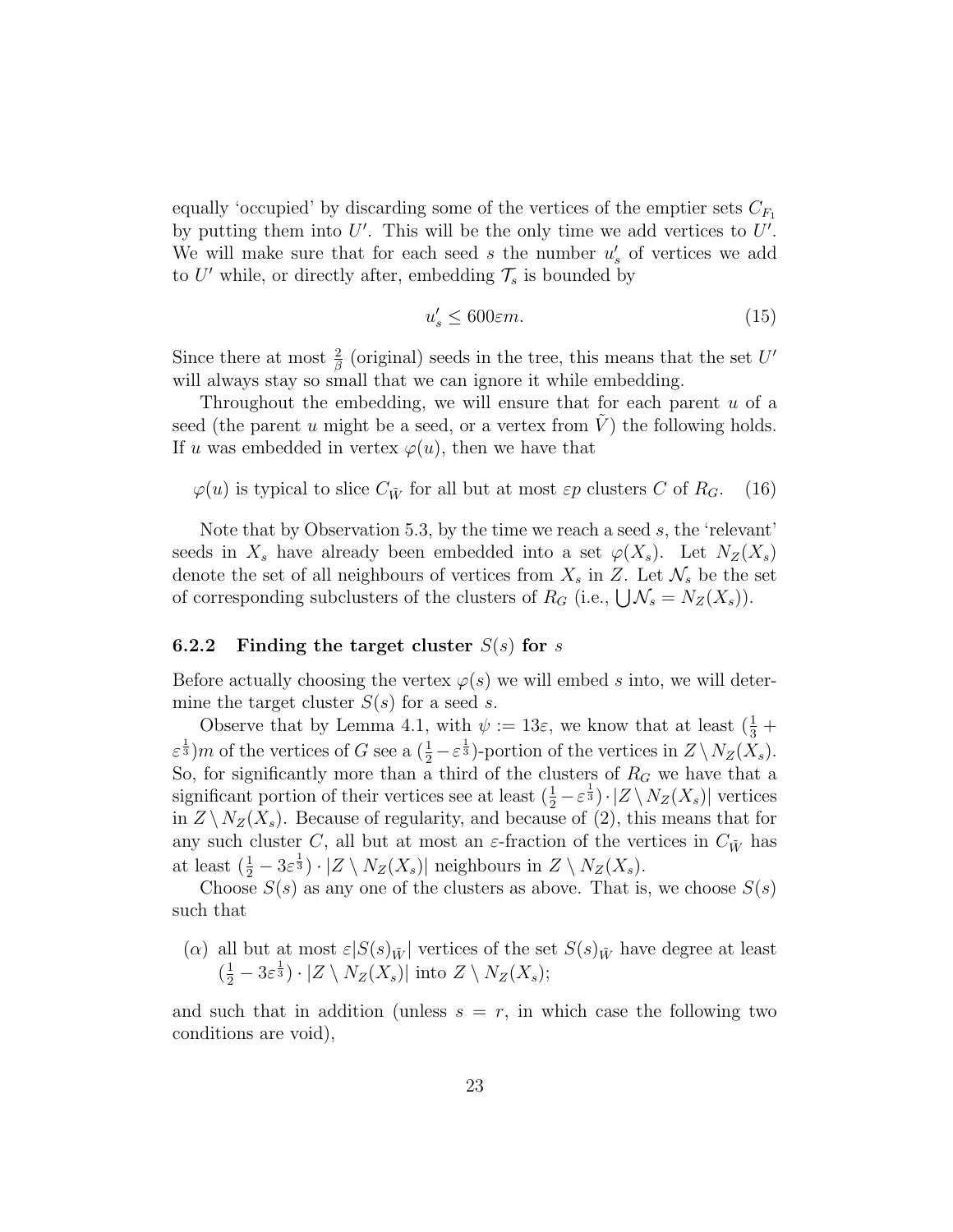- $(\beta)$  S(s) is adjacent to S(p(s));
- (γ)  $\varphi(p(s))$  is typical with respect to  $S(s)_{\tilde{W}}$ ,

where  $S(p(s))$  denotes the cluster the parent  $p(s)$  of s was embedded into. Such a choice of  $S(s)$  is possible since by (10), cluster  $S(p(s))$  has degree almost  $\frac{2p}{3}$  in  $R_G$ , and because of (16).

#### 6.2.3 Embedding seed s into target cluster  $S(s)$

We place s in a vertex  $\varphi(s)$  from  $S(s)_{\tilde{W}\setminus U}$  such that

- (A)  $\varphi(s)$  is a neighbour of  $\varphi(p(s))$  (where  $p(s)$  is the parent of s, and if  $s = r$ this restriction is empty);
- (B)  $\varphi(s)$  is typical to  $C_{\tilde{W}}$  for all but at most  $\varepsilon p$  clusters  $C \in V(R_G) \setminus S(s);$
- (C)  $\varphi(s)$  is typical to  $C_{\tilde{V}}$  for all but at most  $\varepsilon p$  clusters  $C \in V(R_G) \setminus S(s);$
- (D)  $\varphi(s)$  is typical to  $C_{F_1} \setminus (U \cup U')$  for all but at most  $\varepsilon p$  clusters  $C \in$  $V(R_G) \setminus S(s)$ ; and
- (E)  $\varphi(s)$  is typical to  $C_Z$  for all but at most  $\varepsilon p$  clusters  $C \in V(R_G) \setminus S(s)$ .

Such a choice is possible since by  $(2)$ , almost all vertices in any given cluster are typical with respect to any fixed significant subsets of almost all other clusters.

In particular,  $(E)$  implies that

$$
deg_Z(\varphi(s)) \ge \left(\frac{2}{3} - \varepsilon^{\frac{1}{3}}\right)|Z|.\tag{17}
$$

### 6.2.4 Degrees of the embedded seeds into Z

The reason for our choice of  $S(s)$  as a cluster fulfilling property  $(\alpha)$  from Subsection 6.2.2 is that it allows us to accumulate degree into  $Z$ . More precisely, if we consider a seed s together with its relevant seeds  $X_s$ , then we know that the union of their neighbourhoods in  $Z$  is significantly larger than the neighbourhood of s alone. Better still, the more vertices  $X_s$  contains, the larger becomes our bound on this neighbourhood.

We make this informal observation more precise in the following claim.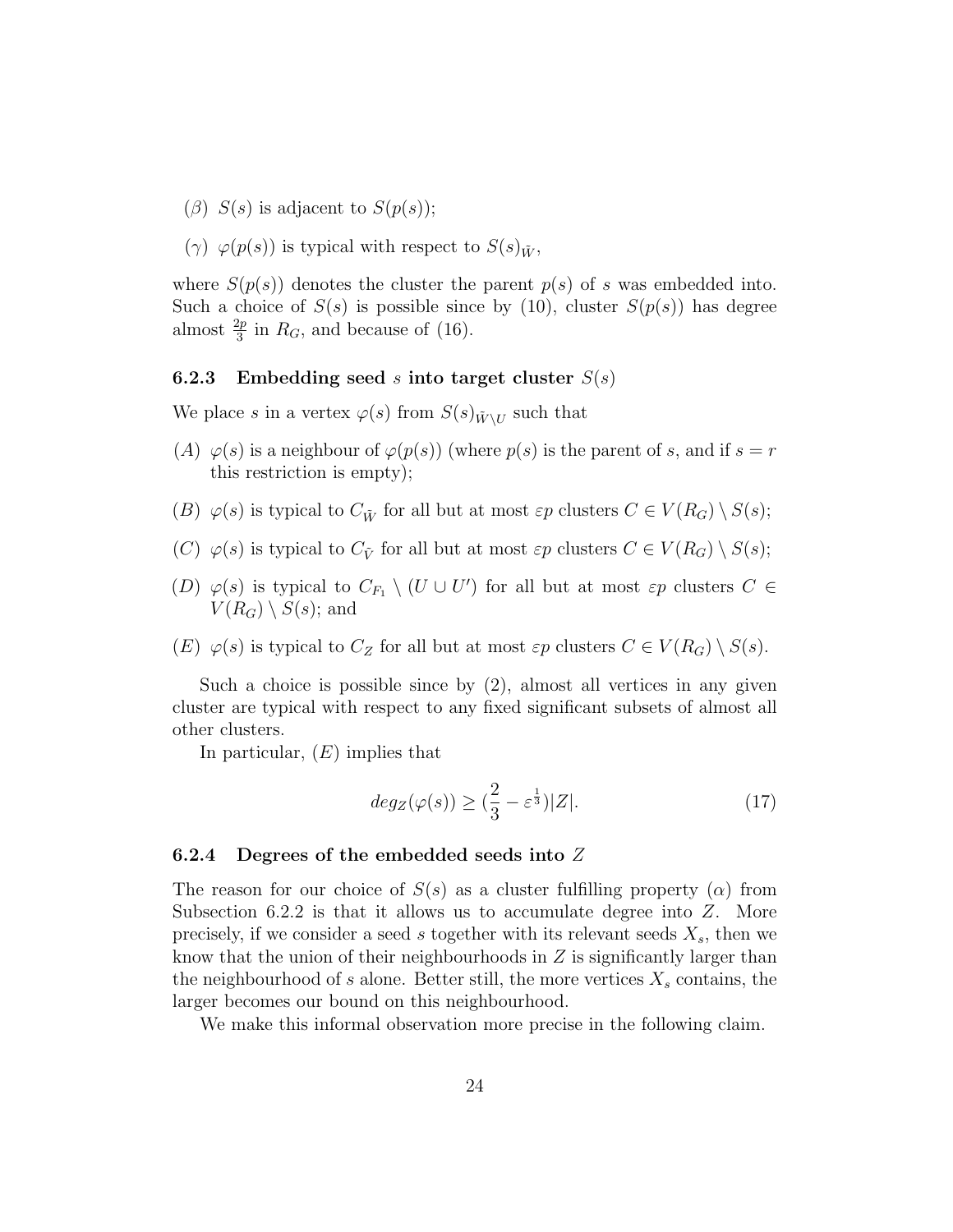**Claim 6.1.** Let  $B$  be a group of seeds.

 $(i)$  If B has size five, then

$$
|N(\varphi(B)) \cap Z| \ge \left(\frac{47}{48} - \varepsilon^{\frac{1}{4}}\right) \cdot |Z|.
$$

(ii) If B has size four and is of type 1, then

$$
|N(\varphi(B)) \cap Z| \ge \left(\frac{23}{24} - \varepsilon^{\frac{1}{4}}\right) \cdot |Z|.
$$

(iii) If  $B = \{b_1, b_2, b_3, b_4\}$  (with the seeds  $b_i$  appearing in this order in  $\sigma$ ) is of type 2, then

$$
|N(\varphi(B)) \cap Z| \geq (\frac{11}{12} - \varepsilon^{\frac{1}{4}}) \cdot |Z|,
$$

and

$$
\min \left\{ |N(\varphi(\{b_1, b_2\})) \cap Z|, |N(\varphi(\{b_3, b_4\})) \cap Z| \right\} \geq (\frac{5}{6} - \varepsilon^{\frac{1}{4}}) \cdot |Z|.
$$

(iv) If B is large, say of size  $47 \cdot 2^j$ , then

$$
|N(\varphi(\{x_i^B : i = 1 \dots, j + 6\})) \cap Z| \ge (1 - \frac{1}{96 \cdot 2^j} - \varepsilon^{\frac{1}{4}}) \cdot |Z|,
$$

where 
$$
(x_i^B)_{i=1...,j+6}
$$
 is the sequence defined in Subsection 5.2.2.

*Proof.* This follows rather directly from  $(\alpha)$  and  $(E)$  (from Subsections 6.2.2) and 6.2.3, respectively), from (17), and from the definition of the set  $X_s$  of relevant seeds (Definition 5.2). For instance, we can calculate the bound in item (i) by using (17),  $(\alpha)$ ,  $(E)$ , and Definition 5.2 (b) to see that

$$
|N(\varphi(B)) \cap Z| \geq (\frac{2}{3} + \frac{1}{6} + \frac{1}{12} + \frac{1}{24} + \frac{1}{48} - 5 \cdot 3\varepsilon^{\frac{1}{3}}) \cdot |Z| \geq (\frac{47}{48} - \varepsilon^{\frac{1}{4}}) \cdot |Z|.
$$

For item  $(iv)$ , we need to take slightly more care with the calculation. Note that the degree in to Z of the image of the first seed is off  $\frac{2}{3}|Z|$  by at most  $3\varepsilon^{\frac{1}{3}}|Z|$ . The degree of second seed's image is only off  $\frac{1}{2}|Z|$  by less than  $3\varepsilon^{\frac{1}{3}}\frac{|Z|}{2}$  $\frac{Z}{2}$ . For the third seed we are only off by  $3\varepsilon^{\frac{1}{3}}\frac{|Z|}{4}$  $\frac{z_1}{4}$ , and so on, which means we can actually bound the error in our estimate for the size of the joint neighbourhod in item  $(iv)$  by  $2 \cdot 3\varepsilon^{\frac{1}{3}} |Z| \leq \varepsilon^{\frac{1}{4}} \cdot |Z|$ .  $\Box$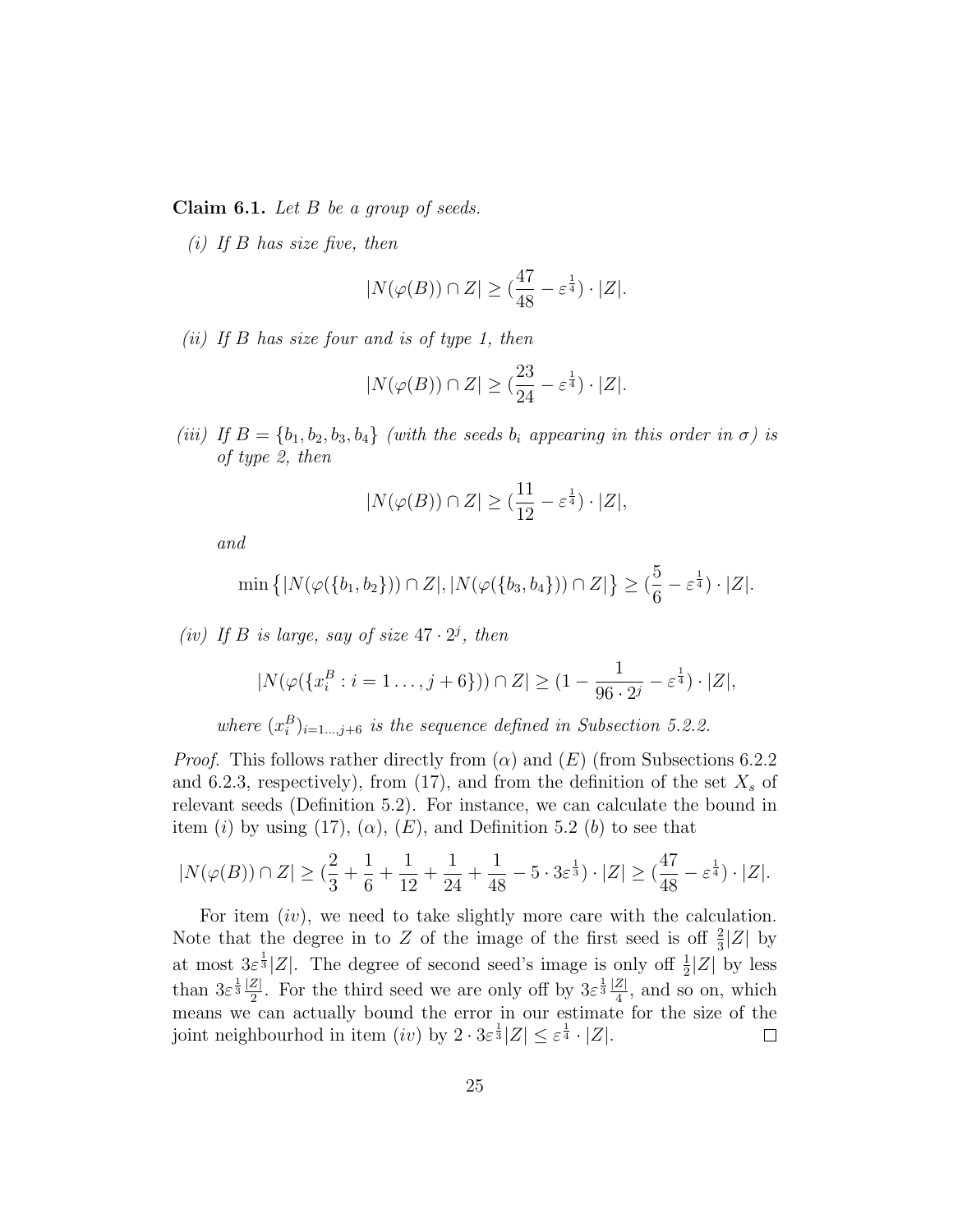### 6.3 Embedding the small trees

Assume we have sucessfully embedded a seed s, and are now, before we proceed to the next seed, about to embed all small trees from  $\mathcal{T}_s$  (while still leaving any leaves from L adjacent to s unembedded).

Our plan is to embed those trees of  $\mathcal{T}_s$  that belong to  $F_1$  into  $\bigcup_{C \in V(R_G)} C_{F_1}$ , and those trees of  $\mathcal{T}_s$  that belong to  $F_2$  into  $\bigcup_{C \in V(R_G)} C_{F_2}$ . We first explain how we deal with the larger trees, i.e. those in  $F_2 \setminus F'_2$ , and those in  $F'_2$ . After that we explain how we deal with the constant sized trees, i.e. those in  $F_1$ . Note that actually, it does not matter in which order we deal with the sets  $F_1, F_2 \setminus F_2', F_2'.$ 

# $\textbf{6.3.1} \quad \textbf{Embedding the trees from} \; F_2 \setminus F_2'$

For each  $\bar{T} \in \mathcal{T}_s \cap (F_2 \setminus F_2')$ , let  $r_{\bar{T}}$  denote its root. We plan to put  $r_{\bar{T}}$  into  $C_{\tilde{V}}' \setminus U$  for some suitable cluster C'. (We will explain below how exactly we do that.) For the rest of  $V(\overline{T})$ , we proceed as follows.

Recall that we defined a perfect matching of  $R_G$  near the end of Section 6.1.1. Choose an edge CD of  $M_{F_2}$  that contains at least  $3\varepsilon \cdot \frac{m}{n}$  $\frac{n}{p}$  unused vertices in each of  $C_{F_2}, D_{F_2}$ . If  $|C_{F_2} \setminus U| \geq |D_{F_2} \setminus U|$ , we will aim at putting the larger colour class of  $\overline{T}-r_{\overline{T}}$  into  $C_{F_2}\backslash U$ , and otherwise, we aim at putting it into  $D_{F_2} \setminus U$ . Observe that if we manage to do this for every tree T we embed, we can ensure that throughout the process (even when embeeding trees from  $\mathcal{T}_{s'}$ , for some  $s' \neq s$ , the edges from  $M_{F_2}$  keep their free space in a more or less balanced way, that is, for all edges  $C'D'$  in  $M_{F_2}$ ,

$$
|C'_{F_2} \setminus U|
$$
 and  $|D'_{F_2} \setminus U|$  differ by at most  $\beta \frac{m}{p}$ . (18)

Let us now explain how we manage to embed  $\overline{T}$  in this way. Assume our aim is to embed the children of  $r_{\bar{T}}$  in to  $C_{F_2} \setminus U$ , the grandchildren into  $D_{F_2} \setminus U$ , the grand-grandchildren into  $C_{F_2} \setminus U$ , and so on. The embedding of  $T - r_{\bar{T}}$  will be easy using Lemma 4.5 once we found a vertex  $\varphi(r_{\bar{T}})$  to embed  $r_{\bar{T}}$  into, that is, a vertex that is both a neighbour of  $\varphi(s)$  and typical with respect to  $C_{F_2} \setminus U$ .

So we only need to find a suitable vertex for  $\varphi(r_{\overline{T}})$ , the root of T (which belongs to  $\tilde{V}$ ). In order to do so, we first determine a cluster C' that is adjacent to both C and  $S(s)$ , and that fulfills  $d(S(s), C') \geq \frac{1}{4}$  $\frac{1}{4}$ . At least a third of the clusters in  $R_G$  qualify for this, because of (10). Now, by (C) in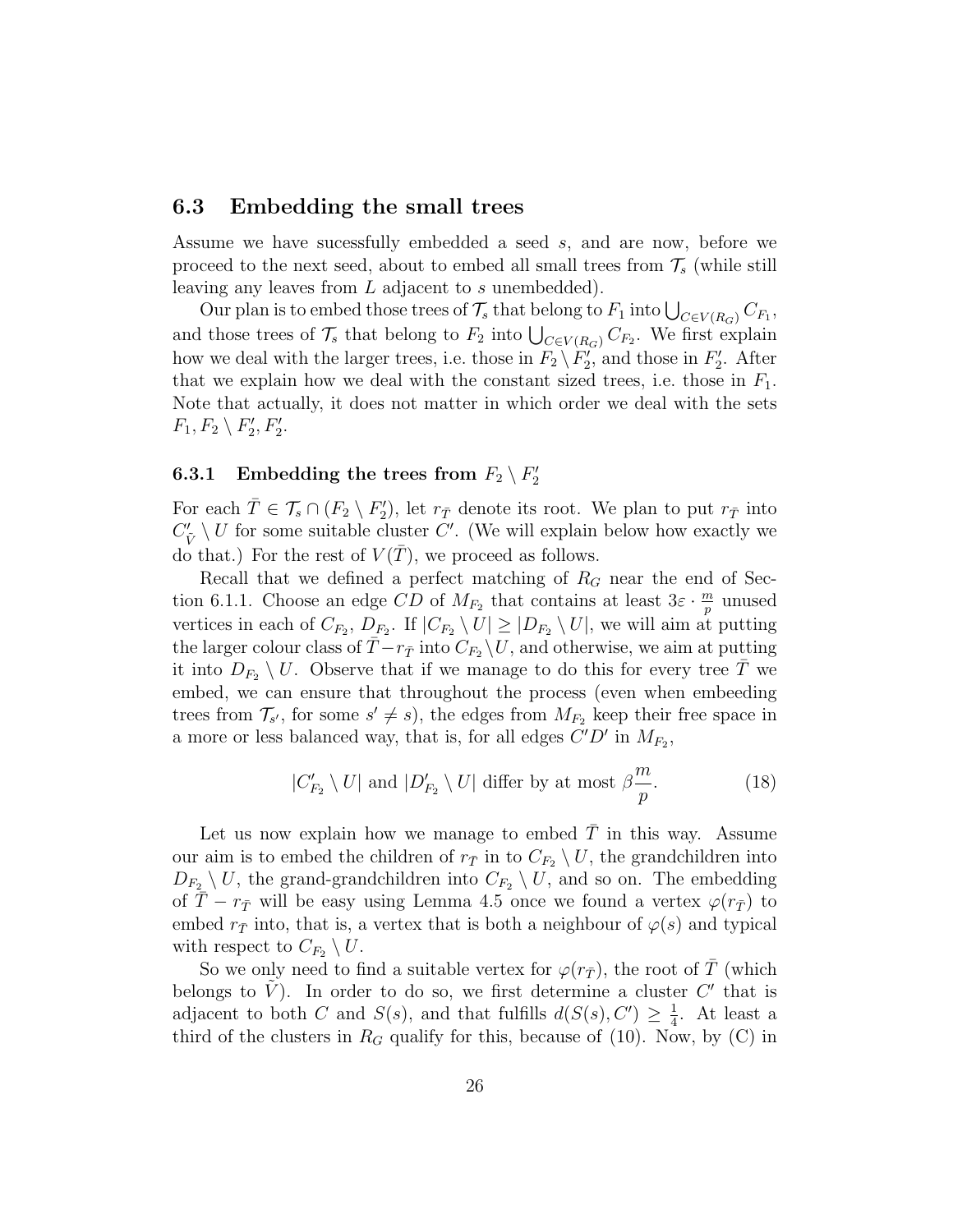the choice of  $\varphi(s)$  (in Subsection 6.2.3), we know that  $\varphi(s)$  has typical degree into the set  $C'_{\tilde{V}}$  for all but very few clusters  $C'$ . Typical degree means that  $\varphi(s)$  has at least  $(\frac{1}{4} - \varepsilon^2) \cdot |C'_{\tilde{V}}|$  neighbours in  $C'_{\tilde{V}}$ , and by Lemma 5.1 (h), at most  $2\beta m$  vertices have been used for earlier vertices from  $\tilde{V}$ . So, by (7), we can choose a suitable C' such that  $\varphi(s)$  has a large enough neighbourhood in  $C_{\tilde{V}}'$  to ensure it contains a vertex  $\varphi(r_{\overline{T}})$  that is typical with respect to  $C_{F_2} \setminus U$ .

Finally, observe that (18) ensures that the space we had assigned to  $F_2$ is enough for embedding all of  $F_2 \setminus F_2'$ .

# 6.3.2 Embedding the trees from  $F_2'$

For each  $\overline{T} \in \mathcal{T}_s \cap F'_2$ , we proceed exactly as in the preceding paragraph, except that now, we have to make a small adjustment when we are close to embedding  $\tilde{v}$ , the second vertex from  $\tilde{V}$  contained in  $V(\overline{T})$ .

Suppose  $s'$  is the seed which is adjacent to  $\tilde{v}$  in T. Because we embed the seeds following the transversal order, we know that  $s'$  is not yet embedded by the time we deal with  $\overline{T}$ . We take care to embed  $\tilde{v}$  into a vertex that is typical with respect to almost all the sets  $C_{\tilde{W}}$ . That is, the image of  $\tilde{v}$  will be chosen such that (16) holds.

### 6.3.3 Embedding the trees from  $F_1$

We now explain how we embed the trees from  $\mathcal{T}_s \cap F_1$ . Note that because of (13) and (15), we have enough space to embed all of  $\mathcal{T}_s \cap F_1$ . Furthermore, because the trees from  $F_1$  are small, and because of regularity, we have no problem with the actual embedding of them into the regular pairs of G. The only thing we need to make sure is that the roots of the trees from  $\mathcal{T}_s \cap F_1$  are embedded into neighbours of  $\varphi(s)$ , and that we maintain the unused parts of the cluster slices  $C_{F_1}$  balanced at all times.

Since there is no matching like  $M_{F_2}$  that can be used throughout the whole embedding (i.e., for all seeds), we will have to simultaneously keep all of the clusters reasonably balanced. This will be possible because of the rather delicate embedding strategy we employ, and which we will start to explain now.

**Preparing the slices**  $C_{F_1}$ . Assume we are about to start the embedding process of the trees from  $\mathcal{T}_s \cap F_1$ . First of all, note that we can partition the free space  $C_{F_1} \setminus (U \cup U')$  of the slices  $C_{F_1}$  of each of the clusters  $C \in$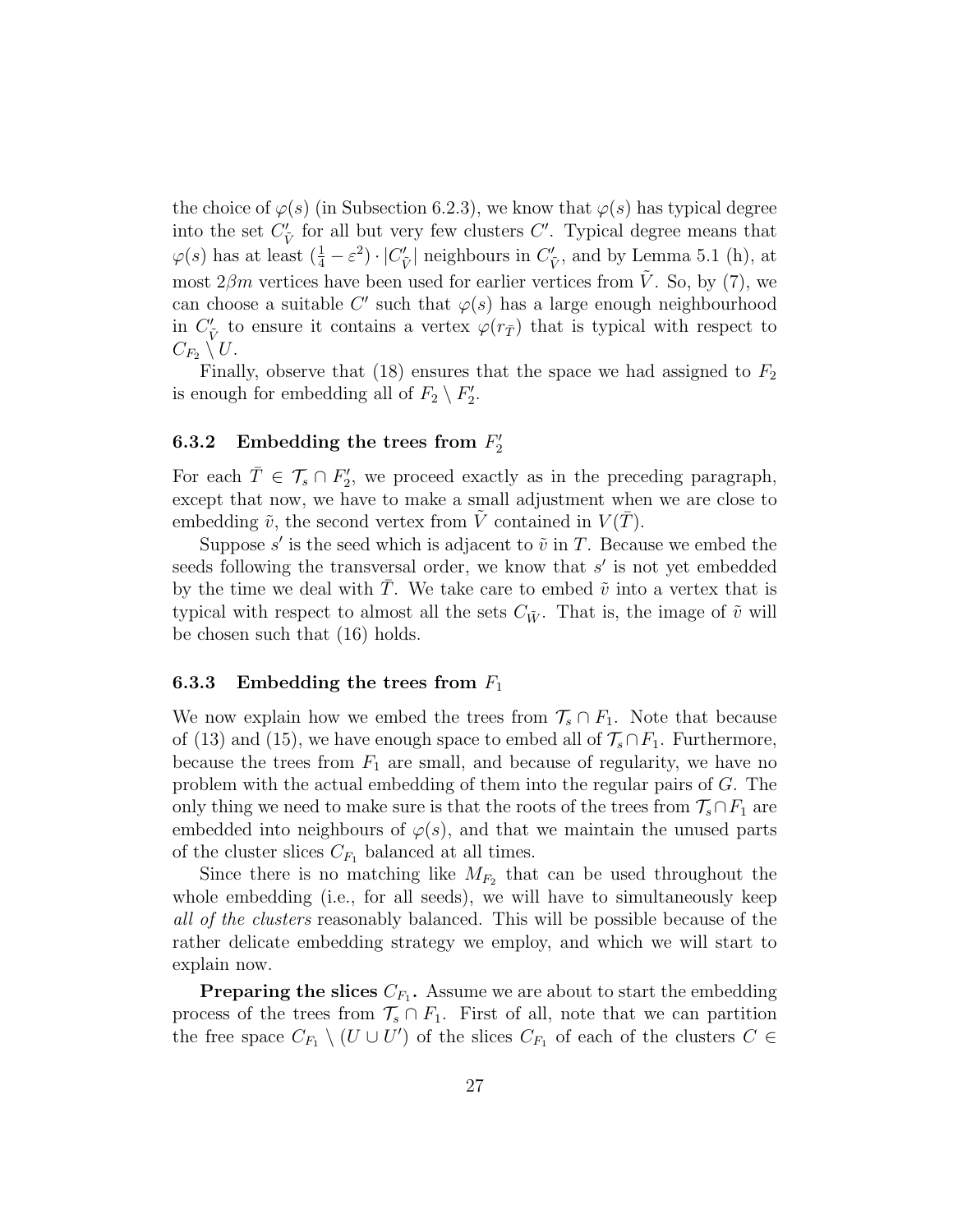$V(R_G) \setminus \{S(s)\}\$ into sets  $Q_0^C, \ldots, Q_r^C$  for some r, such that  $|Q_0^C| < 2\lceil \varepsilon \frac{m}{p}$  $\frac{m}{p}$  ] and  $|Q_i^C| = \lceil \varepsilon \frac{m}{p} \rceil$  $\frac{n}{p}$  for  $i = 1, \ldots, r$ , and such that for each  $i = 1, \ldots, r$ , either all or none of the vertices in  $Q_i^C$  are adjacent to  $\varphi(s)$ . The reason for doing this is that we now have total control over where exactly the neighbours of  $\varphi(s)$  are (since the sets  $Q_0^C$  are small enough to be ignored during this step of the embedding). Observe that the sets  $Q_i^C$ , for  $i = 1, \ldots, r$ , are large enough to preserve regularity properties, although now we have to replace the regularity parameter  $\varepsilon^2$  with  $\frac{\varepsilon^2}{\varepsilon} = \varepsilon$ .

Consider the graph H with vertex set  $\{Q_i^C\}_{i=1,\dots,r,C\in V(R_G)}$  and an edge for each  $\varepsilon$ -regular pair of sufficient density. Say H has p' vertices. By (10), the weighted minimum degree of  $R_G$  is bounded by  $\delta_w(R_G) \geq (\frac{2}{3} - 13\varepsilon)p$ , and therefore, the weighted minimum degree of H is bounded by  $\delta_w(H) \geq$  $(\frac{2}{3} - 17\varepsilon)p'.$ 

So, by our choice of  $\varphi(s)$ , in particular by  $(D)$  of Subsection 6.2.3, we know that  $\varphi(s)$  has neighbours in at least  $(\frac{2}{3} - 20\varepsilon)p'$  of the sets  $Q_i^C$ . Let N consist of a set of  $\lceil (\frac{2}{3} - 20\varepsilon)p' \rceil$  sets  $Q_i^C$  that contain neighbours of s. We apply Lemma 4.3 with  $\xi := 17\varepsilon$  to H to obtain a set X, of size at most  $|255\varepsilon p'| + 1$ , and an  $(N \setminus X)$ -good matching M, an  $(N \setminus X)$ -in-good path partition  $\mathcal{P}_A$  and an  $(N \setminus X)$ -out-good path partition  $\mathcal{P}_B$  of  $H - X$ .

Set  $\mathcal{Q} := \bigcup_{C \in V(R_G)} \{Q_1^C, Q_2^C, \dots, Q_r^C\} \setminus X$ . By (13), and by (15), we know that  $\bigcup \mathcal{Q}$  is large enough to host all of  $\bigcup \mathcal{T}_s \cap F_1$ . In fact, if  $\bigcup \mathcal{T}_s \cap F_1$  could be embedded absolutely balanced into the sets  $Q \in \mathcal{Q}$ , then there would even be a leftover space of more than  $100\varepsilon \frac{m}{n}$  $\frac{m}{p}$  in each of the sets Q.

Recall that during the embedding of the trees from  $\mathcal{T}_s \cap F_1$ , we will add some vertices to a set  $U'$ , for keeping better track of the balancing of the edges. We will keep  $U'$  small, that is, we will ensure that  $(15)$  holds.

**Preparing**  $\mathcal{T}_s \cap F_1$ . We now partition the set of trees from  $\mathcal{T}_s \cap F_1$  into three sets<sup>3</sup>: the set  $T_{Bal}$  contains all the balanced trees, i.e. those trees whose color classes have the same size; the set  $T_{NearBal}$  contains all trees having the property that their colour classes differ by exactly one, with the bigger class containing the root; and the set  $T_{Unbal}$  contains all the remaining trees, that is all unbalanced trees not belonging to  $T_{NearBal}$ .

**Phase 1.** In the first phase of our embedding, we embed all trees from  $T_{Bal}$ , using the matching M. We try to spread these trees as evenly as possible

<sup>&</sup>lt;sup>3</sup>We remark that it is not really necessary to treat the trees from  $T_{Bal}$  separately (as they could be treated together with the trees from  $T_{Unbal}$  in Phase 2), but embedding  $\bigcup T_{Bal}$  first (in Phase 1) is more instructive.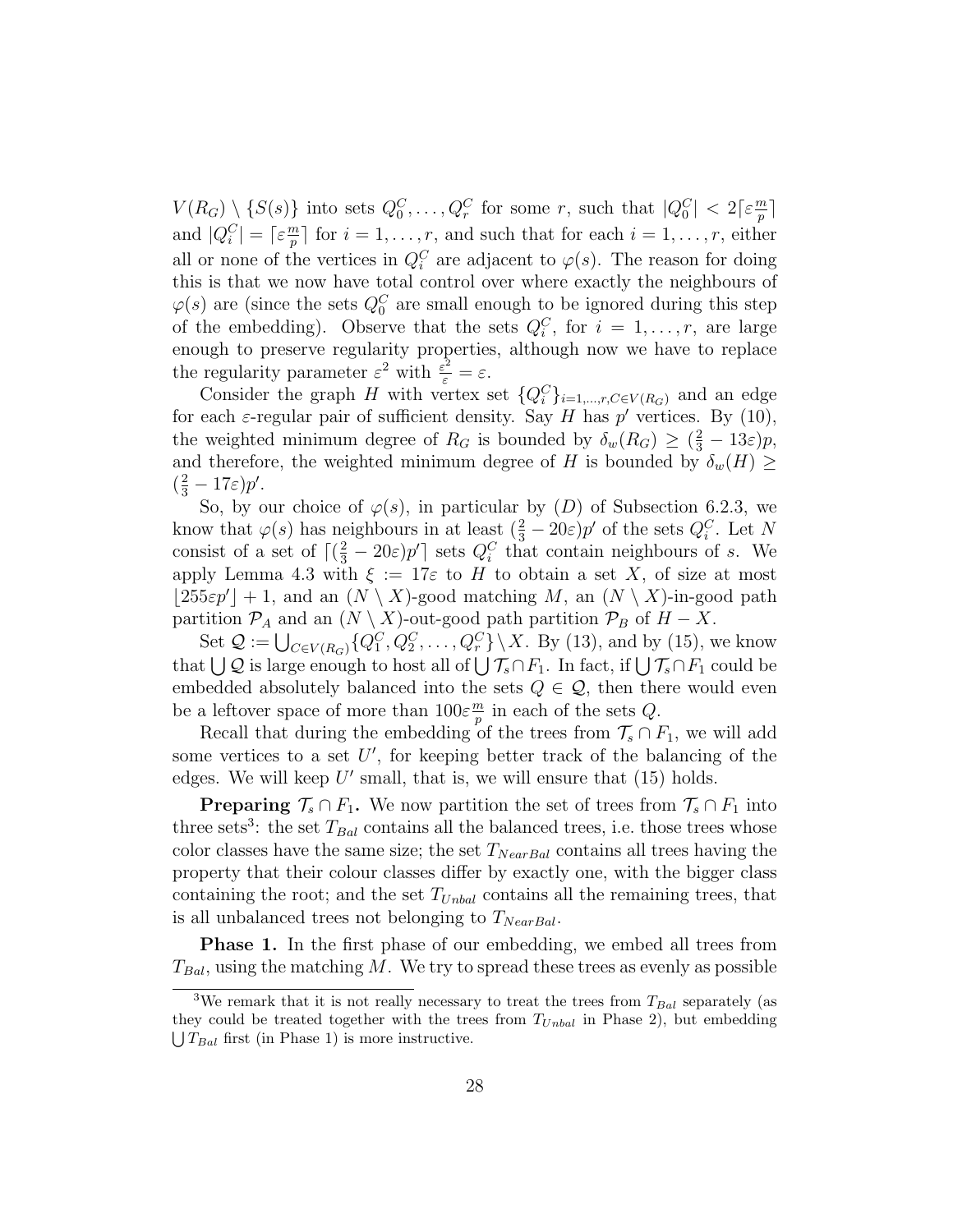among the edges of  $M$ . It is not difficult to see that by Lemma 5.1 (d), it is possible to make the used part of the clusters differ by at most  $\frac{1}{\beta}$  (but even the more obvious weaker bound  $\frac{1}{\beta^2}$  is sufficient for our purposes). At the end of this phase of the embedding, we add to  $U'$  at most  $\frac{1}{\beta}$  unused vertices from each of the clusters  $C \in V(M)$ , and can thus make sure each of the clusters has exactly the same number of vertices in  $C_{F_1} \setminus (U \cup U')$ .

**Phase 2.** In the second phase of our embedding, we embed all trees from  $T_{Unbal}$ . We group the trees from  $T_{Unbal}$  by their number of vertices, which is some number between 3 and  $\frac{1}{\beta}$ . Then we subdivide these groups according to the number of vertices belonging to the same colour class as their root. The final groups represent the *types* of trees. Since all trees we consider have order at most  $\frac{1}{\beta}$ , there are at most  $\frac{1}{\beta^2}$  different types.

For each of the types  $T$ , say with  $t$  vertices, and colour classes of sizes  $t_1$  and  $t_2$ , where the class of size  $t_1$  contains the root, we proceed as follows. We go through the elements of our N-out-good path partition  $\mathcal{P}_B$  in some fixed order, always embedding only a constant number of trees of type  $\overline{T}$ . In each round, we keep the clusters of  $H - X$  perfectly balanced. Only when we run out of trees of type  $\overline{T}$ , we will (necessarily) have to make a last round, possibly not reaching all elements of  $\mathcal{P}_B$ , and thus unbalancing some of the clusters a bit (by at most  $\frac{1}{\beta}$ ).

To make the above description more precise, let us recall that  $P_B$  consists of

- $(M1)$  single edges AB with both ends in N;
- (M2) paths  $ABCD$  with  $B, C \in N$ ; and
- (M3) paths  $ABCDEF$  with  $B, C, D, E \in N$ .

Let us now analyse how the sets  $Q \in \mathcal{Q}$  lying in edges or paths from  $(M1)$ – $(M3)$  fill up when we embed small trees of type T into them in the following specific ways. Clearly, the sets  $A, B$  of any edge as in  $(M1)$  will each get filled up with t vertices whenever we embed one tree of type  $\overline{T}$  in one 'direction' and a second tree of type  $T$  in the other 'direction'.

The sets  $Q$  on paths  $ABCD$  as in  $(M2)$  will get filled as follows. If we

• perform x rounds in which we embed one tree of the current type  $\overline{T}$  in the edge  $AB$ , with the root going to  $B$ ;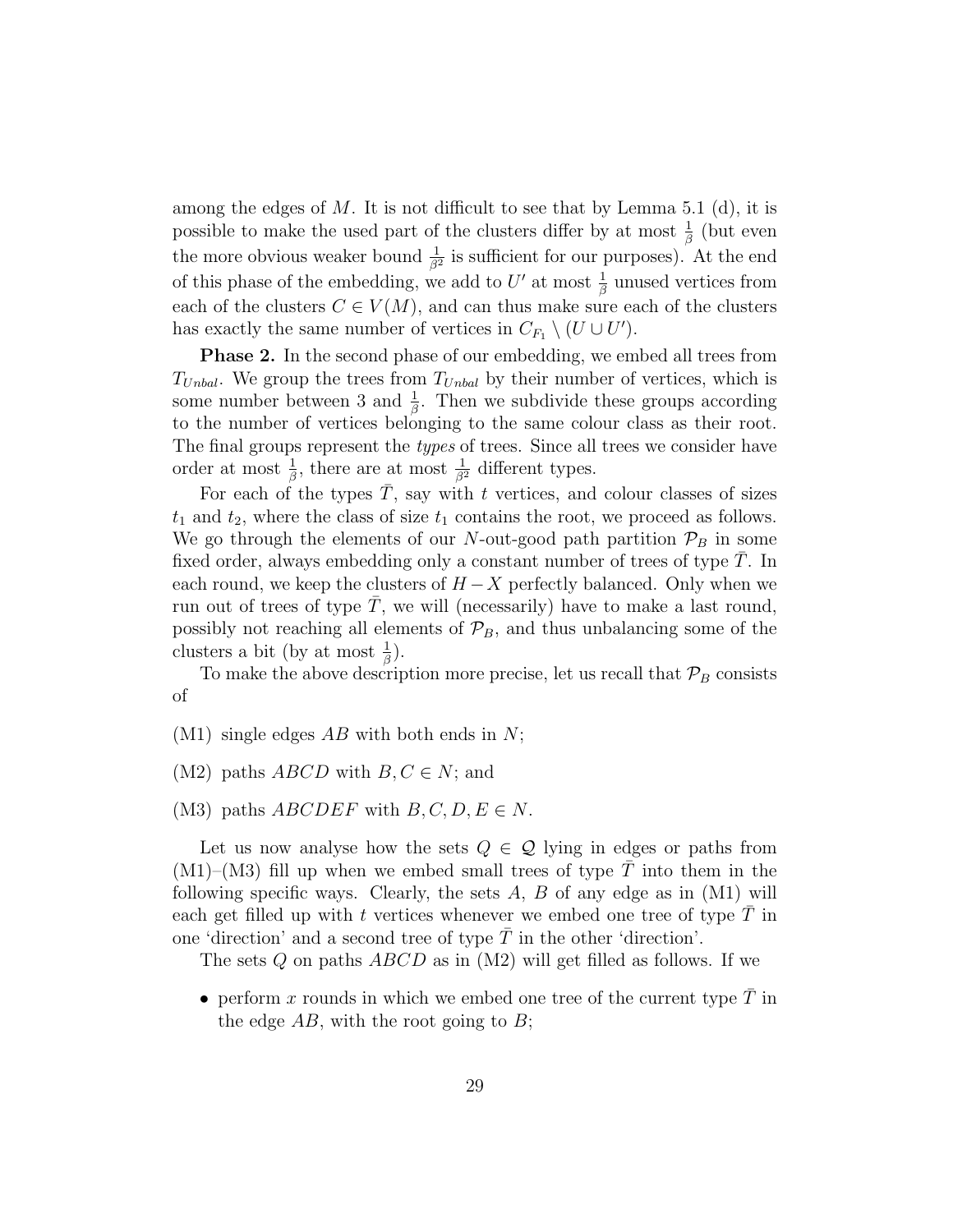- perform x rounds in which we embed a tree of type  $T$  in the edge  $CD$ , with the root going to  $C$ ;
- perform y rounds of embedding a tree of type  $\overline{T}$  with the root going to  $C$ , but the rest of the tree going to  $AB$ ; and
- perform y rounds of embedding a tree of type  $\overline{T}$  with the root going to  $B$ , but the rest of the tree going to  $CD$ ,

then after these  $2x+2y$  rounds, A and D have received  $xt_2+y(t_1-1)$  vertices, while B and C have received  $xt_1 + y(t_2 + 1)$  vertices.

So, if  $t_1 > t_2$  (observe that then actually  $t_1 \geq t_2 + 2$ , since  $T \notin T_{NearBal}$ ), we will have the four sets  $A, B, C, D$  completely balanced out if we choose  $x = t_1 - t_2 - 2$  and  $y = t_1 - t_2$ . If  $t_2 \ge t_1$ , we can balance out the four clusters by taking  $x = t_2 - t_1 + 2$  and  $y = t_2 - t_1$ .

For the paths *ABCDEF* from (M3) we can calculate similarly: Say we do x rounds of embedding of a tree of type  $\overline{T}$  in the edge AB and another x rounds embedding it into  $EF$ . We then do y rounds of embedding the tree into  $AB$ , but with the roots of the tree going into C, and another y rounds putting it into  $EF$ , with the root going into  $D$ . Moreover, we perform  $2z$  rounds where we embed the tree into  $CD$ , of which z rounds in each 'direction'. Then after these  $2x + 2y + 2z$  rounds, we filled each of A and F with  $xt_2 + y(t_1 - 1)$  vertices, each of B and E with  $xt_1 + yt_2$  vertices, and each of C and D with  $y + zt$  vertices.

So, if  $t_2 \geq t_1$ , then with  $x = t \cdot (t_2 - t_1 + 1)$ ,  $y = t \cdot (t_2 - t_1)$ , and  $z = (t-1) \cdot (t_2 - t_1) + t_1$ , we have filled all six sets  $A, B, C, D, E, F$  with exactly the same amount of vertices. If  $t_1 > t_2$ , we choose  $x = t \cdot (t_1 - t_2 - 1)$ ,  $y = t \cdot (t_1 - t_2)$ , and  $z = (t - 1) \cdot (t_1 - t_2) - t_1$ .

Resuming all these observations, if  $t_1 > t_2$  we can embed  $d := 2(t_1 - t_2 - t_1)$  $2)(t_1-t_2-1)(t_1-t_2)t^2 \cdot ((t-1)\cdot (t_1-t_2)-t_1)$  trees of the current type  $\bar{T}$ , in a way that all sets  $Q \in \mathcal{Q}$  will be used in a completely balanced way. If  $t_2 \geq t_1$ , we can embed  $d' := 2(t_2 - t_1 + 2)(t_2 - t_1 + 1)(t_2 - t_1)t^2 \cdot ((t - 1) \cdot (t_2 - t_1) + t_1)$ trees of type  $\overline{T}$ , perfectly balancing all sets  $Q \in \mathcal{Q}$ . Now, the number of trees of type  $\overline{T}$  might fail to be a multiple of d, or of d', but, by putting some unused vertices into  $U'$ , we can finish the embedding of all the trees of the current type without any problems, perfectly balancing all  $Q \in \mathcal{Q}$ .

Note that the number of vertices we add to  $U'$  when working on one  $t$ vertex tree from  $T_{Unbal}$  is at most max $\{dt, d't\} \leq 2t^8 \leq \frac{2}{\beta^8}$  $\frac{2}{\beta^8}$ . So, the number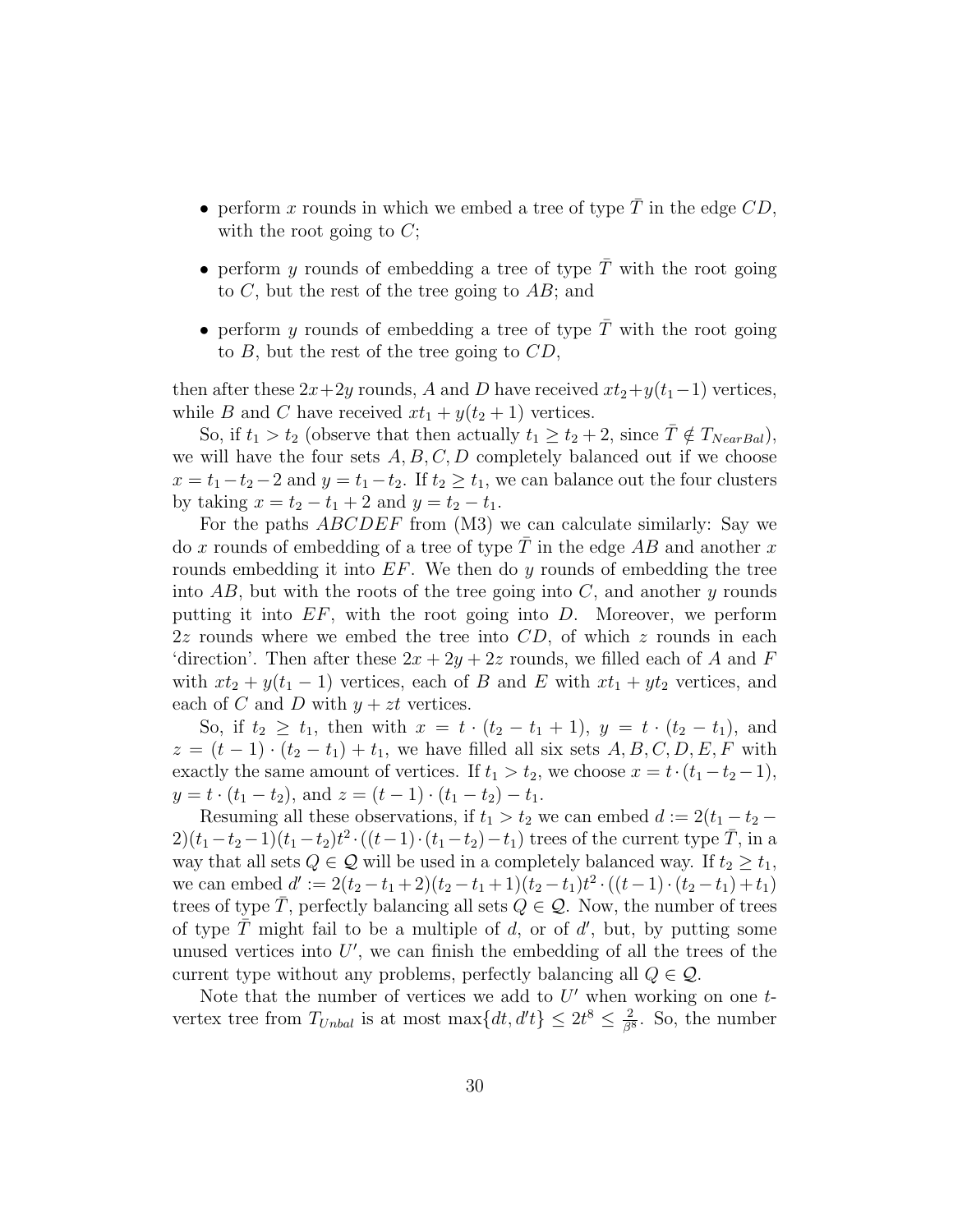of vertices we add to  $U'$  after working on all trees from  $T_{Unbal}$  is at most the number of types of trees multiplied by  $\frac{2}{\beta^8}$ , and thus at most  $\frac{2}{\beta^{10}}$ .

**Phase 3.** In the third phase of our embedding, we embed the trees from  $T_{NearBal}$ . Note that each of these trees has at least one leaf in its heavier colour class. Instead of the root, as in phase 2, we will sometimes put the leaf into a different cluster, this time using the N-in-good path partition  $\mathcal{P}_A$ .

Easier calculations than in the previous case show that we can completely balance all slices  $C_{F_1}$  of clusters  $C \in V(M)$  if we embed six trees of type  $\overline{T}$ . So, putting at most  $\frac{1}{\beta^2} \cdot \frac{6}{\beta} \leq \frac{6}{\beta^3}$  unused vertices into U', we can finish the embedding of all the trees of  $T_{NearBal}$  balancing all slices as desired.

After finishing Phase 3, we still put some more vertices into  $U'$ , before declaring the embedding procedure of the trees in  $\mathcal{T}_s \cap F_1$  finished. Namely, we put an appropiate number of vertices from the sets in  $X$  into  $U'$ . That is, the number of vertices from any of the sets of  $X$  we add to  $U'$  is the same as the number of vertices from any of the sets  $Q \in \mathcal{Q}$  that went to U or to U' during the embedding of  $\mathcal{T}_s \cap F_1$ . This cleaning-up is only done because it will be nicer to be able to start the embedding of the trees at the next seed with all slices  $C_{F_1}$  perfectly balanced.

Observe that the number of vertices we added to  $U'$  while dealing with the trees from  $\mathcal{T}_s \cap F_1$  is at most<sup>4</sup>

$$
u'_{s} \ \leq \ \frac{1}{\beta} + \frac{2}{\beta^{10}} + \frac{6}{\beta^{3}} + |X| \cdot \frac{2|\mathcal{T}_{s} \cap F_{1}|}{p'} \ \leq \ \frac{3}{\beta^{10}} + 599\epsilon m \ \leq \ 600\epsilon m,
$$

where we used  $(6)$  for the last inequality. Hence the bound  $(15)$  we had claimed above is correct. This ensures we have enough space for all future trees from  $F_1$ .

### 6.4 Embedding the leaves

This section is devoted to the embedding of the leaves. That is, we are now at a stage where we have sucessfully embedded all seeds and all small trees, and all that is left to embed is  $L$ , the set of leaves adjacent to seeds. We will show we can embed all of  $L$  at once.

If we cannot embed  $L$  into  $Z$ , then by Hall's theorem, there is some subset  $K \subseteq W$  such that

$$
|N(\varphi(K)) \cap Z| < |L_K|,\tag{19}
$$

<sup>4</sup>Note that we did not add  $\bigcup_{C \in V(R_G)} (Q_0^C \cup Q_1^C)$  to U'.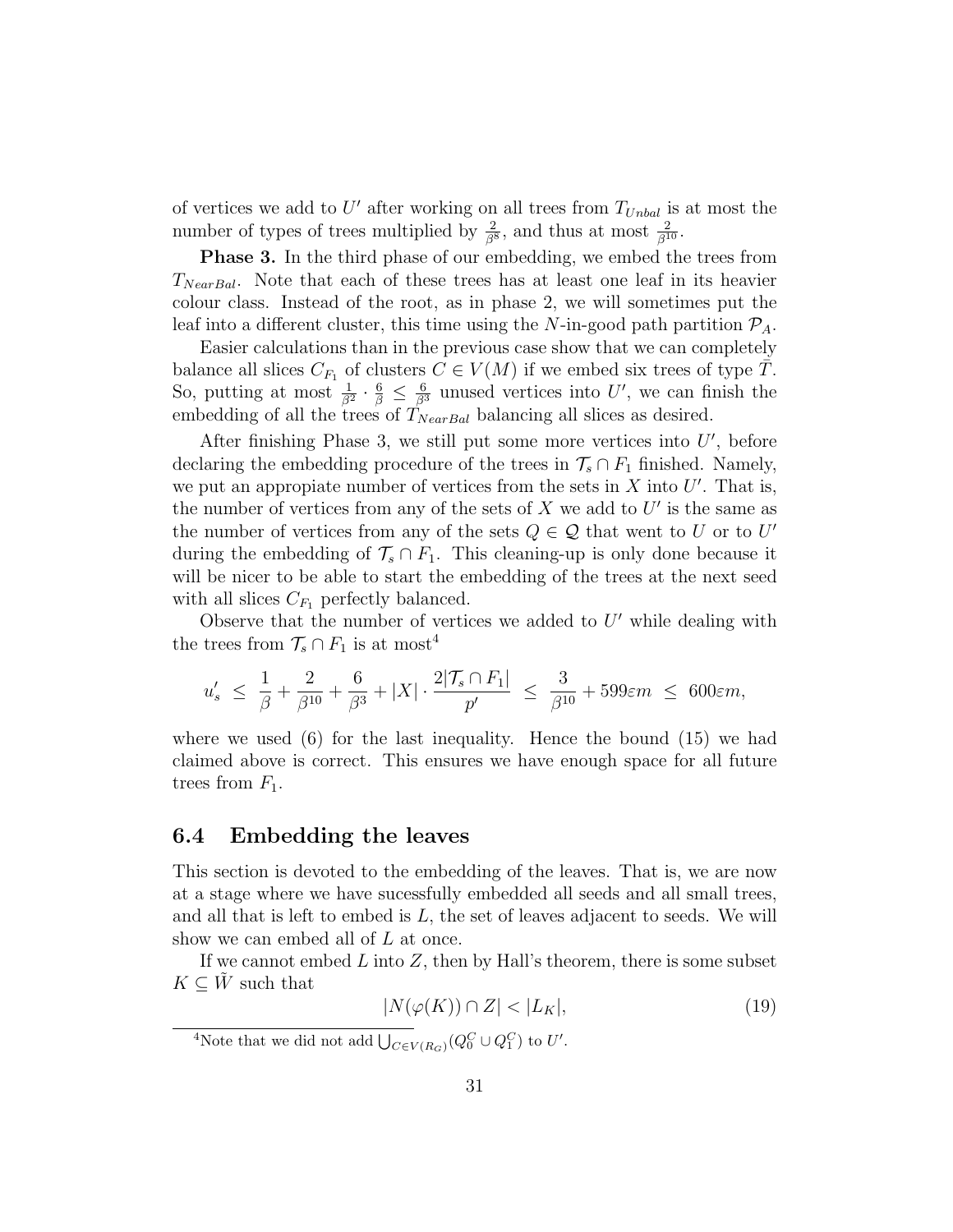where  $L_K$  is the set of leaves adjacent to elements of K, the set  $\varphi(K)$  is the set of images of K, and  $N(\varphi(K)) \cap Z$  is the union of the neighbours in Z of the elements of  $\varphi(K)$ .

Recall that by (E) from Subsection 6.2.3, we chose as the image of a seed s a vertex  $\varphi(s)$  that is typical with respect to  $C_Z$  for almost all clusters C of  $R_G$ . Because of (10), this means that

each element of 
$$
\varphi(K)
$$
 sees at least  $(\frac{2}{3} - 20\varepsilon)|Z|$  vertices of Z. (20)

In particular, by (11), each element of  $\varphi(K)$  sees more than  $\frac{5}{8}(|L| + \frac{9}{10}\alpha m)$ vertices of Z. Thus, it follows that

$$
|L| > \frac{3\alpha m}{2},\tag{21}
$$

as otherwise  $\frac{5}{8}(|L| + \frac{9}{10}\alpha m) \ge |L|$ , which means that we could have embedded L without a problem.

Our aim is to reach a contradiction to the assumption that the set  $K$ exists. We will reach this contradiction by proving in Claims  $6.2-6.6$  that K misses a vertex in each of the large groups and also in most of the small groups of seeds we defined in Subsection 5.2.1. In some of the small groups K actually misses more than one vertex. We will prove these claims by repeatedly using (19).

This means that in total, K misses many vertices from  $\hat{W}$ , and these vertices spread out among the blocks (and thus have a corresponding proportion of the leaves hanging from them). Therefore, we can conclude that  $|L_K|$  is smaller than the bound for the neighbourhood of  $\varphi(K)$  given in (20), and thus,  $L_K$  could have been embedded without a problem, which is a contradiction.

Let us make this outline more precise. We start by proving that each of the large groups has a vertex outside K.

**Claim 6.2.** No large group is completely contained in  $K$ .

*Proof.* Assume otherwise, and consider the largest  $j$  for which there is a group of size  $47 \cdot 2^j$  completely contained in K. Then by Claim 6.1 (iv) from Subsection 6.2.4, we know that

$$
|N(\varphi(K)) \cap Z| \ge (1 - \frac{1}{95 \cdot 2^j} - \varepsilon^{\frac{1}{4}})|Z|.
$$
 (22)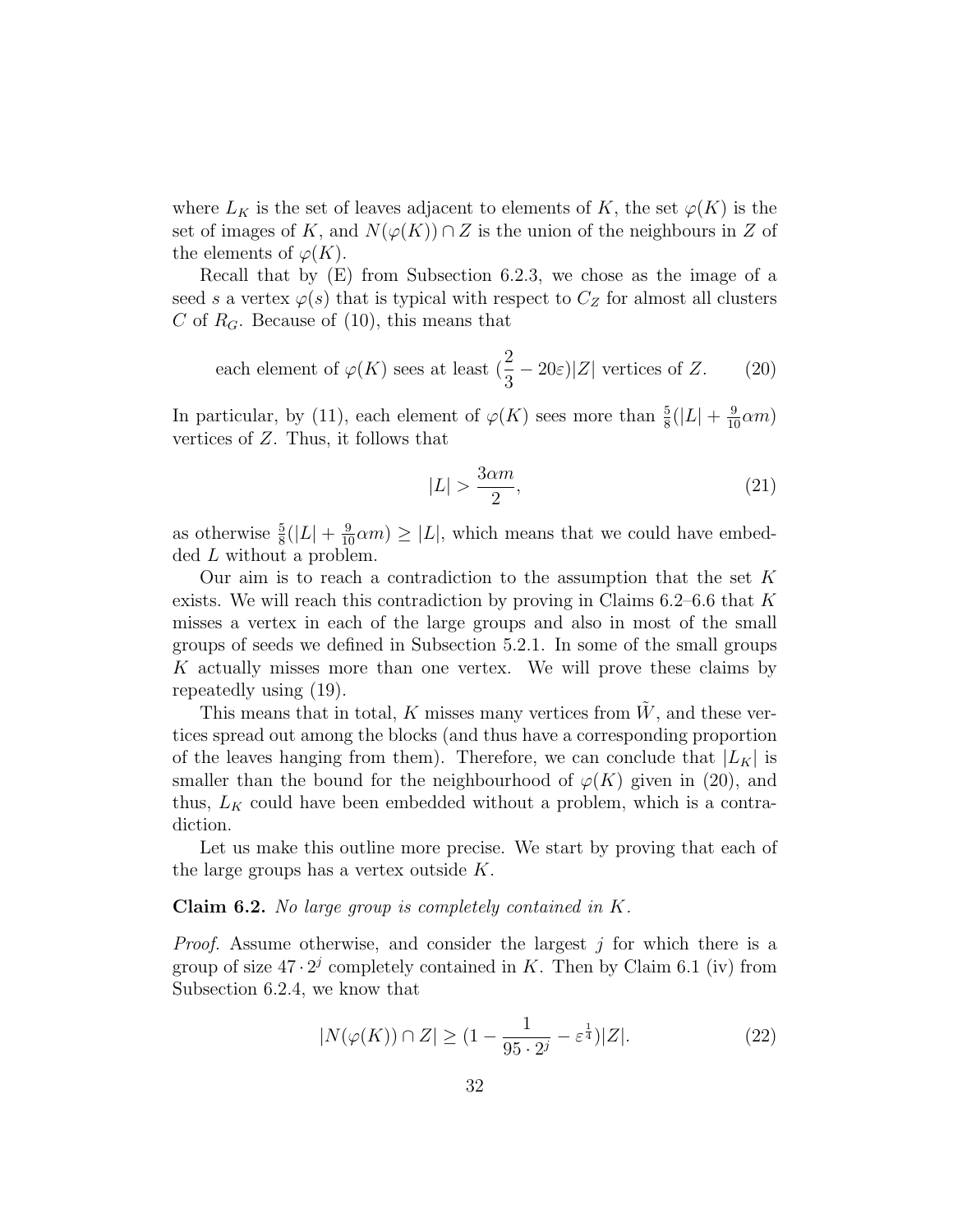If  $j \geq j^* := \lceil \log \frac{1}{95 \cdot \frac{999}{1000} \alpha} \rceil$ , then by (11), this number exceeds |L|, which yields a contradiction to (19). So

$$
j < j^{\circledast}.\tag{23}
$$

In particular, because of (7) and (8), we know that  $j < j^*$ , and hence, there exists a large group of size  $47 \cdot 2^{j+1} = 94 \cdot 2^j$ . For any such group B, we know that, by the choice of j, there is a vertex  $v_B \in B$  that is not in K. Let  $L_B$  be the set of leaves adjacent to seeds in B, and let  $\ell_{\max}(B)$  and  $\ell_{\min}(B)$  be the number of leaves adjacent to the first and the last seed in B, respectively, under the size order  $\sigma$ . Thus, every seed  $b \in B$  is adjacent to a number  $\ell_b$  of leaves, with  $\ell_{\min}(B) \leq \ell_b \leq \ell_{\max}(B)$ .

Set

$$
dif(B) := \ell_{\max}(B) - \ell_{\min}(B).
$$

Then

$$
\ell_{v_B} \ge \ell_{\min}(B) \ge \frac{|L_B|}{|B|} - \text{dif}(B) \cdot \frac{|B| - 1}{|B|}
$$

$$
= \frac{|L_B|}{94 \cdot 2^j} - \text{dif}(B) \cdot (1 - \frac{1}{94 \cdot 2^j}).
$$

Since the groups are consecutive in the size order, and since no seed has more than  $\alpha m$  leaves adjacent to it, we know that

$$
\sum_{B: |B| = 94 \cdot 2^{j}} \text{dif}(B) \le \alpha m.
$$

So, the number of leaves adjacent to seeds that are not in  $K$  can be bounded by calculating

$$
|L| - |L_K| \ge \sum_{B: |B| = 94 \cdot 2^j} \ell_{v_B}
$$
  
\n
$$
\ge \frac{|L|}{94 \cdot 2^j} - \sum_{B: |B| = 94 \cdot 2^j} \text{dif}(B) \cdot (1 - \frac{1}{94 \cdot 2^j})
$$
  
\n
$$
\ge \frac{|L|}{94 \cdot 2^j} - \alpha m \cdot (1 - \frac{1}{94 \cdot 2^j}).
$$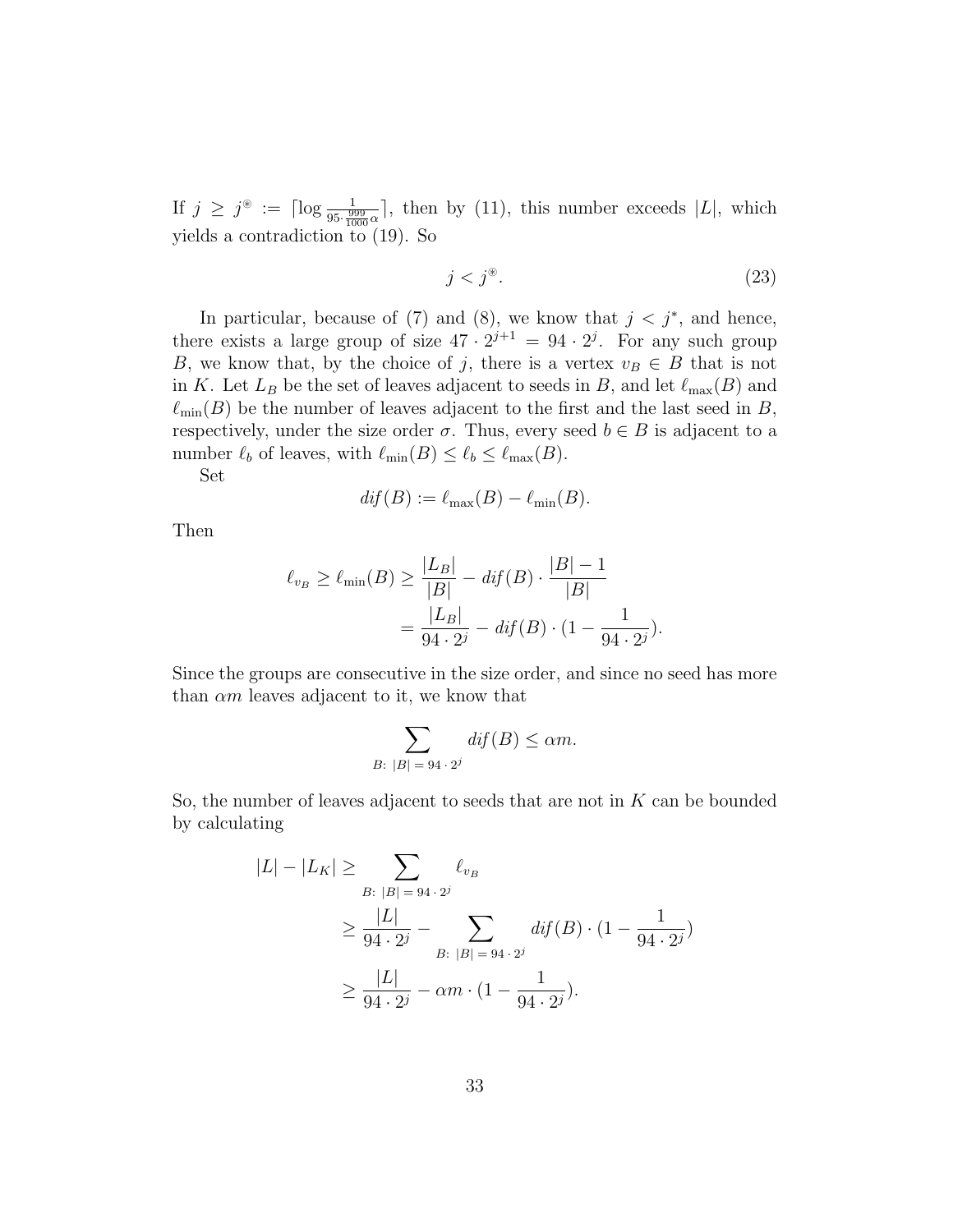Therefore,

$$
|L_K| \le (1 - \frac{1}{94 \cdot 2^j}) \cdot (|L| + \alpha m)
$$
  
\n
$$
\le (1 - \frac{1}{94 \cdot 2^j}) \cdot (|Z| + \frac{\alpha^4}{10^6} m)
$$
  
\n
$$
\le (1 - \frac{1}{95 \cdot 2^j} - \varepsilon^{\frac{1}{4}})|Z|
$$
  
\n
$$
\le |N(\varphi(K)) \cap Z|,
$$
 (24)

where the second and last inequalities follow from  $(11)$  and  $(22)$ , respectively, and the third inequality follows from the observation that

$$
\frac{\alpha^4}{10^6}m \ \leq \ \frac{2}{3} \cdot \frac{\alpha^3}{10^6}|Z| \ \leq \ \big(\frac{1}{94 \cdot 95 \cdot 2^j} - \varepsilon^{\frac{1}{4}}\big)|Z|,
$$

where for the first inequality we used that  $|Z| \geq |L| > \frac{3\alpha m}{2}$  $\frac{\alpha m}{2}$  (by (21)), and the second inequality follows from the facts that  $\varepsilon \leq \frac{\alpha^4}{10^{18}}$  (by (5)) and  $j \leq j^*$ (by (23)).

Now, inequality (24) gives a contradiction to (19). We have thus proved Claim 6.2.  $\Box$ 

Next, we will show that a similar statement holds for all small groups of size five.

**Claim 6.3.** No small group of size 5 is completely contained in  $K$ .

Proof. Indeed, otherwise, because of Claim 6.1 (i), we know that

$$
|N(\varphi(K)) \cap Z| \ge \left(\frac{47}{48} - \varepsilon^{\frac{1}{4}}\right)|Z|.
$$
 (25)

Moreover, Claim 6.2 implies that every large group  $B$  of size 47 has a vertex  $v_B$  which is not in K, and thus we can calculate, similar as above for Claim 6.2, that

$$
|L| - |L_K| \ge \sum_{B: \ |B| = 47} \ell_{v_B} \ge \frac{|L|}{47} - \alpha m \cdot (1 - \frac{1}{47}),
$$

and thus, employing (11), we find that

$$
|L_K| \le (1 - \frac{1}{47}) \cdot (|Z| + \frac{\alpha^4}{10^6} m),
$$

which, with the help of (21) and (25), and using the fact that  $\alpha \gg \varepsilon$ , yields a contradiction to (19). This proves Claim 6.3.  $\Box$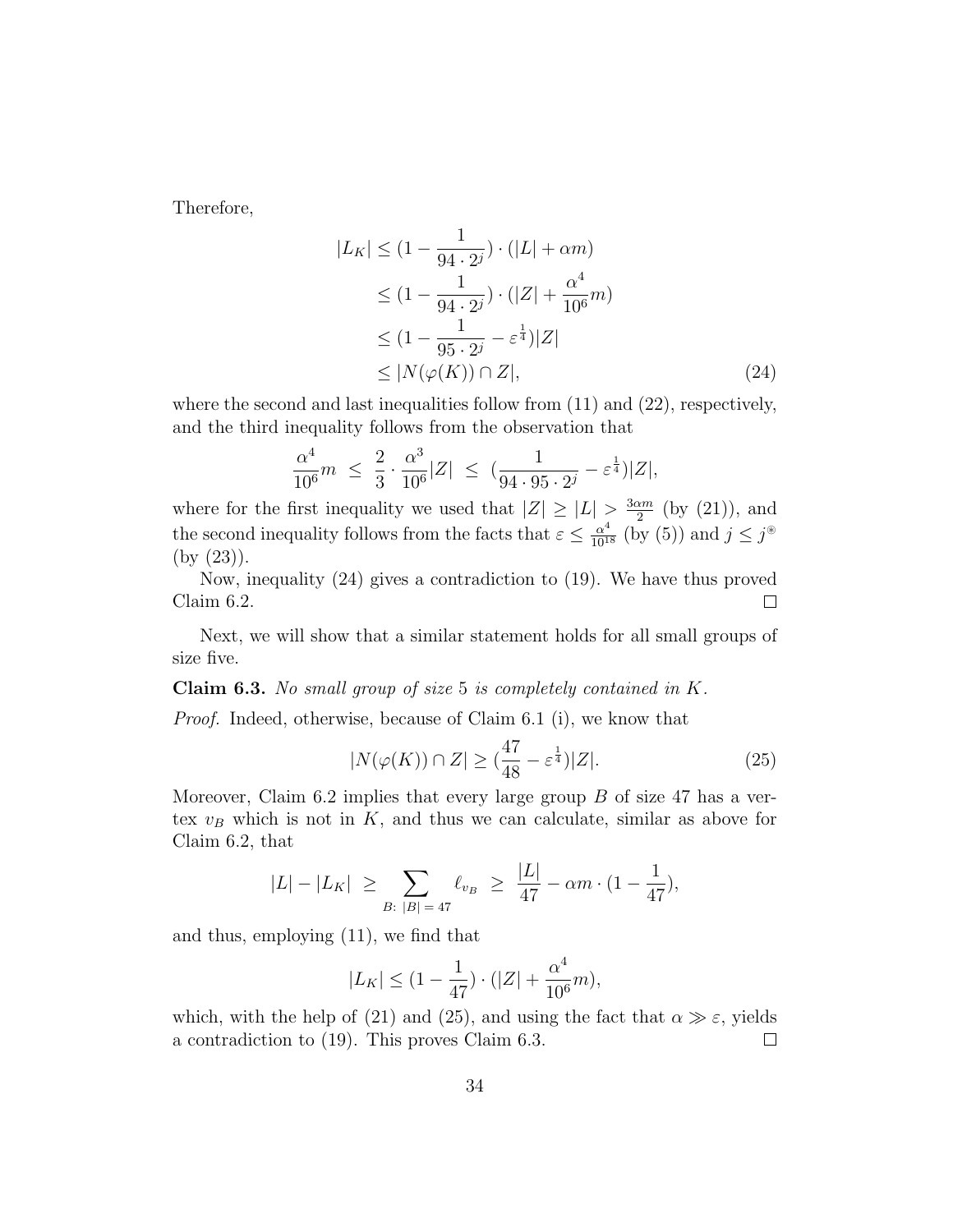Next, we turn to the groups of size four, separating the treatment of these into two cases depending on their type.

Claim 6.4. No small group of size 4 and of type 1 is completely contained in K.

Proof. Otherwise, because of Claim 6.1 (ii), we know that

$$
|N(\varphi(K)) \cap Z| \ge \left(\frac{23}{24} - \varepsilon^{\frac{1}{4}}\right)|Z|.
$$
 (26)

By Claim 6.3 we know that every group of size five has a vertex which is not in K. Hence, every large group B of size 47 contains at least two vertices  $v_B^1$ and  $v_B^2$  that are not in K. Moreover, by the definition of the small groups, the first of these vertices,  $v_B^1$ , is one of the first 23 vertices of B under the size order, and the second vertex  $v_B^2$ , is one of the next 23 vertices of B under the size order.

So, we can split the group B minus its last vertex into two groups  $B_1, B_2$ containing the first 23 and the next 23 consecutive elements in the size order, respectively, with  $v_B^1 \in B_1$  and  $v_B^2 \in B_2$ . Defining  $df(B_1)$ ,  $df(B_2)$  as in Claim 6.2 for each of these two subgroups  $B_1, B_2$  of the group B of size 47, and letting  $\ell_{v_B}$  denote the number of leaves at  $v_B^i$ , for  $i = 1, 2$ , we can calculate that

$$
\ell_{v_B^1} \ge \frac{|L_{B_1}|}{23} - \frac{22}{23} \cdot \text{dif}(B_1),
$$

and

$$
\ell_{v_B^2} \ge \frac{|L_{B_2}|}{23} - \frac{22}{23} \cdot \text{dif}(B_2),
$$

where  $L_{B_1}$  and  $L_{B_2}$  denote the sets of leaves adjacent to vertices from  $B_1$ and  $B_2$ , repectively. Thus, letting  $L_{B_3}$  denote the set of leaves adjacent to the very last vertex of the group B (of size 47), and noticing that  $|L_{B_3}| \leq \frac{|L_B|}{47}$ , we can calculate that

$$
|L| - |L_K| \ge \sum_{B: |B| = 47} (\ell_{v_B^1} + \ell_{v_B^2})
$$
  
\n
$$
\ge \frac{|L| - \sum_{B: |B| = 47} |L_{B_3}|}{23} - \frac{22}{23} \cdot \sum_{B: |B| = 47} (df(B_1) + df(B_2))
$$
  
\n
$$
\ge \frac{|L|}{23} - \frac{|L|}{23 \cdot 47} - \frac{22}{23} \alpha m.
$$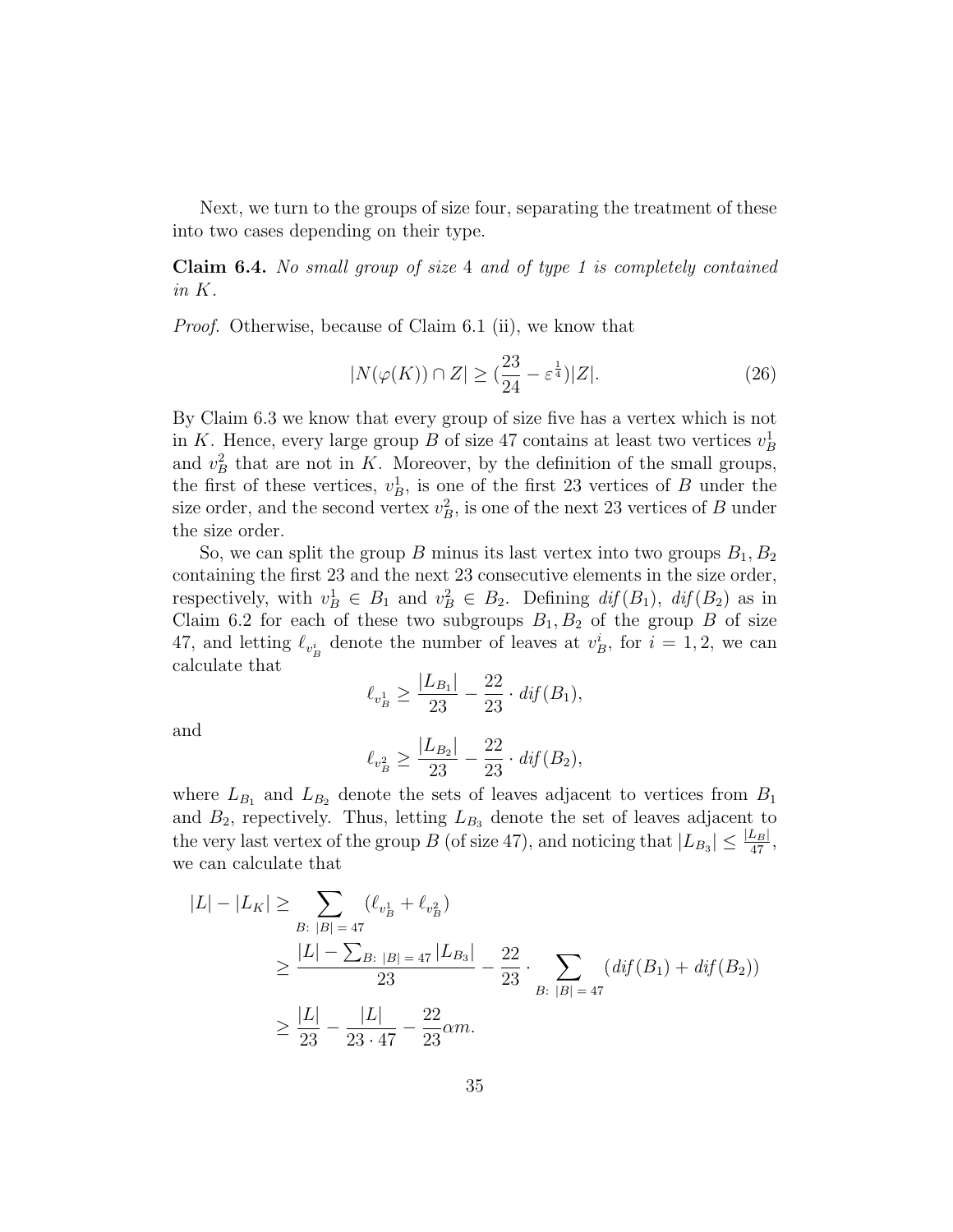Therefore, using (11) and (26), we obtain that

$$
|L_K| \le \frac{22}{23}(|L| + \alpha m) \cdot (1 + \frac{1}{22 \cdot 47})
$$
  
\n
$$
\le \frac{22}{23}(|Z| + \frac{\alpha^4}{10^6}m) \cdot (1 + \frac{1}{22 \cdot 47})
$$
  
\n
$$
\le (\frac{23}{24} - \varepsilon^{\frac{1}{4}})|Z|
$$
  
\n
$$
\le |N(\varphi(K)) \cap Z|,
$$

a contradiction to (19). This proves Claim 6.4.

Claim 6.5. No small group of size 4 and of type 2 is completely contained in K.

Proof. Otherwise, because of Claim 6.1 (iii), we know that

$$
|N(\varphi(K)) \cap Z| \ge \left(\frac{11}{12} - \varepsilon^{\frac{1}{4}}\right)|Z|.
$$
 (27)

However, by Claims 6.3 and 6.4, we know that every small group of size 5 and every small group of size 4 and of type 1 has a vertex which is not in K. So, we can split every large group B of size 47 into five subgroups  $B_1$ ,  $B_2, B_3, B_4, B_5$ , each consecutive in the size order, and with  $|B_i| = 11$  for  $i = 1, 2, 3, 4$  and  $|B_5| = 3$ , such that each of  $B_1$ ,  $B_2$ ,  $B_3$ ,  $B_4$  contains a vertex  $v_B^1, v_B^2, v_B^3, v_B^4 \notin K.$ 

Similar as above, we can calculate that

$$
|L| - |L_K| \ge \sum_{B: |B| = 47} (\ell_{v_B^1} + \ell_{v_B^2} + \ell_{v_B^3} + \ell_{v_B^4})
$$
  

$$
\ge \frac{|L|}{11} - \frac{3|L|}{11 \cdot 47} - \frac{10}{11} \alpha m,
$$

where numbers  $\ell_{v_B^i}$  are defined as in the previous claim.

Now, using  $(11)$  and  $(27)$ , we obtain that

$$
|L_K| \le \frac{10}{11}(|L| + \alpha m) \cdot (1 + \frac{1}{10 \cdot 16})
$$
  
\n
$$
\le (\frac{11}{12} - \varepsilon^{\frac{1}{4}})|Z|
$$
  
\n
$$
\le |N(\varphi(K)) \cap Z|,
$$

a contradiction to (19). This proves Claim 6.5.

 $\Box$ 

 $\Box$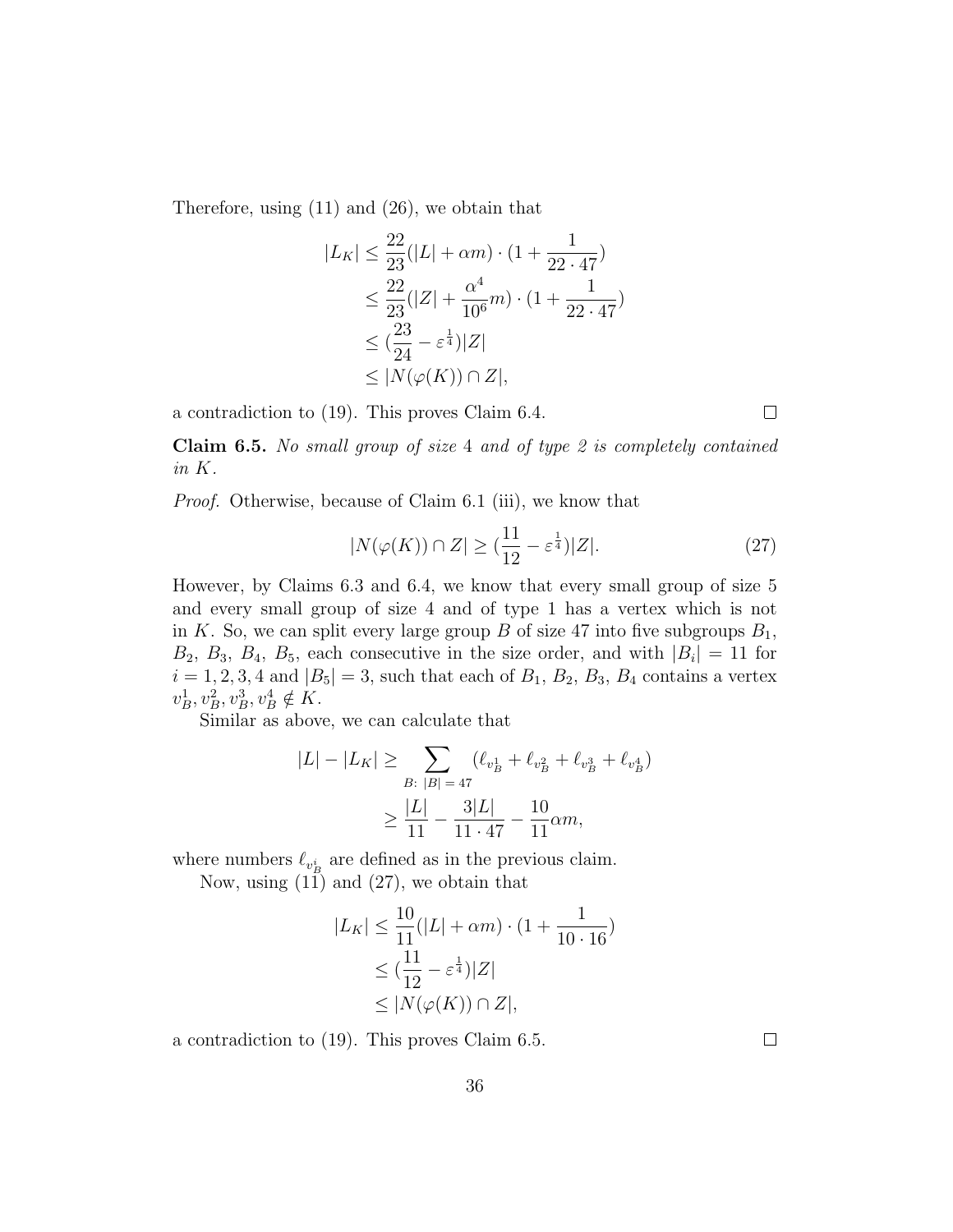Next, we will show that we can actually get some more out of the groups of type 2.

**Claim 6.6.** No small group of size 4 and of type 2 has three or more vertices in K.

Proof. Indeed, otherwise, because of the second part of Claim 6.1 (iii), we know that

$$
|N(\varphi(K)) \cap Z| \ge \left(\frac{5}{6} - \varepsilon^{\frac{1}{4}}\right)|Z|.
$$
 (28)

By Claims 6.3, 6.4 and 6.5, every small group, except possibly those of size one, has a vertex which is not in  $K$ . So, similar as in the previous claims, we can calculate that

$$
|L| - |L_K| \ge \frac{|L|}{5} - \frac{|L|}{5 \cdot 47} - \frac{3}{4} \alpha m,
$$

and then use (11) and (28), to obtain that

$$
|L_K| \le \frac{4}{5}(|L| + \alpha m) \cdot (1 + \frac{1}{5 \cdot 47}) \le |N(\varphi(K)) \cap Z|,
$$

a contradiction to (19). This proves Claim 6.6.

Resumingly, Claims  $6.3-6.6$  tell us that K misses at least one vertex of each small group of size four or five, and misses at least two vertices from each small group of size four and type 2. Recalling our ordering 4, 4, 4, 5, 4, 4, 4, 5, 4, 1 of the small groups inside each group B of size 47 as given in (4) in Subsection 5.2 (under ordering  $\sigma$ ), we see that we can split B into five groups  $B_1, B_2, B_3, B_4, B_5$  such that

- for  $i = 1, 3$ , the group  $B_i$  has 8 vertices, at least 3 of which are not in  $K$ :
- for  $i = 2, 4$ , the group  $B_i$  has 13 vertices, at least 5 of which are not in  $K$ ; and
- $B_5$  has 5 vertices, at least two of which are not in K.

Therefore, similarly as in the calculations for earlier claims, we can deduce that

$$
|L| - |L_K| \ge \min\{\frac{3}{8}, \frac{5}{13}, \frac{2}{5}\} \cdot |L| - \max\{\frac{5}{8}, \frac{8}{13}, \frac{3}{5}\} \cdot \alpha m
$$
  
 
$$
\ge \frac{3|L|}{8} - \frac{5}{8}\alpha m,
$$

 $\Box$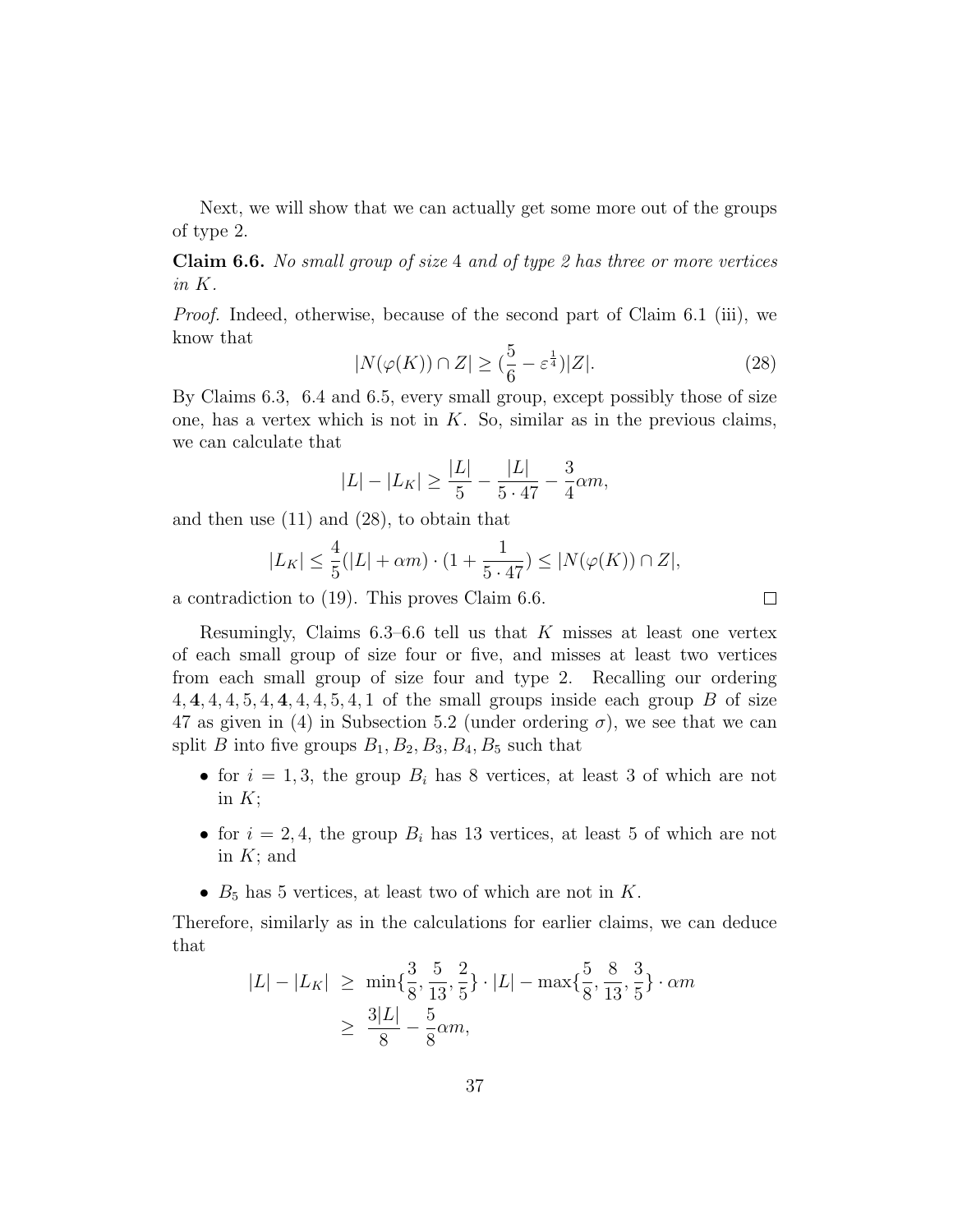and thus by (11), we get

$$
|L_K| \le \frac{5}{8} (|L| + \alpha m) < \left(\frac{2}{3} - 20\varepsilon\right)|Z|,
$$

a contradiction to (20).

This means the Hall-obstruction  $K$  cannot exist, and we can thus finish the embedding of  $T$  by embedding all leaves from  $L$  in one step. This finishes the proof of Lemma 2.1.

# 7 Extending a given embedding

For the companion paper [RS19b], which proves the exact version of Theorem 1.4, we will need a second result, namely Lemma 7.3 below, apart from Lemma 2.1. Lemma 7.3 is actually very similar to Lemma 2.1. The difference is that in the context of [RS19b], we will be in a situation where a small tree  $T^*$  is already embedded, except for a small but still considerably sized subset  $Q \subseteq V(T^*)$ . Vertices in Q are very well chosen, and their neighbours in  $T^*$  are embedded in very versatile vertices of  $G$ , which means we can leave the embedding of  $Q$  for later. Indeed, we will be able to embed vertices from  $Q$  into almost any leftover set of the right size.<sup>5</sup>

So, we wish to embed  $T - T^*$ , and we can count on extra free space of considerable size because of the not-yet-embedded set Q. This is very much like the situation we face in Lemma 2.1 (where we have free space because of the approximation), except that now, we have to cope with the already embedded  $T^* - Q$ . However, as we will outline below, it is possible to adapt our proof of Lemma 2.1 to the new setting, with one possible exception. That is, if the graph G has a very specific structure (given in Definition 7.1 below), our embedding scheme will fail. The reason for it to fail is that we are not able to find the matchings M we need for the embedding of  $F_1$ . It will be shown in  $[RS19b]$  how we can make use of the specific structure of G so that the tree can be embedded also in that case.

Another important point is that, for all proofs in [RS19b], we will count on a significant advantage. That is, we will be in a position to assume that none of the seeds from the cut-up of the tree has many leaves hanging from

 ${}^{5}$ This is a bit oversimplified: The truth is that we will be able to absorb Q, that is, we will reserve a set S of vertices of G, embed  $T - (T^* - Q)$  into  $G - S$ , and then complete the embedding by using the leftover plus S for the embedding of Q.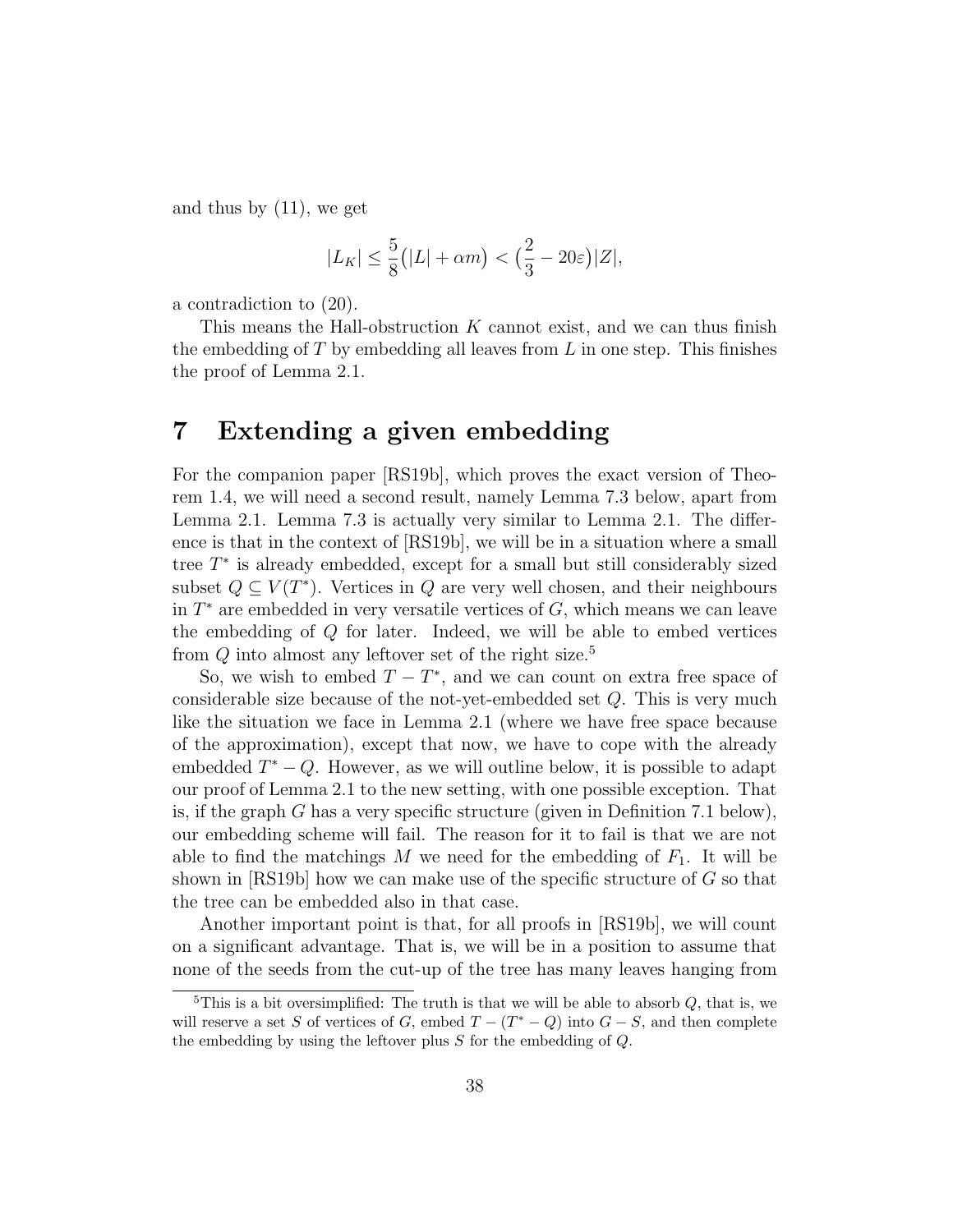it. This will be crucial for our proof of Lemma 7.3, and it means that we can forget about all the extra work in the proof of Lemma 2.1 that was necessary for embedding the set L of leaves hanging from seeds.

In order to be able to properly state the result of this section, Lemma 7.3, we need two definitions. The first definition describes the structure of a graph to which the method from the present paper cannot be applied.

**Definition 7.1.** We say a graph G on  $m + 1$  vertices is  $\gamma$ -special if  $V(G)$ consists of three mutually disjoint sets  $X_1, X_2, X_3$  such that

- (i)  $\frac{m}{3} 3\gamma m \le |X_i| \le \frac{m}{3} + 3\gamma m$  for each  $i = 1, 2, 3$ ; and
- (ii) there are at most  $\gamma^{10}|X_1|\cdot |X_2|$  edges between  $X_1$  and  $X_2$ .

The next definition describes the already embedded subtree  $T^*$ .

**Definition 7.2** ( $\gamma$ -nice subtree). Let T be a tree with m edges. Call a subtree  $T^*$  of  $T$  with root  $t^*$  a  $\gamma$ -nice subtree if

- (i)  $|T^*| < \gamma m$ ; and
- (ii) every component of  $T T^*$  is adjacent to  $t^*$ .

We are now ready for the result we will need in [RS19b].

**Lemma 7.3.** For all  $\gamma < \frac{1}{10^6}$  there are  $m_0 \in \mathbb{N}$  and  $\lambda > 0$  such that the following holds for all  $m \geq m_0$ .

Let G be an  $(m + 1)$ -vertex graph of minimum degree at least  $\frac{2m}{3}$  $\frac{m}{3}$ ], which is not  $\gamma$ -special. Let T be a tree with m edges such that no vertex in T is adjacent to more than  $\lambda m$  leaves. Let  $T^*$  be a  $\gamma$ -nice subtree of  $T$ , with root  $t^*$ , let  $Q \subseteq V(T^*) \setminus \{t^*\}$ , and let  $S \subseteq V(G)$  with  $|S| \leq |Q| - \left(\frac{\gamma}{2}\right)$  $\frac{\gamma}{2})^4 m$ .

Suppose there is an embedding of  $T^* - Q$  into  $G - S$ . Then there is an embedding of  $T-Q$  into  $G-S$  extending the embedding of  $T^* - Q$ .

Proof. This proof follows the lines of the proof of Lemma 2.1. Note that the new difficulty is that we have to deal with the already embedded part of the tree T, and the unusable set S, together occupying up to almost  $\gamma m$ vertices, which means that the usable degree of the other vertices might drop by almost  $\gamma m$  (as they might see all of the used part of G). However, we have the advantage that we do not have to worry much about the leaves hanging from seeds, as there are very few.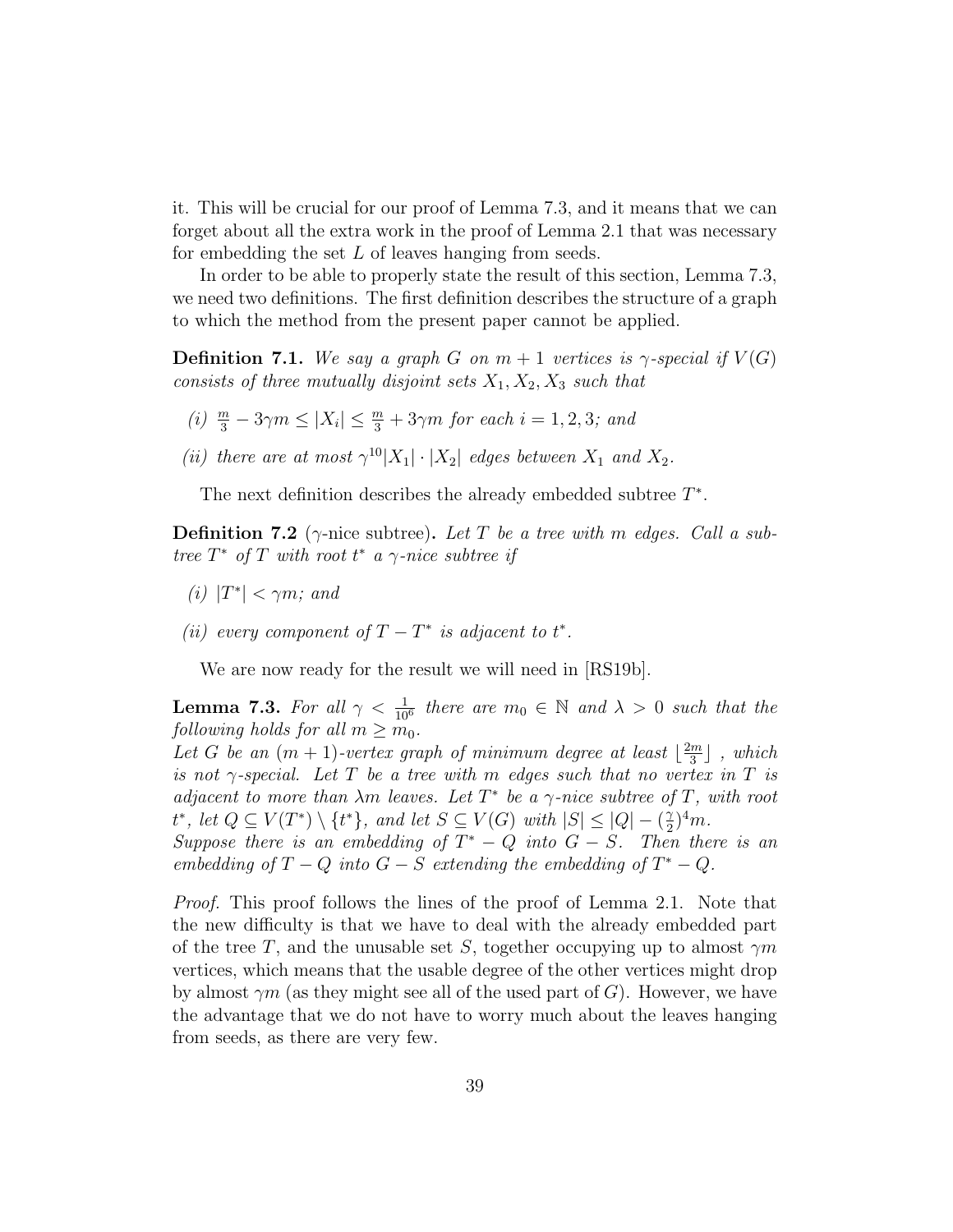**Setting the constants.** We start by setting the constants. Given  $\gamma$ , we note that we can count on an approximation factor of

$$
\alpha:=(\frac{\gamma}{2})^4
$$

for the embedding of  $T - Q$ . We choose a suitable  $\varepsilon \ll \alpha$ , in particular, we will need that

$$
\varepsilon \le \gamma^{20}.\tag{29}
$$

We then apply Lemma 4.4 to  $\varepsilon^2$  and  $M_0 := \frac{1}{\varepsilon^2}$  to obtain numbers  $M_1$  and  $n_0$ . We choose  $\beta \ll \varepsilon$ , and

$$
\lambda \le \frac{\beta^2 \cdot \varepsilon}{3000}.
$$

Finally, we choose a sufficiently large  $m_0$  for the output of Lemma 7.3. Resumingly, we will have that

$$
\frac{1}{m_0} \ll \lambda \ll \beta \ll \varepsilon \ll \alpha \ll \gamma. \tag{30}
$$

Now, assume we are given a graph G as in the lemma which is not  $\gamma$ -special, a set  $S$ , a tree  $T$  and a subtree  $T^*$  of  $T$ , with

$$
|V(T^*)| < \gamma m,\tag{31}
$$

a vertex  $t^* \in V(T^*)$ , and a set  $Q \subseteq V(T^*) \setminus \{t^*\}$ , such that there is an embedding of  $T^* - Q$  into a set  $\varphi(V(T^*) - Q) \subseteq G - S$ , with  $t^*$  embedded into  $\varphi(t^*)$ .

Regularising the host graph. We regularise  $G' := G \setminus (\varphi(V(T^* - Q) \cup S),$ obtaining a reduced graph  $R_{G'}$  on p' vertices. Our plan is to extend the embedding of  $T^* - Q$  to an embedding of all of  $T - Q$  into  $G - S$ .

Recall that our main problem is that the minimum degree in  $R_{G}$  is no longer bounded from below by  $(\frac{2}{3}-13\varepsilon)p$ , as it was in the proof of Lemma 2.1. Because of the possible degree into the set  $\varphi(V(T^* - Q))$ , we can only guarantee the following bound:

$$
\delta_w(R_{G'}) \ge \left(\frac{2}{3} - \gamma + \left(\frac{\gamma}{2}\right)^4 - 13\varepsilon\right)p' \ge \left(\frac{2}{3} - \gamma\right)p'.\tag{32}
$$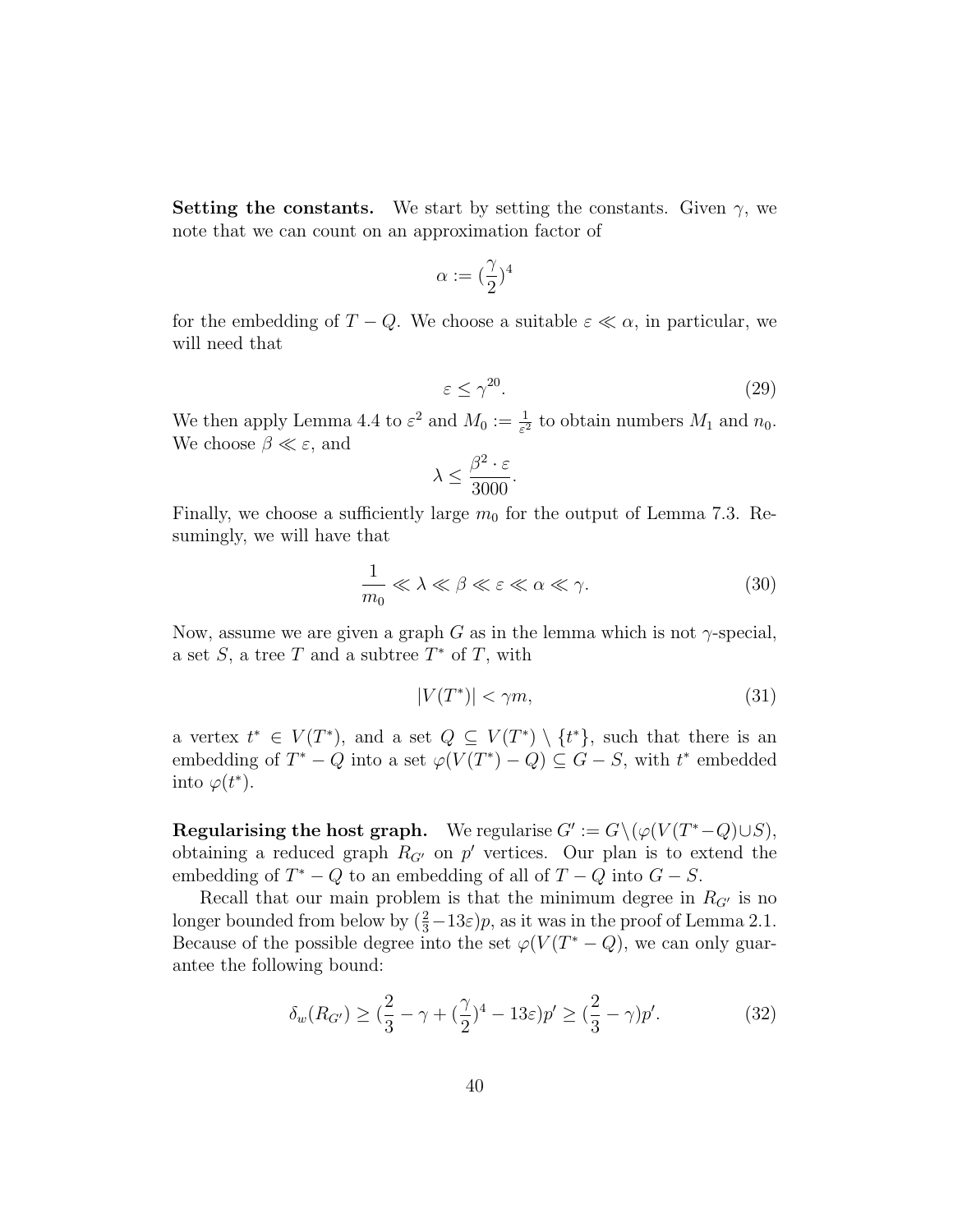Cutting the tree. We cut up the forest induced by  $V(T-T^*)\cup\{t^*\}$  using Lemma 5.1, making  $t^*$  a seed (the root seed). After this, we make aditional seeds of all neighbours  $t$  of  $t^*$  that belong to a tree from  $F_2$ ; let R denote the set of these new seeds. (Note that by Lemma 5.1 (h), these are very few.) Note that this transforms the partition of the tree a little, as any seed in R cuts the tree from  $F_2$  it belonged to. We just add the newly formed small trees to L,  $F_1$ ,  $F_2 \setminus F_2'$  or  $F_2'$ , as appropriate, and, slightly abusing notation, continue to call these sets  $L, F_1, F_2 \setminus F'_2$  or  $F'_2$ . It will not be necessary to add more extra seeds, as we did in the proof of Lemma 2.1, so the total number of seeds will be bounded by  $\frac{3}{\beta^2}$ .

We now describe how we embed  $T - T^*$ .

Embedding leaves at  $t^*$ , and reserving for  $R$ . We start by embedding the leaves at  $t^*$ , into any cluster(s). This is possible because of the minimum degree, and because  $t^*$  has at most  $\lambda m \ll \varepsilon m$  leaves hanging from it. We denote by  $L'$  the set of the remaining leaves from  $L$ . Note that this will not disturb the rest of the embedding process, as there are very few leaves at  $t^*$ , compared to the approximation.

Next, we choose a cluster  $C^*$  such that at least a third of its vertices are neighbours of  $\varphi(t^*)$ . We reserve a set  $C_R^* \subseteq C^*$  of size  $\varepsilon^{\frac{1}{3}}m$  consisting of neighbours of  $\varphi(t^*)$  in  $C^*$ . These reservations will give us some control later on, or more precisely, these reservation ensure that we will not block the neighbourhood of  $\varphi(t^*)$  before embedding the seeds from R.

Embedding the trees from  $F_1^*$ . Now we embed the trees from the set  $F_1^* := F_1 \cap \mathcal{T}_{t^*}$ . We provisionally slice up the clusters according to the neighbourhood of  $\varphi(t^*)$ , so that almost all of the new slices exclusively contain neighbours or non-neighbours of  $\varphi(t^*)$ . Say S is the set of all these slices. Call the new reduced graph  $R'_{G'}$ , whose vertex set is S (we momentarily disregard those slices that are not of use to us), say  $|S| = p''$ .

Next, consider a subset N of size  $\lfloor (\frac{2}{3} - \frac{1001}{1000}\gamma)p'' \rfloor$  of the neighbourhood of the cluster that contains  $\varphi(t^*)$ . We will now see that since G is not  $\gamma$ -special, it is possible to find a matching  $M^*$  and path partitions  $\mathcal{P}_A^*$  and  $\mathcal{P}_B^*$  as in the proof of Lemma 2.1, where we employed Lemmas 4.2 and 4.3.

Indeed, the only possible reason we would not be able to find an N-good matching  $M^*$  of  $R'_{G'} - Y$  for some set Y of order around  $500\varepsilon p''$  in a similar way as in Lemma 4.2 is the following: Every matching from  $V(R'_{G'})\setminus N$  to N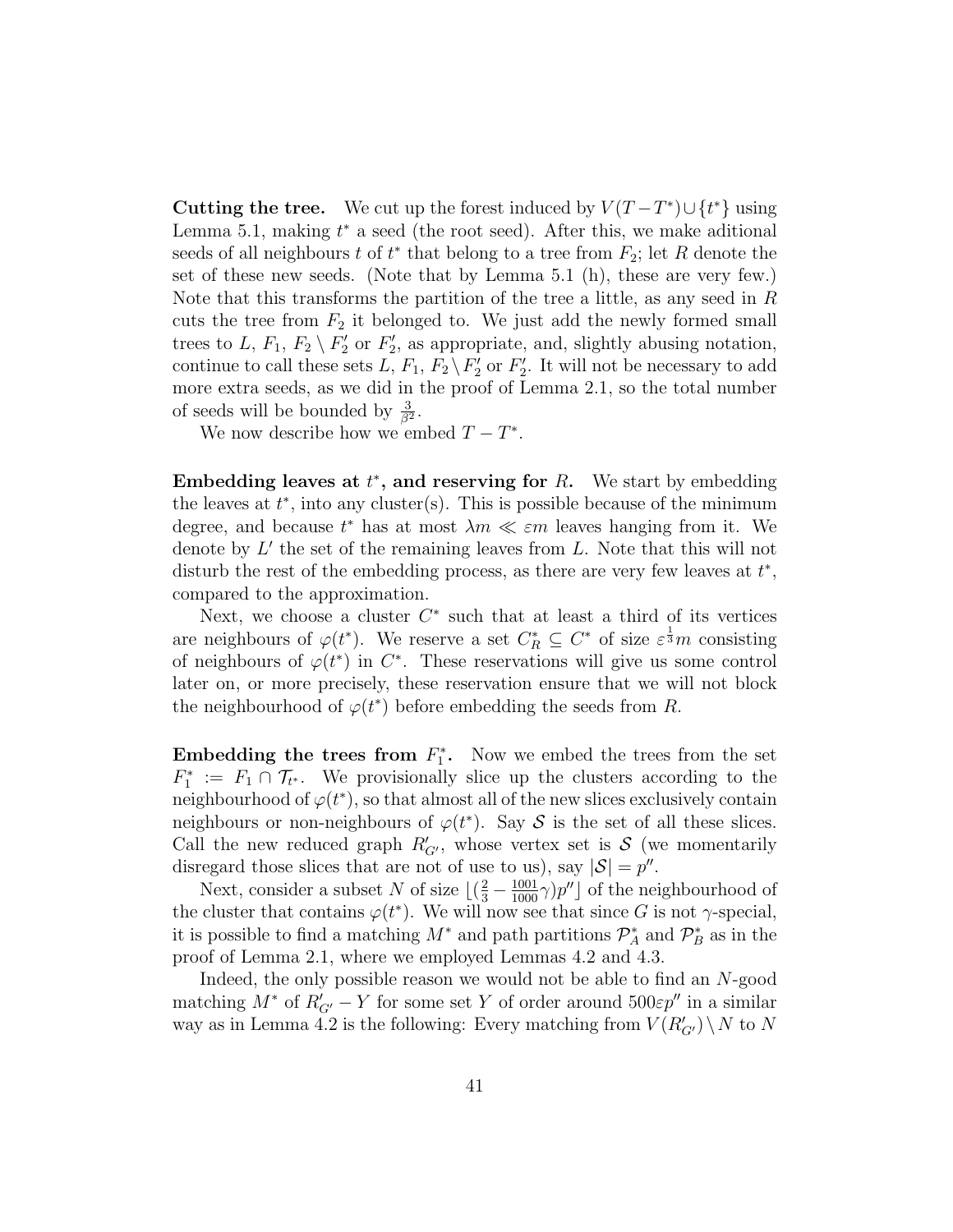leaves more than [500 $\varepsilon p''$ ] vertices from  $V(R'_{G'}) \setminus N$  uncovered. But then, there is a Hall-obstruction consisting of a set  $X'_1 \subseteq V(R'_{G'}) \setminus N$  having less than  $|X'_1|$  –  $[500\varepsilon p'']$  neighbours in N. Now, because of condition (32) applied to any vertex from  $X'_1$ , and setting  $X_3 := N_N(X'_1)$  and  $X_1 := V(R'_{G'}) \setminus N$ , we have

$$
|X_1 \cup X_3| \ge \left(\frac{2}{3} - \gamma\right)p''.
$$
\n(33)

Therefore,

$$
\left(\frac{1}{3} + \gamma\right)p'' \ge |X_1| \ge |X'_1| \ge \left(\frac{1}{3} - \frac{\gamma}{2} + 250\varepsilon\right)p'' \ge \left(\frac{1}{3} - \frac{\gamma}{2}\right)p'',\tag{34}
$$

and thus,

$$
\left(\frac{1}{3} + \gamma\right)p'' > |X_1| > |X_3| = |X_1 \cup X_3| - |X_1| \ge \left(\frac{1}{3} - 2\gamma\right)p''.\tag{35}
$$

Letting  $X_2$  denote the non-neighbours of  $X_1'$  in N, we obtain from (32) in a similar way as for  $X_1$  that

$$
|X_2| \ge \left(\frac{1}{3} - 2\gamma\right)p''.
$$
\n(36)

where we also used  $(35)$ . Also, by  $(33)$ , we have that

$$
|X_2| \le \left(\frac{1}{3} + \gamma\right)p''.
$$
\n(37)

Because of (31), this means that G is  $\gamma$ -special. Indeed, observe that condition (i) of Definition 7.1 holds for  $\bigcup X_1$ ,  $\bigcup X_2$ , and  $\bigcup X_3 \cup \varphi(V(T^*) Q) \cup S \cup (V(G') \setminus \bigcup_{S \in \mathcal{S}} V(S))$ , because of (34), (35), (36) and (37). Furthermore, condition (ii) of Definition 7.1 holds because of the definition of  $X_2$ , and because we know that by (29), any non-edge in  $R'_{G'}$  corresponds to a very sparse pair of clusters in G. However, G being  $\gamma$ -special is against the assumptions of Lemma 7.3, which means that no Hall-type obstruction can exist, and we thus find the matching  $M^*$  as desired.

If either of the auxiliary matchings  $M^A$  and  $M^B$  from Lemma 4.3 which we need to construct the good path partitions  $\mathcal{P}_A^*$  and  $\mathcal{P}_B^*$  does not exist, then we can conclude in a similar manner that G is  $\gamma$ -special. So we can assume all these matchings and path partitions exist. We embed  $\bigcup F_1^*$  into  $M^*, \, \mathcal{P}_A^*$  and  $\mathcal{P}_B^*$ , all the time avoiding the set  $C_R^*$ .

It is very important that the embedding of  $\bigcup F_1^*$  leaves all clusters balanced. For this, we will again use a small set  $U'$  of pseudo-used vertices.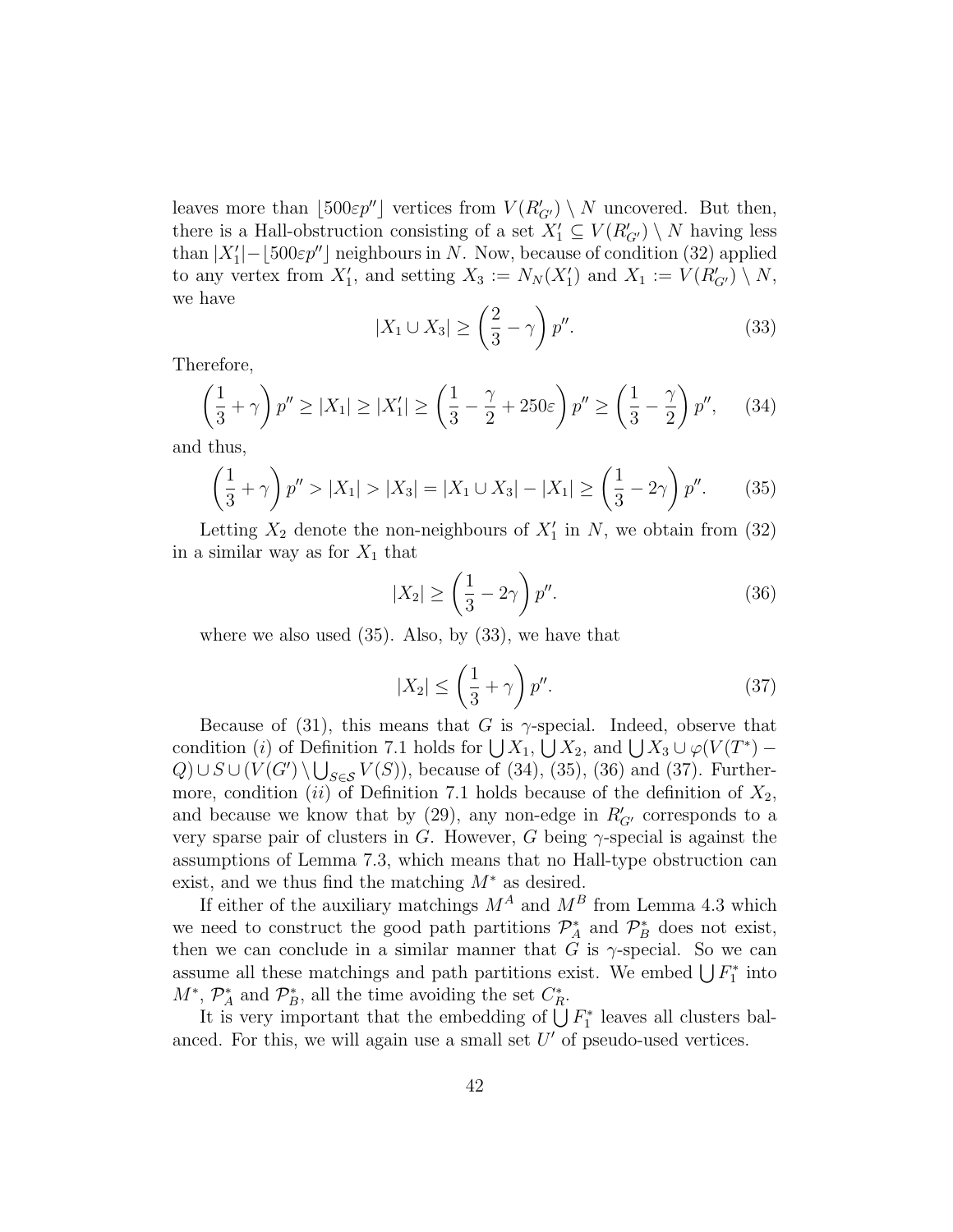Slicing up the clusters. After having embedded all trees from  $F_1^*$ , we go back to work in  $R_{G'}$ . We slice up the yet unused parts of the clusters as before, into sets  $C_Z$ ,  $C_W$ ,  $C_{\tilde{V}}$ ,  $C_{F_1\setminus F_1^*}$ , and  $C_{F_2}$ . The slices  $C_X$  reflect the sizes of the corresponding sets  $X$ , but we leave sufficient buffer space in each (which we need for the same reasons as in the proof of Lemma 2.1, but also in order to deal with some new problems arising from having  $T^* - Q$  already embedded).

We then go through the subtree induced by the seeds of  $(T - T^*) \cup \{t^*\}$ and the non-trivial trees hanging from them in a connected way (starting with the root  $t^*$ ). We embed as usual each seed together with all small trees from  $F_1 \cup F_2$  hanging from it<sup>6</sup>, but leave out the leaves for later<sup>7</sup>. We always avoid the set  $C_R^*$ , unless we are about to embed a seed  $t \in R$ .

**Embedding the seeds.** We embed each seed s in a neighbour of the image  $\varphi(p(s))$  of its parent  $p(s)$ , and typical with respect to the slices  $C_Z$ ,  $C_{\tilde{W}}$ ,  $C_{\tilde{V}}$ and  $C_{F_1\setminus F_1^*}$ . Usually, seeds go to  $C_{\tilde{W}}$ , but seeds t from R go to their reserved space  $C_R^*$ . Let us remark that we do not need to group and order our seeds as in the proof of Lemma 2.1, and we also do not need to choose the target clusters as carefully.

**Embedding the trees from**  $F_2$ **.** These trees are easy to embed, because we can find the matching  $M_{F_2}$  just as before, and it does not matter that the minimum degree is only bounded by (32). In order to make the connections through the slices  $C_{\tilde{V}}$ , for the vertices from V, we only need to observe that every seed adjacent to trees from  $F_2'$  is embedded in a vertex that is typical with respect to almost all slices  $C_{\tilde{V}}$ .

Embedding the trees from  $F_1 \setminus F_1^*$ . As above, we slice up the clusters once more, so that almost all of the obtained slices behave uniformly with repect to being a neighbour or not of the image of the most recently embeded seed s. Let us call  $R''_{G'}$  the graph on these slices, after momentarily discarding those slices that are not of use to us.

Since G is not  $\gamma$ -special, we can find the perfect matchings M and good path partitions as in Lemmas 4.2 and 4.3 in  $R''_{G'}$ , in spite of only having

<sup>&</sup>lt;sup>6</sup>Except when we deal with  $t^*$ , which, together with  $F_1^*$ , is already embedded.

 $7As L$  is small, we could embed the leaves together with their respective seed. However, we prefer to follow the structure of the proof of Lemma 2.1, for the sake of conformity.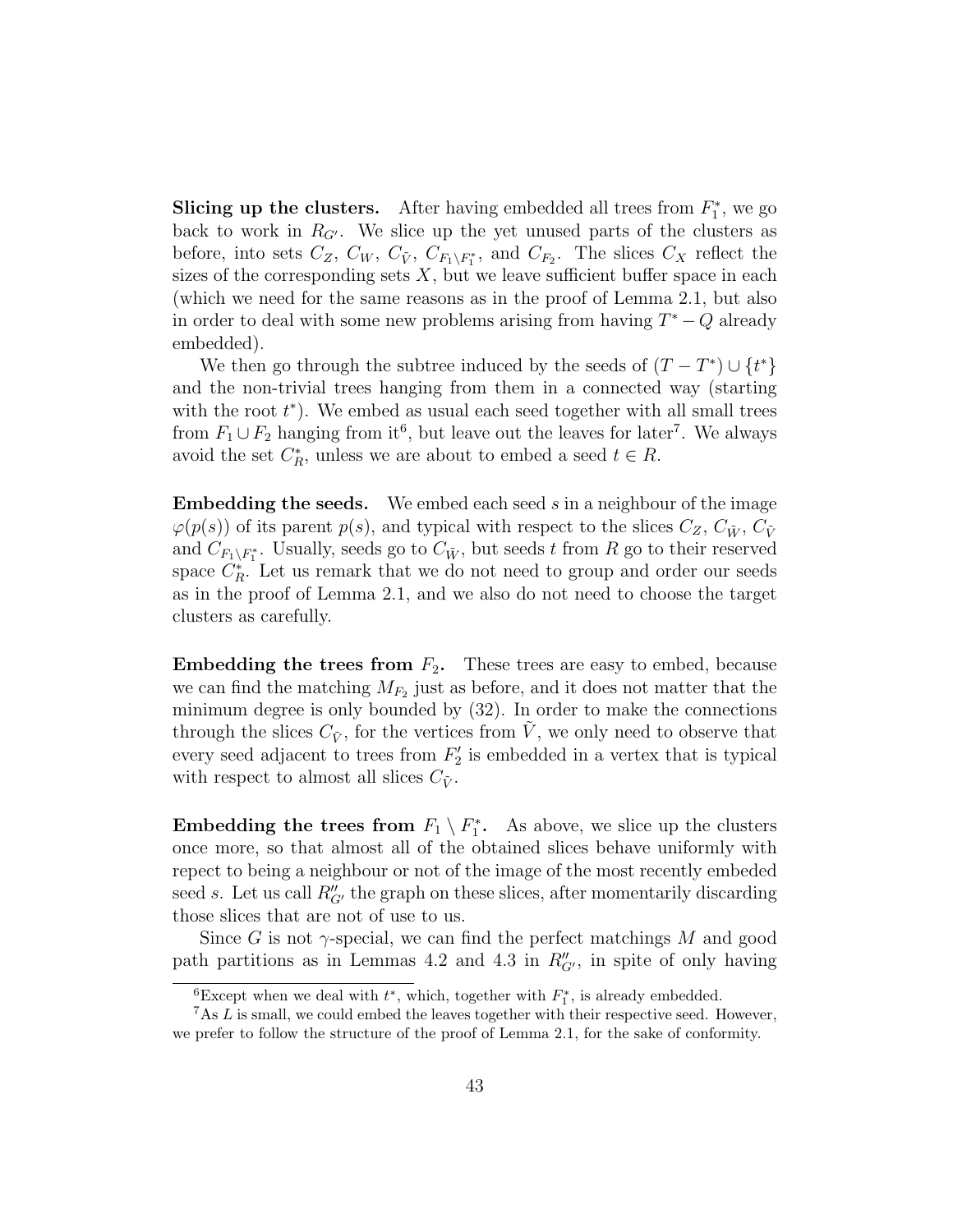condition (32). This can be shown exactly as above, when we embedded the trees from  $F_1^*$ . So we can embed the trees from  $F_1 \setminus F_1^*$  exactly as in the proof of Lemma 2.1.

Embedding the leaves from L'. In (30), we chose  $\lambda$  small enough so that

$$
|L'| \leq \frac{3}{\beta^2} \cdot \lambda m \leq \frac{1}{1000} \varepsilon m.
$$

Since the slices  $C_Z$  are much larger than  $\varepsilon \frac{m}{n}$  $\frac{m}{p}$ , and since the embedded seeds (except possibly  $t^*$ ) see approximately two thirds of almost all of these slices, we have no problem to embed the leaves from  $L'$  greedily into  $\bigcup_{C \in V(R_{G'})} C_{Z}$ .

# References

- [AKS95] M. Ajtai, J. Komlós, and E. Szemerédi. On a conjecture of Loebl. In *Graph theory, combinatorics, and algorithms, Vol. 1,* 2 (Kalamazoo, MI, 1992), 1135–1146. Wiley, New York, 1995.
- [BPS18] G. Besomi, M. Pavez-Signé, and M. Stein. Degree conditions for embedding trees. To appear in SIAM Journal on Discrete Mathematics.
- [BD96] S. Brandt and E. Dobson. The Erdős–Sós conjecture for graphs of girth 5. Discr. Math., 150:411–414, 1996.
- [CLNS10] B. Csaba, I. Levitt, J. Nagy-György, and E. Szemerédi. Tight bounds for embedding bounded degree trees. In Katona G.O.H., Schrijver A., Szenyi T., Sági G. (eds) Fête of Combinatorics and Computer Science (2010), vol. 20.
- [EFLS95] P. Erdős, Z. Füredi, M. Loebl, and V. T. Sós. Discrepancy of trees. Studia Sci. Math. Hungar., 30(1-2):47–57, 1995.
- [EG59] P. Erd˝os and T. Gallai. On maximal paths and circuits of graphs. Acta Mathematica Academiae Scientiarum Hungarica 10, 3 (1959), 337– 356.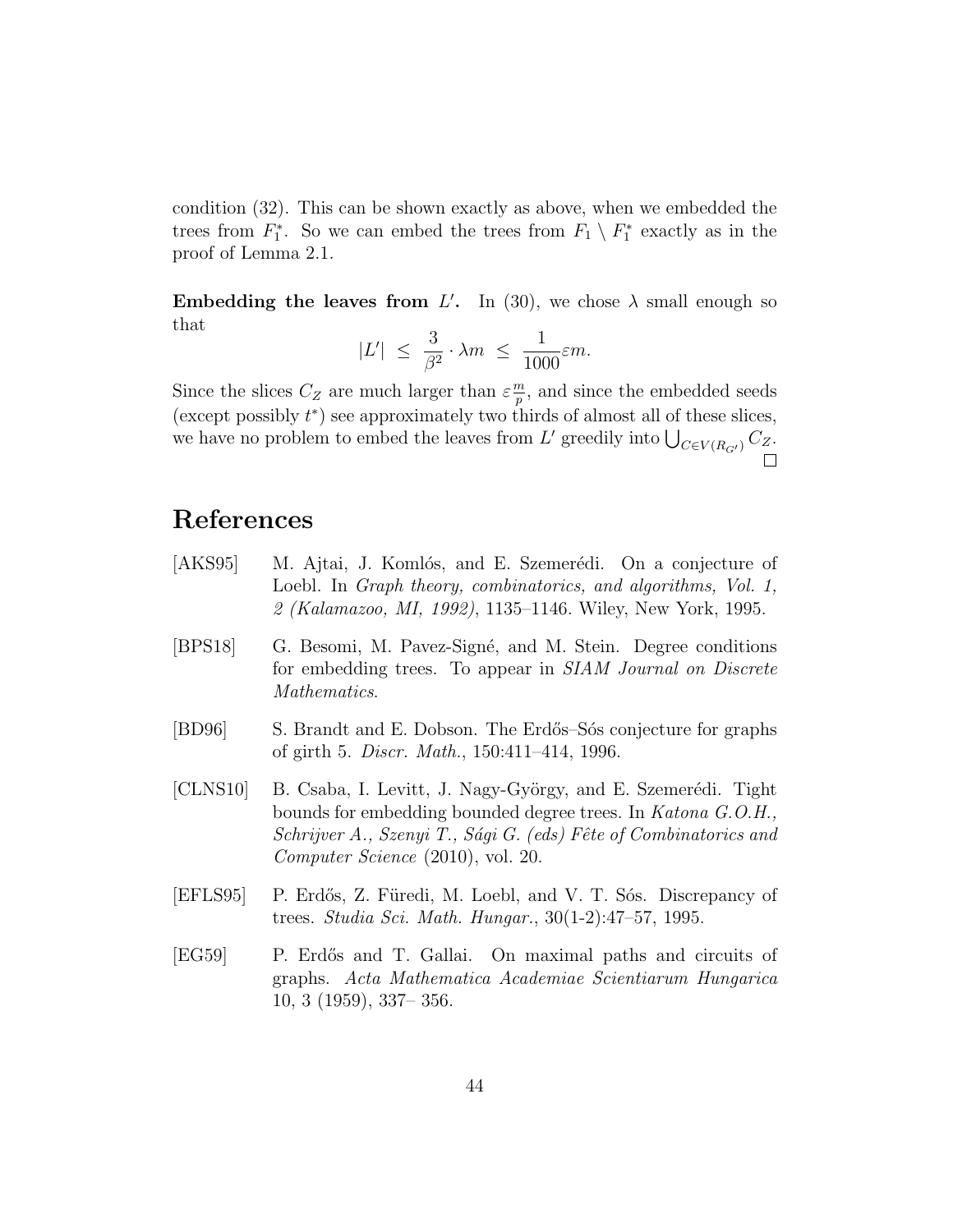- [HRSW16] F. Havet, B. Reed, M. Stein, and D. Wood. A Variant of the Erdős-Sós Conjecture. Preprint 2016 arXiv:1606.09343
- [Hax01] P. E. Haxell. Tree embeddings. J. Graph Theory, 36(3):121–130, 2001.
- $[HKP^+a]$  J. Hladký, J. Komlós, D. Piguet, M. Simonovits, M. Stein, and E. Szemerédi. The approximate Loebl–Komlós–Sós Conjecture I: The sparse decomposition. SIAM Journal on Discrete Mathematics 31-2 (2017), 945-982.
- [HKP<sup>+</sup>b] J. Hladký, J. Komlós, D. Piguet, M. Simonovits, M. Stein, and E. Szemerédi. The approximate Loebl–Komlós–Sós Conjecture II: The rough structure of LKS graphs. SIAM Journal on Discrete Mathematics 31-2 (2017), 983-1016.
- $[HKP^+c]$  J. Hladký, J. Komlós, D. Piguet, M. Simonovits, M. Stein, and E. Szemerédi. The approximate Loebl–Komlós–Sós Conjecture III: The finer structure of LKS graphs. SIAM Journal on Discrete Mathematics 31-2 (2017), 1017-1071.
- $[HKP^+d]$  J. Hladký, J. Komlós, D. Piguet, M. Simonovits, M. Stein, and E. Szemerédi. The approximate Loebl–Komlós–Sós Conjecture IV: Embedding techniques and the proof of the main result. SIAM Journal on Discrete Mathematics 31-2 (2017), 1072-1148.
- [KSS01] J. Komlós, G. Sárközy, and E. Szemerédi. Spanning Trees in Dense Graphs. Combinatorics, Probability and Computing, Vol. 5, 397–416 (2001).
- [KSS95] J. Komlós, G. Sárközy, and E. Szemerédi. *Combinatorics, Prob*ability and Computing, Vol. 4 (3), Proof of a Packing Conjecture of Bollobás. 241–255 (1995).
- [KSS02] J. Komlós, A. Shokoufandeh, M. Simonovits, and E. Szemerédi. The regularity lemma and its applications in graph theory. Theoretical aspects of computer science, Lecture Notes in Comput. Sci., Vol. 2292, 84–112 (2002).